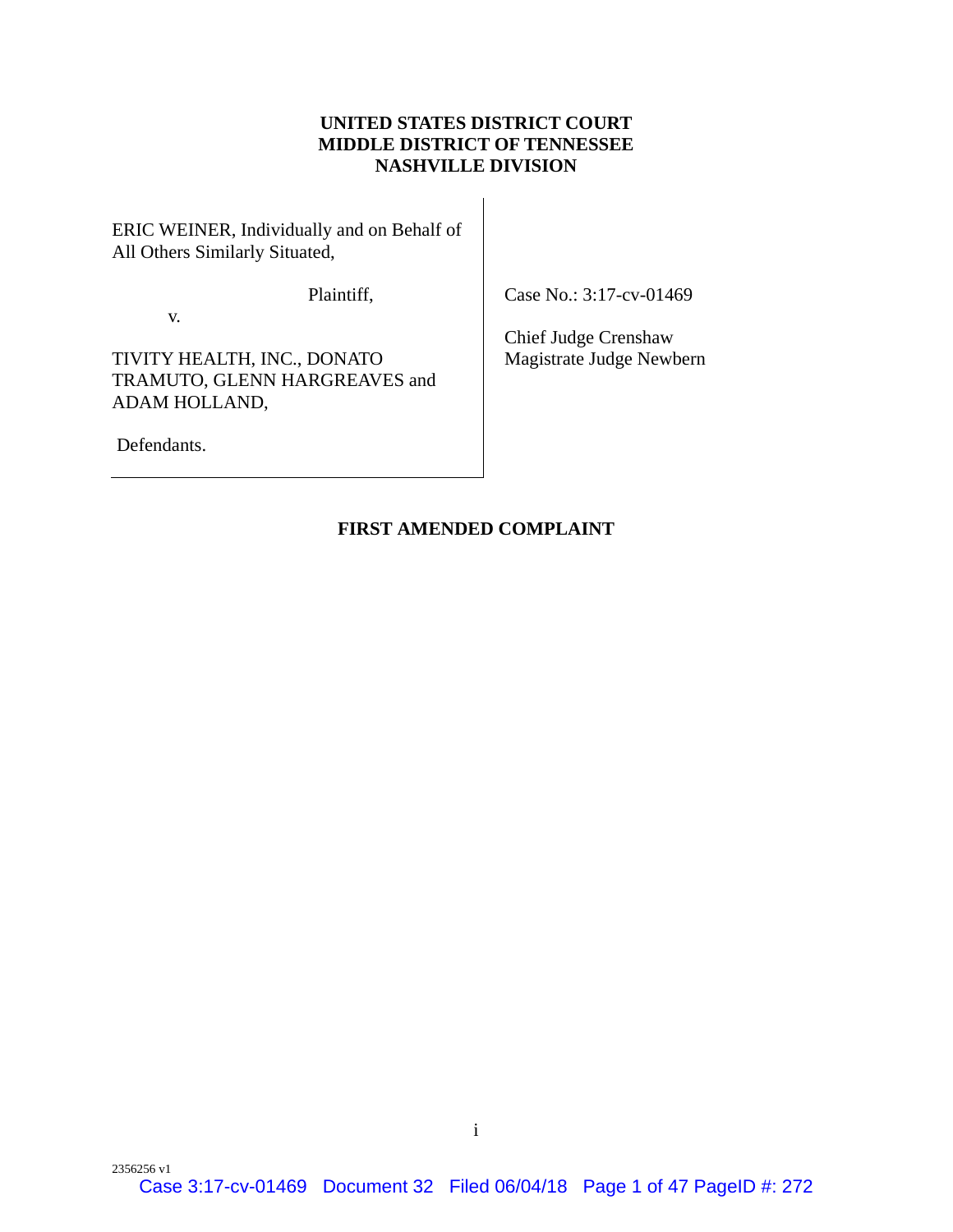# **TABLE OF CONTENTS**

| I.    |                                                                                                                                                                                                                        |  |
|-------|------------------------------------------------------------------------------------------------------------------------------------------------------------------------------------------------------------------------|--|
| II.   |                                                                                                                                                                                                                        |  |
| III.  | A.<br><b>B.</b><br>1.<br>2.<br>C.                                                                                                                                                                                      |  |
| IV.   | Tivity is a health services company heavily reliant on its relationships with<br>A.<br>Tivity's relationship with UHC was critical to Tivity's business and<br><b>B.</b>                                               |  |
|       | Defendants learn that UHC becomes a competitor but conceal that<br>C.                                                                                                                                                  |  |
|       | Tivity obfuscates the competitive threat posed by UHC and makes a series<br>D.<br>1.<br>2.<br>3.<br>$\overline{4}$ .<br>5.<br>6.<br>7.<br>E.<br>Post Class-Period developments confirm Defendants' scienter.  31<br>F. |  |
| V.    |                                                                                                                                                                                                                        |  |
| VI.   |                                                                                                                                                                                                                        |  |
| VII.  |                                                                                                                                                                                                                        |  |
| VIII. |                                                                                                                                                                                                                        |  |
| IX.   |                                                                                                                                                                                                                        |  |
| Χ.    |                                                                                                                                                                                                                        |  |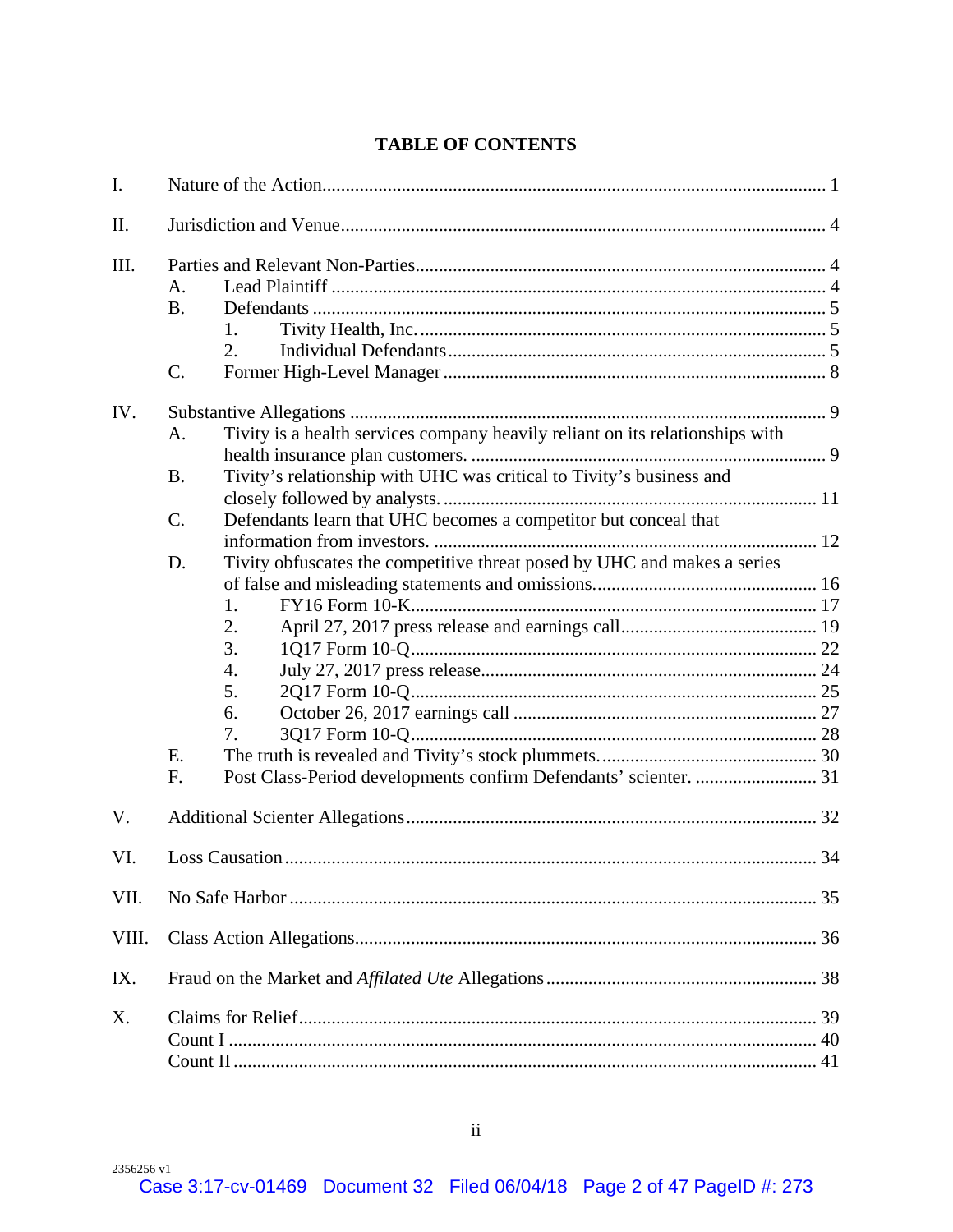| XI. |  |
|-----|--|
|     |  |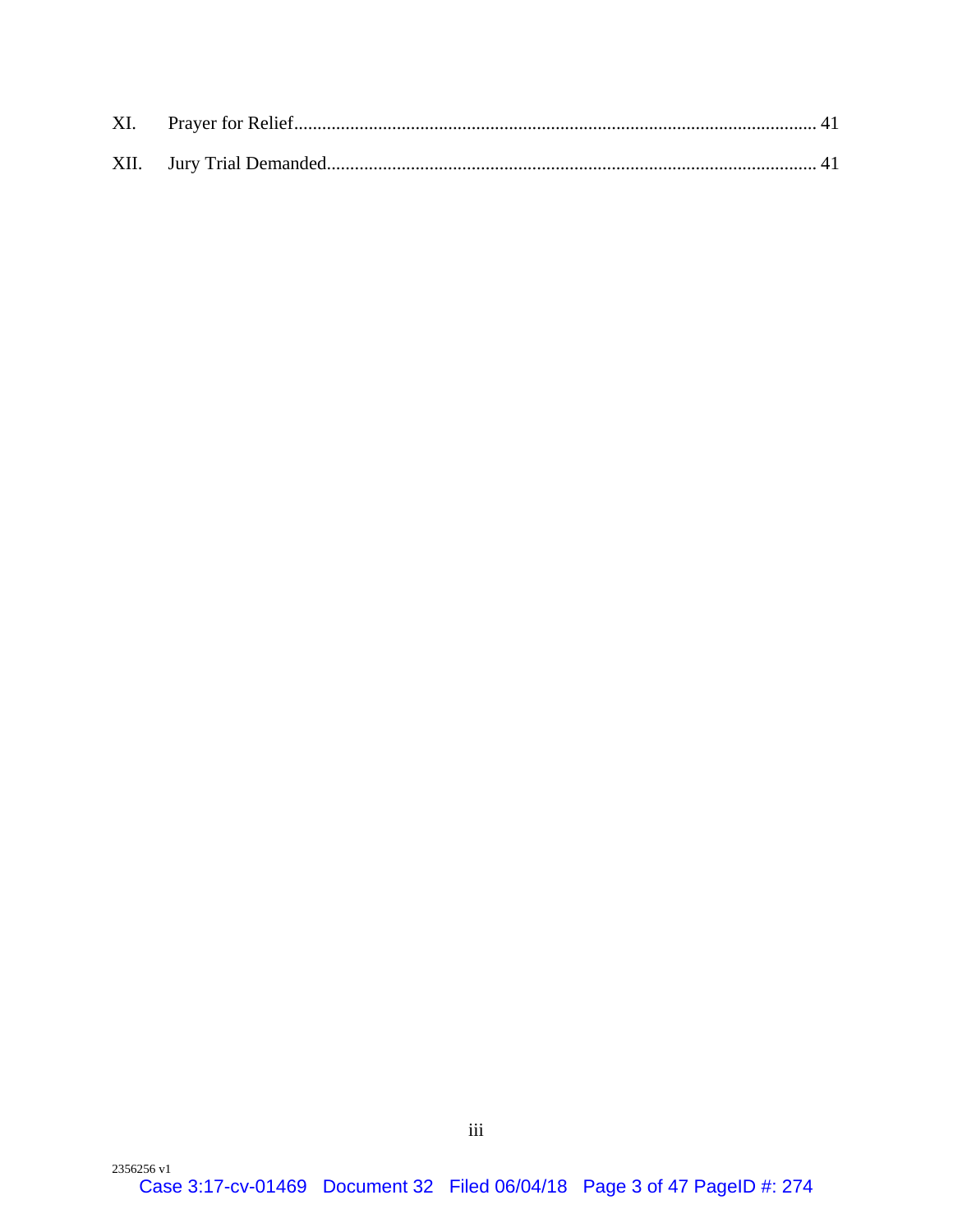Lead Plaintiff Oklahoma Firefighters Pension and Retirement System ("Oklahoma Firefighters" or "Lead Plaintiff") makes the following allegations against Defendants Tivity Health, Inc. ("Tivity" or the "Company"), Donato Tramuto ("Tramuto"), Glenn Hargreaves ("Hargreaves"), and Adam Holland ("Holland," and together with Tramuto and Hargreaves, "Individual Defendants") (collectively "Defendants"), based on its personal knowledge, on information and belief, and on the investigation of Lead Plaintiff's counsel, which included a review of relevant U.S. Securities and Exchange Commission ("SEC") filings by the Company, regulatory filings and reports, press releases, public statements, interviews with former employees of Tivity, including a former high-level manager (referred to herein as "Former High-Level Manager"), news articles, other publications, securities analysts' reports and advisories about the Company, and other readily obtainable information. Lead Plaintiff believes that substantial, additional evidentiary support will exist for the allegations set forth herein after a reasonable opportunity for discovery.

### **I. NATURE OF THE ACTION**

1. This is a securities class action on behalf of purchasers of Tivity securities between March 6, 2017 and November 6, 2017, inclusive ("Class Period"), seeking to pursue remedies under the Securities Exchange Act of 1934 (the "Exchange Act"). As detailed herein, Lead Plaintiff's claims arise out of Defendants' series of false and misleading statements concerning Tivity's relationship with one of its most important health plan customers, United Healthcare, Inc. ("UHC"). Defendants repeatedly represented that Tivity's contractual relationship with UHC was on terms favorable to Tivity and portrayed that relationship in unqualifiedly positive terms, while failing to disclose significant historical facts to the contrary, including facts about the material deterioration of that relationship, thereby misleading the investing public.

2356256 v1

Case 3:17-cv-01469 Document 32 Filed 06/04/18 Page 4 of 47 PageID #: 275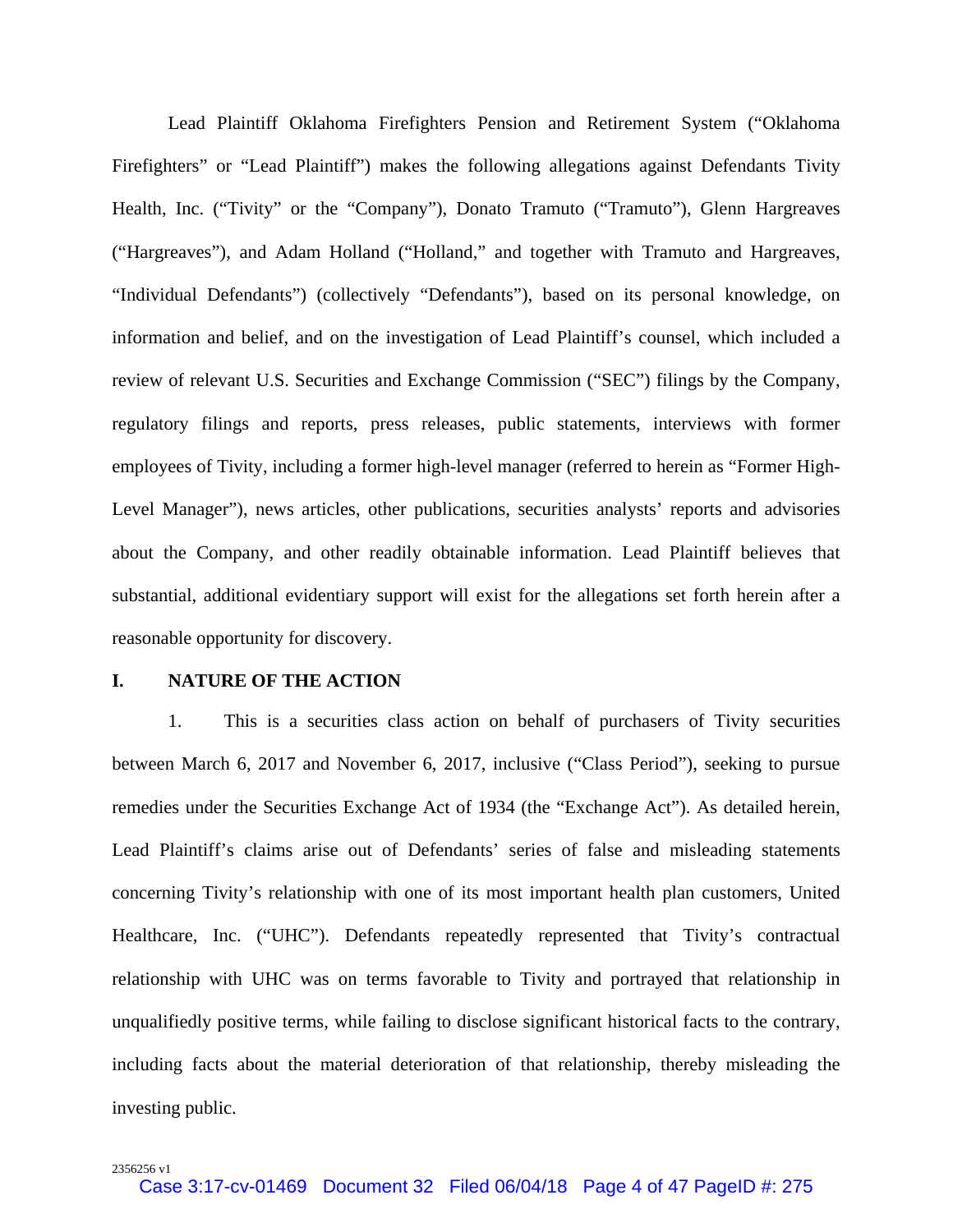2. For quite some time, Defendants knew there was a significant risk that UHC's resources, combined with relatively low barriers to entry, could lead UHC to directly compete with Tivity by offering a fitness program benefit for Medicare Advantage beneficiaries similar to Tivity's flagship product, SilverSneakers. Defendants also knew that such a development would be a material consideration for the investing public, and thus indicated in Tivity's SEC filings that two important risks facing its business were: (1) that health plan customers like UHC were responsible for a significant percentage of its revenues, with UHC alone responsible for more than 10% of revenues in  $FY16$ <sup>1</sup>, and (2) that better-resourced entities, including its own health plan customers (although never specifically identifying which customers), *might* compete with its product offerings. But these risk disclosures only told half the story—the full truth that was omitted from certain of Tivity's public filings and statements during the Class Period was that Defendants knew UHC's entry into the market had *already happened*. Indeed, the terms of UHC's contracts with Tivity during the Class Period expressly permitted UHC to offer a competing product.

3. By late 2016, Defendants learned that the risk of UHC becoming a competitor had materialized, as UHC began to launch its Optum Fitness Advantage program, which competed directly with Tivity's SilverSneakers program, in select states, including Washington and New Jersey. Despite learning of UHC's launch of this competitive program in advance of the 2016 October open enrollment period, $2$  Defendants omitted to disclose and concealed this information from shareholders. Instead, in early 2017, Defendants touted the Company's relationship with

 $\frac{1}{1}$  $1$  "FY" means Tivity's fiscal year, which runs from January 1 to December 31, and FY16 means fiscal year 2016. Similarly, "1Q16" refers to the first quarter of 2016.

 $2^2$  Open enrollment refers to the eight-week period running from the beginning of October to the beginning of December in which individuals may elect their health plan coverage for the upcoming calendar year beginning on January 1.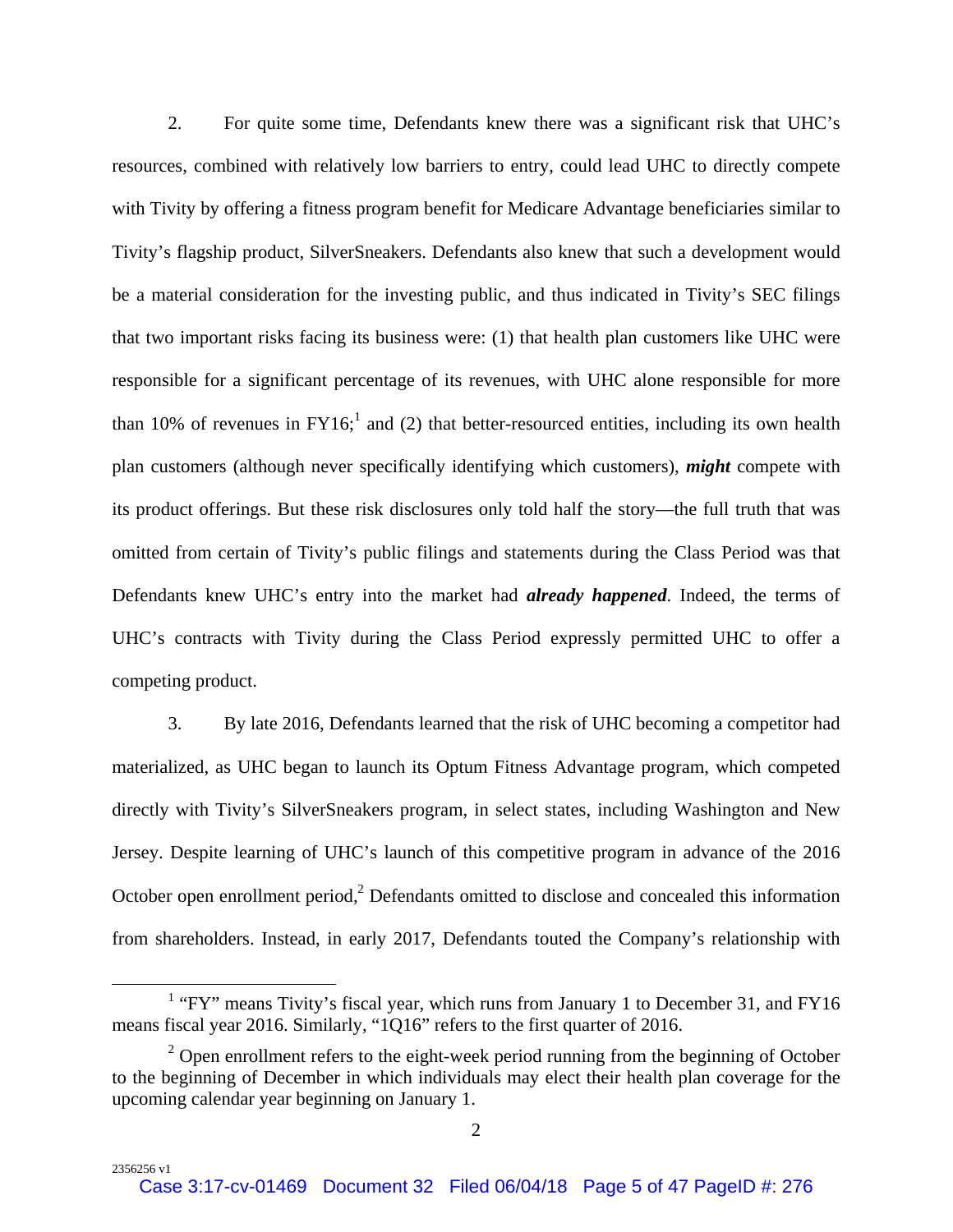UHC by highlighting the Company's purportedly successful contract renewal negotiations with UHC.

4. Instead of informing the investing public that one of Tivity's most important customers was becoming a competitor, Defendants inserted new risk language into the Company's public filings stating that there was a *chance* that "health plan customers *could* attempt to offer services themselves that compete directly with our offerings or stop providing our offerings to their members." (Emphasis added.) What this omitted, and what was known to Defendants at the time this new risk disclosure was made, was that at least six months earlier, health plan customer UHC had *already begun to offer competing services*.

5. By presenting a historical, material fact about which Defendants had actual knowledge as a mere possibility, and by failing to disclose that historical fact, Defendants knowingly, or at least recklessly, misled the investing public. Then, even as Defendants learned later in the Class Period that UHC would be intensifying its competitive efforts by expanding its competing program beyond New Jersey and Washington to nine additional states, Defendants not only continued to withhold that information from the investing public, but continued to tout Tivity's relationship with UHC in unqualifiedly positive terms.

6. Tivity made multiple representations in early 2017 that contract renewal negotiations with UHC were proceeding smoothly and never indicated that the Company's relationship with UHC was in peril and deteriorating in light of UHC's direct competition with Tivity. As a result, Tivity's stock price was artificially inflated and maintained at an artificially high level throughout the Class Period.

7. On November 6, 2017, during the open enrollment period for 2018, UHC issued a press release announcing that beginning in January 2018, UHC's Optum Fitness Advantage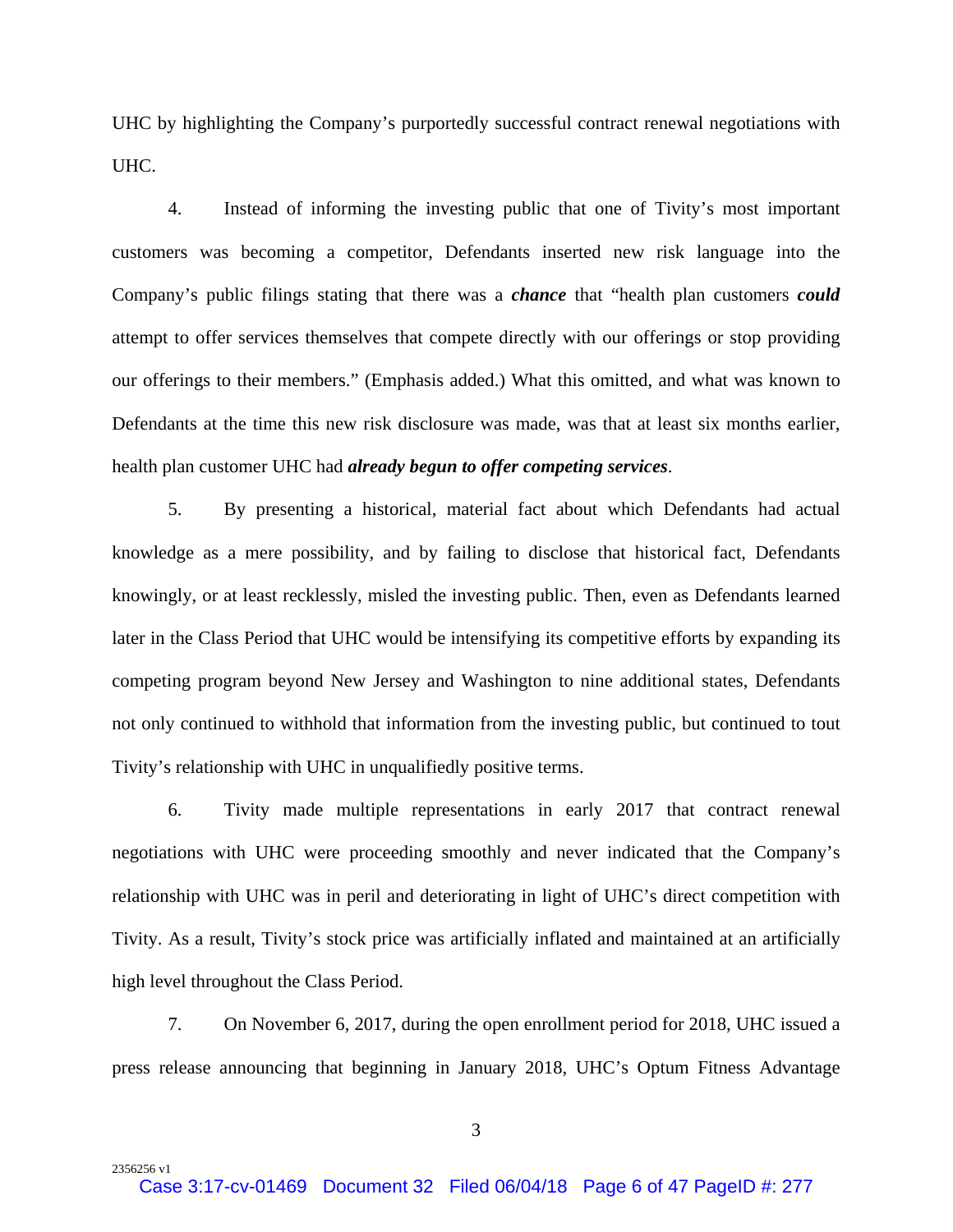program would be available at no additional cost to customers enrolled in certain of UHC's Medicare Advantage plans in 11 states. On this news, Defendants could no longer hide that UHC—one of Tivity's most important customers—had become a direct competitor to its most important product SilverSneakers, and the facts and truth that Defendants had been concealing were revealed. As a result, Tivity's stock price plummeted, declining \$16.45, or nearly 34.24%, from a close of \$48.05 per share on November 3, 2017, to a close of \$31.60 per share on November 6, 2017, on extraordinarily high volume of  $9,034,800$  shares.<sup>3</sup>

# **II. JURISDICTION AND VENUE**

8. The claims here arise under Sections 10(b) and 20(a) of the Exchange Act, 15 U.S.C. §§ 78j(b) and 78t(a), and Rule 10b-5 promulgated thereunder by the SEC, 17 C.F.R. § 240.10b-5.

9. This Court has jurisdiction over these claims pursuant to 28 U.S.C. §§ 1331 and 1337 and Section 27 of the Exchange Act.

10. Venue is proper in this District pursuant to Section 27 of the Exchange Act and 28 U.S.C. §1391(b) and (c) because one or more Defendants may be found or resides here or had agents in this district, transacted or is licensed to transact business in this district.

# **III. PARTIES AND RELEVANT NON-PARTIES**

#### **A. Lead Plaintiff**

2356256 v1

11. Lead Plaintiff Oklahoma Firefighters Pension and Retirement System (defined above as "Oklahoma Firefighters" or "Lead Plaintiff") is a pension fund established by Oklahoma law for the benefit of Oklahoma firefighters. During the Class Period, Lead Plaintiff

 $\frac{1}{3}$  $3$  During the Class Period, the average trade volume was approximately 490,000 shares per day. Accordingly, the trade volume on the day of the alleged corrective disclosure was more than 18 times the daily average.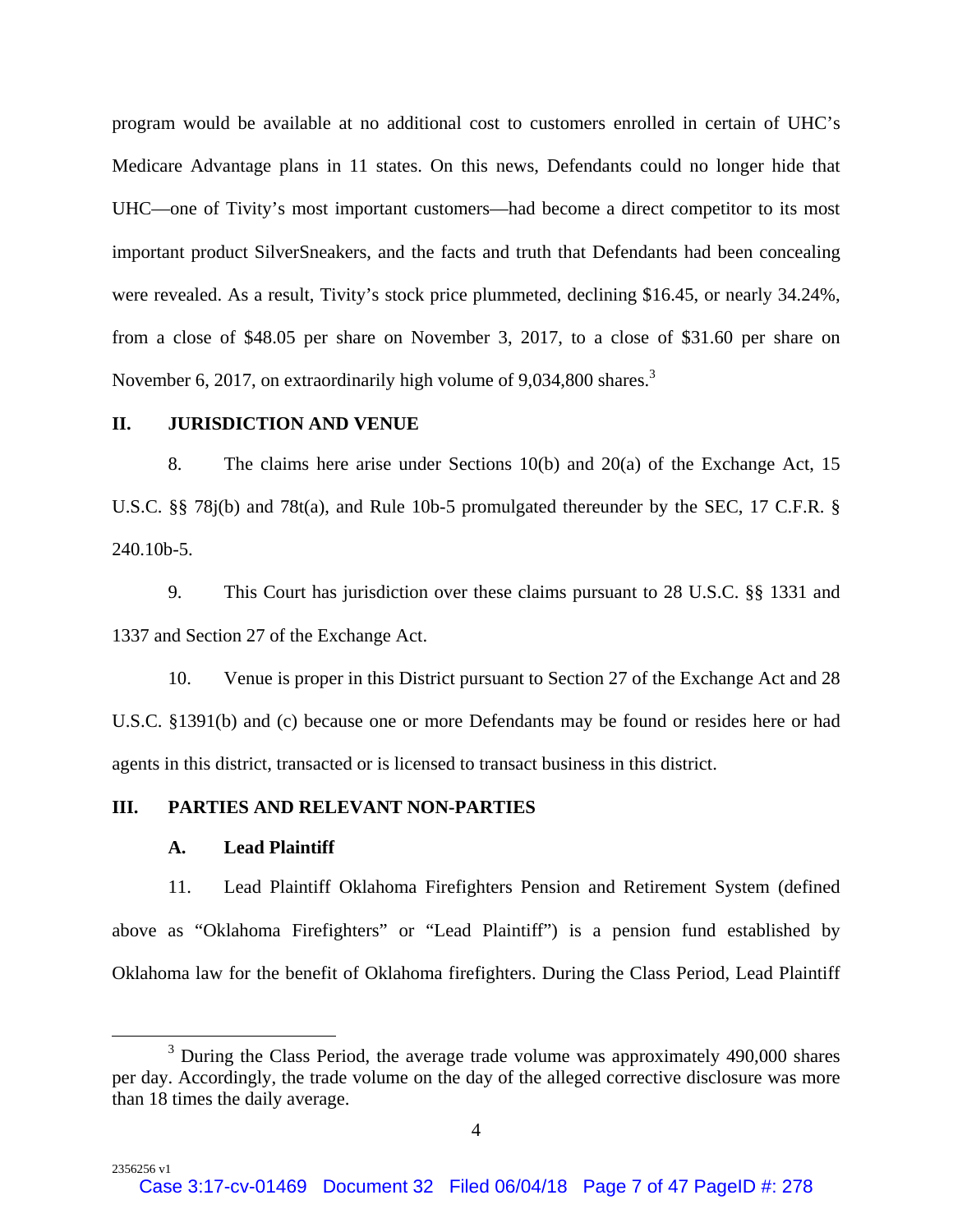purchased 20,658 shares of Tivity common stock and lost more than \$107,000 as a result of the misconduct described herein. Lead Plaintiff's transactions in Tivity common stock during the Class Period are set forth in the PSLRA certification previously filed with the Court and is incorporated by reference herein. *See* ECF Nos. 18-2 and 18-3.

### **B. Defendants**

2356256 v1

#### **1. Tivity Health, Inc.**

12. Tivity Health, Inc. (defined herein as "Tivity") is a publicly traded Delaware corporation headquartered at 701 Cool Springs Boulevard, Franklin, Tennessee 37067. It was incorporated in 1981, and in January 2017, it rebranded and renamed itself from Healthways, Inc. ("Healthways") to Tivity, to purportedly better align with its portfolio of fitness and health improvement programs.

13. Tivity's health and fitness programs are offered primarily to senior populations, with its flagship product being the SilverSneakers program.

14. SilverSneakers provides access to a national network of approximately 15,000 fitness centers with which Tivity has formed relationships.

### **2. Individual Defendants**

15. Donato Tramuto (defined herein as "Tramuto") is the CEO of Tivity and has been since November 1, 2015. He was elected to the board of Tivity while it was still known as Healthways in 2013. He served as Healthways's chairman from June 12, 2014 to 2015. He has previously served in chief executive positions at Physicians Interactive, i3 (a division of UnitedHealth Group), and Constella Health Strategies, all of which are companies in the healthcare industry. Since becoming Tivity's CEO, Tramuto has signed all of the Company's Form 10-Ks and the Sarbanes-Oxley Certifications incorporated in every Class Period Form 10- K and Form 10-Q.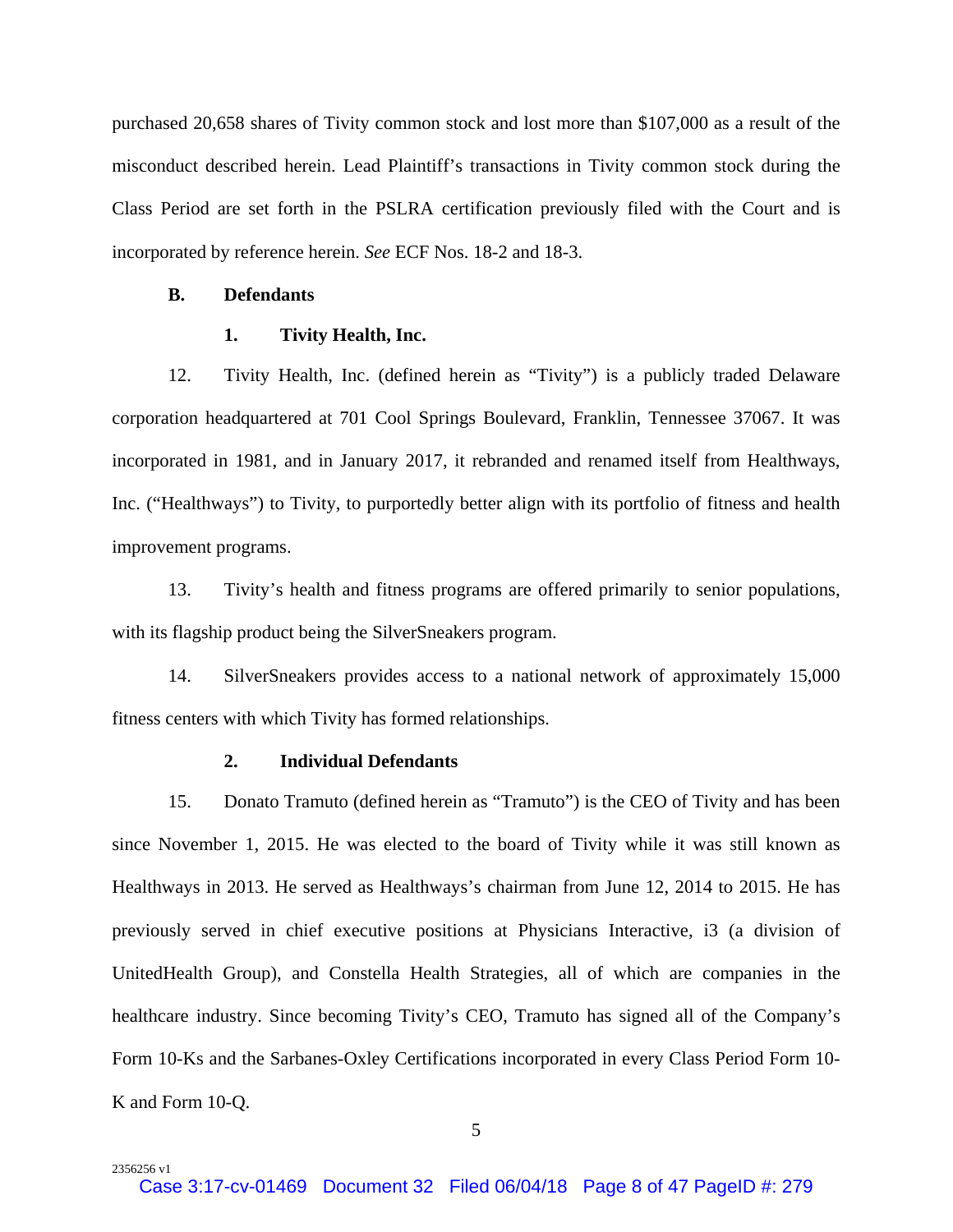16. Glenn Hargreaves (defined herein as "Hargreaves") was the Company's Chief Interim Financial Officer ("CIFO") from the beginning of the Class Period until June 14, 2017, and was the Company's Chief Accounting Officer throughout the Class Period. Hargreaves participated in UHC contract renewal negotiations, signed the false and misleading FY16 Form 10-K and 1Q17 Form 10-Q, and signed the April 27, 2017 Form 8-K attaching the false and misleading April 27, 2017 press release announcing, *inter alia*, the renewal of the UHC contract and the conference call on which Tramuto made additional false and misleading statements. In his role, Hargreaves met with Tramuto and other senior management to review and/or prepare Tivity's statements made in periodic corporate filings and during conference calls with financial analysts following Tivity.

17. Adam Holland (defined herein as "Holland") was the Company's Chief Financial Officer ("CFO") from June 14, 2017 to the end of the Class Period. Prior to joining Tivity, Holland served as Chief Financial Officer for 12 years of Kirkland's, Inc., a publicly traded company and leading retailer of home décor and gifts. Soon after his arrival at Tivity, Holland became involved in Project Success, described below, and other efforts to contain the fallout from UHC's defection, and signed the 2Q17 and 3Q17 Form 10-Qs which contained false and misleading statements and omissions, and the October 26, 2017 Form 8-K attaching the October 26, 2017 press release announcing the conference call on which Tramuto made false and misleading statements. In his role, Holland met with Tramuto and other senior management to review and/or prepare Tivity's statements made in periodic corporate filings and during conference calls with financial analysts following Tivity.

18. Because of the Individual Defendants' respective positions with the Company, they had access to adverse undisclosed information about the Company's business, operations,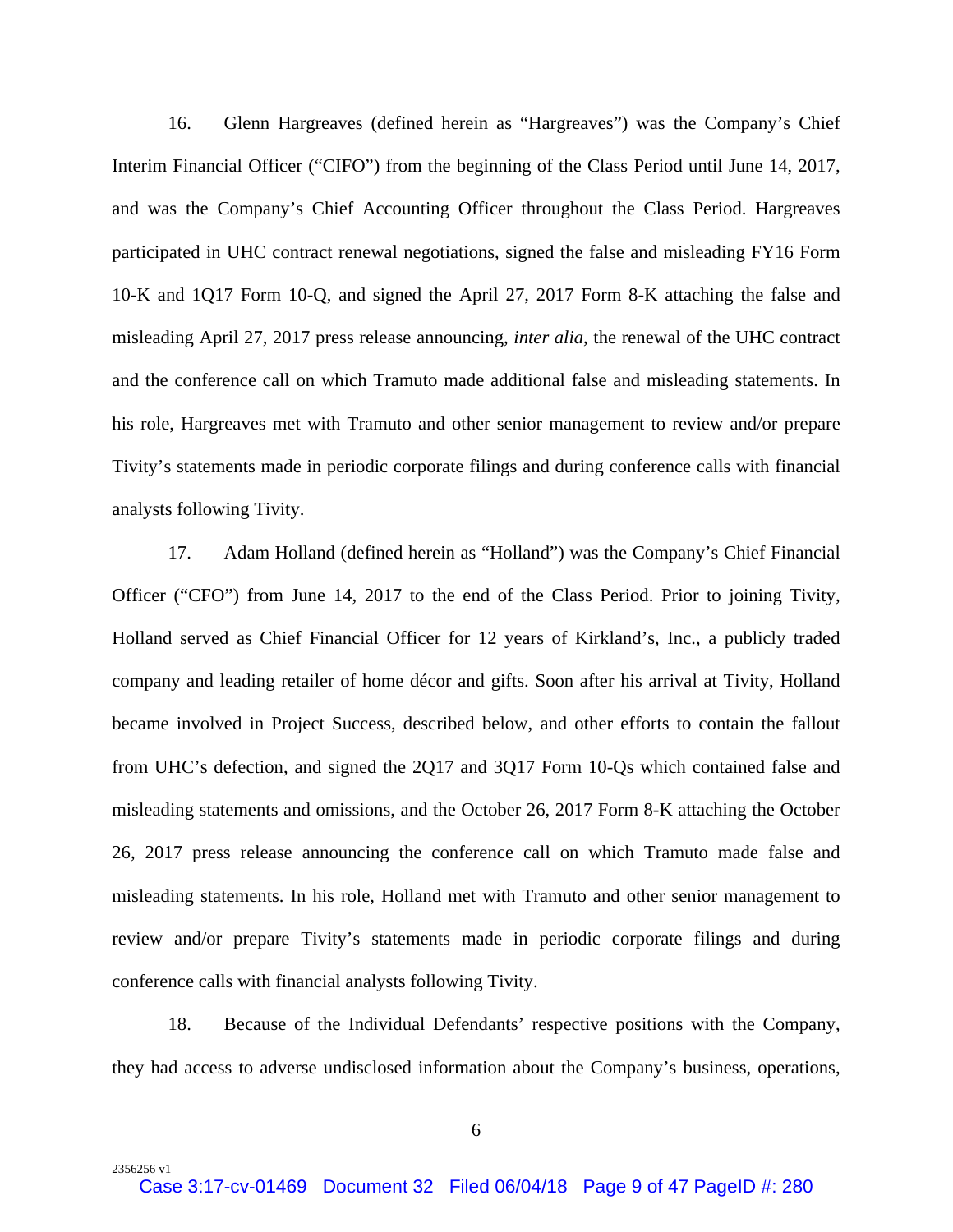present and future business prospects via access to internal corporate documents, conversations and connections with other corporate officers and employees. Also, given their respective positions, Individual Defendants were directly involved in negotiating Tivity's contracts with health plan customers such as UHC.

19. It is appropriate to treat the Individual Defendants as a group for pleading purposes and to presume that the false, misleading and incomplete information conveyed in Tivity's public filings, press releases and earnings calls, as alleged herein, are the collective actions of the narrowly defined group of defendants defined above as the Individual Defendants. Each of the Individual Defendants, as officers of Tivity, by virtue of their high-level positions with the Company, directly participated in the management of the Company, were directly involved in the day-to-day operations of the Company at the highest levels, and were privy to confidential proprietary information concerning the Company and its business, operations, and contractual relationships with its customers, as alleged herein. Each acted on behalf of the Company and the actions of each, as alleged herein, can be imputed to Tivity. The Individual Defendants were involved in drafting, producing, reviewing and/or disseminating the false and misleading statements and information alleged herein, knew or recklessly disregarded that the false and misleading statements described herein were being issued regarding the Company, and approved or ratified these statements, in violation of the federal securities laws.

20. As officers and controlling persons of a publicly held company whose common stock was and is registered with the SEC pursuant to the Exchange Act, and was and is traded on the NASDAQ, and governed by the provisions of the federal securities laws, the Individual Defendants each had a duty to promptly disseminate accurate and truthful information with respect to the Company's financial condition and performance, growth, operations, financial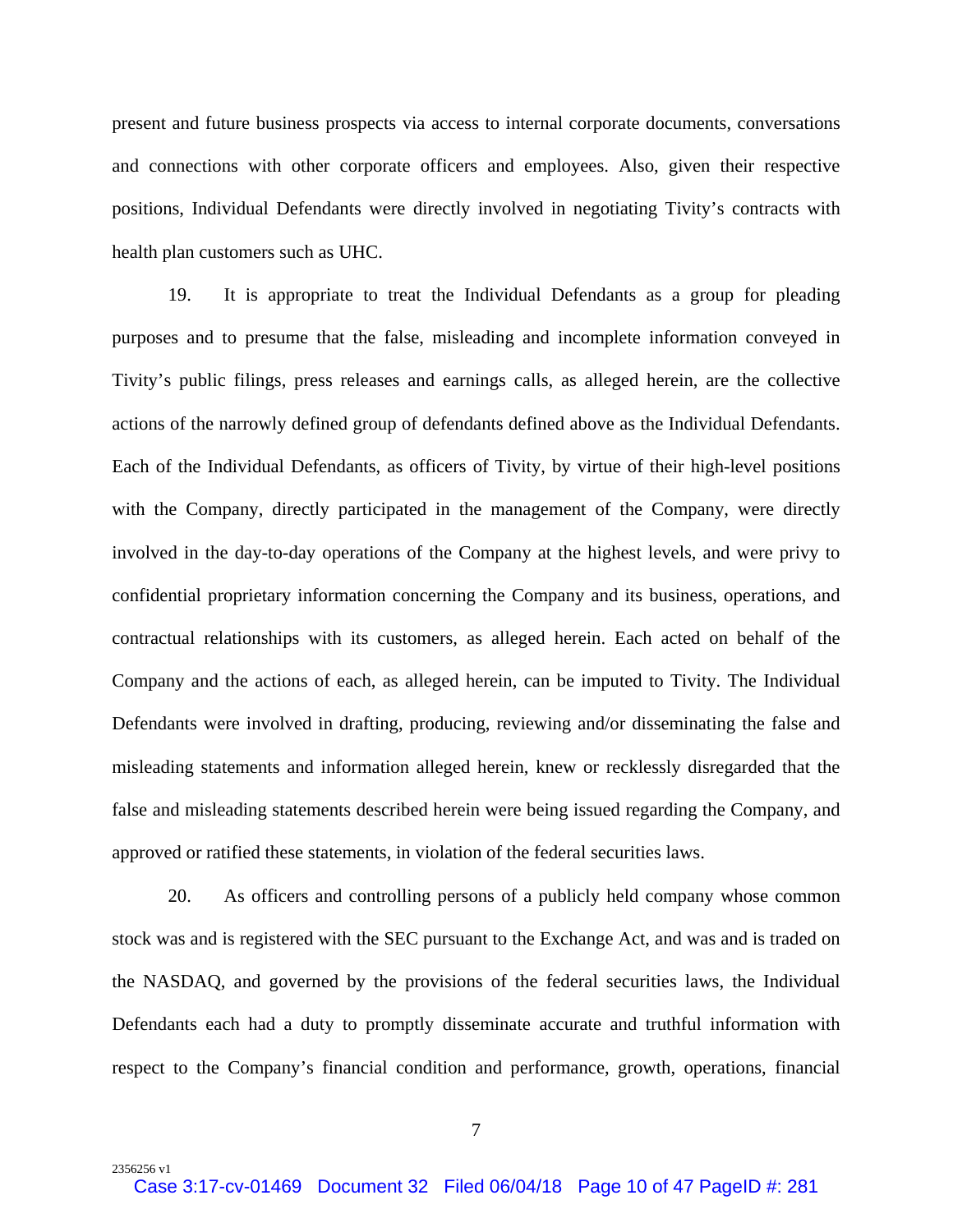statements, business, markets, management, earnings and present and future business prospects, and to correct any previously issued statements that had become materially misleading or untrue, so that the market price of Tivity's publicly traded securities would be based on truthful and accurate information. The Individual Defendants' misrepresentations and omissions during the Class Period violated these specific requirements and obligations.

21. The Individual Defendants, because of their positions of control and authority as officers and/or directors of the Company, were able to and did control the content of the various SEC filings, press releases and other public statements pertaining to the Company during the Class Period. The Individual Defendants would have each been provided with copies of the documents alleged herein to be misleading, including the Company's quarterly and annual filings and the prepared remarks for each of the Company's quarterly earnings conference calls, prior to or shortly after their issuance and had the ability or opportunity to prevent their issuance or cause them to be corrected. Accordingly, the Individual Defendants are responsible for the accuracy of the public reports and releases detailed herein and are therefore primarily liable for the representations contained therein.

## **C. Former High-Level Manager**

2356256 v1

22. The Former High-Level Manager was employed at Tivity from November 2005 through November 2017. The Former High-Level Manager was hired as a Senior Account Manager and eventually promoted to Manager, Provider Services and worked in that position until the Former High-Level Manager left the Company. The Former High-Level Manager reported to various individuals during his/her tenure at Tivity. The Former High-Level Manager's last supervisor was Tanya Smith, Director, Provider Relations.

23. The Former High-Level Manager led a team of 11 account managers who were expected to collaborate with fitness center clients to promote the SilverSneakers program. The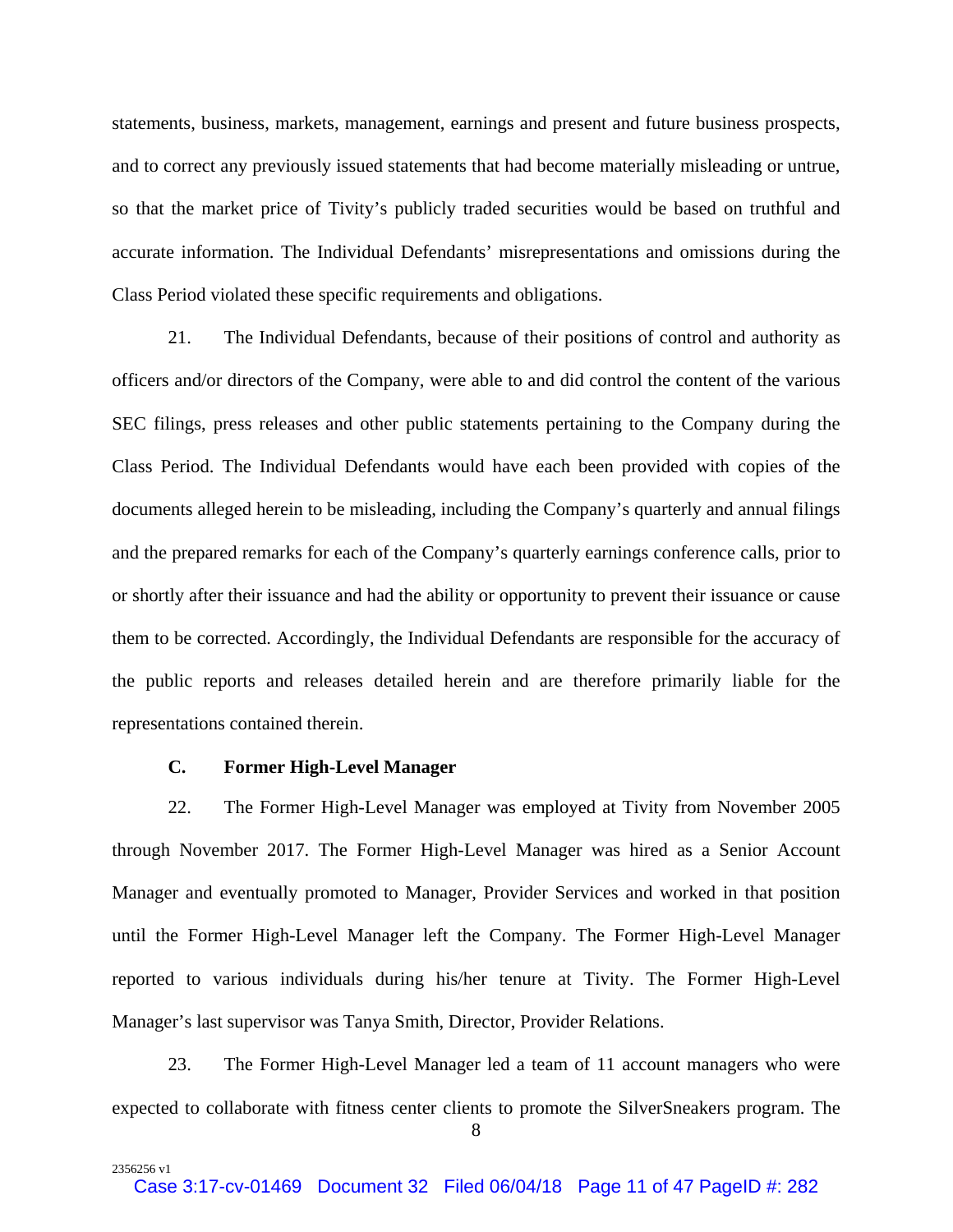Former High-Level Manager communicated with fitness centers and provided resolutions to their concerns. The Former High-Level Manager also created strategic plans to increase member engagement and executed target goals to increase program revenues. The Former High-Level Manager explained that his/her primary duty was to ensure that fitness centers complied with Tivity's policies and procedures regarding fitness center program guidelines. The Former High-Level Manager had responsibility for fitness centers in Georgia, Tennessee, Alabama and all locations west of Tennessee.

24. As discussed in more detail below, the Former High-Level Manager confirmed, based on his/her personal knowledge, that Tivity management had actual knowledge of UHC's competing Optum Fitness Advantage program long before disclosing that knowledge to the investing public.

#### **IV. SUBSTANTIVE ALLEGATIONS**

2356256 v1

# **A. Tivity is a health services company heavily reliant on its relationships with health insurance plan customers.**

25. As a health services company, Tivity's principal business is a program called SilverSneakers, which provides access to a network of approximately 15,000 fitness centers to seniors enrolled in Medicare Advantage, Medicare Supplement, and Group Retiree health plans.<sup>4</sup> SilverSneakers is responsible for *82% of Tivity's overall annual revenues*. Given the importance

 $\overline{\phantom{1}}$ <sup>4</sup> As mentioned, Tivity was previously named Healthways. Pursuant to a 2015 restructuring plan, Healthways divested numerous less profitable business lines in 2015 and 2016, retaining SilverSneakers and two other smaller health and fitness programs, Prime Fitness and WholeHealth Living. Prime Fitness is like SilverSneakers but is aimed at the 18-64 population and is offered through commercial health plans and employers. WholeHealth Living offers services related to complementary, alternative, and physical medicine, also primarily through health plans.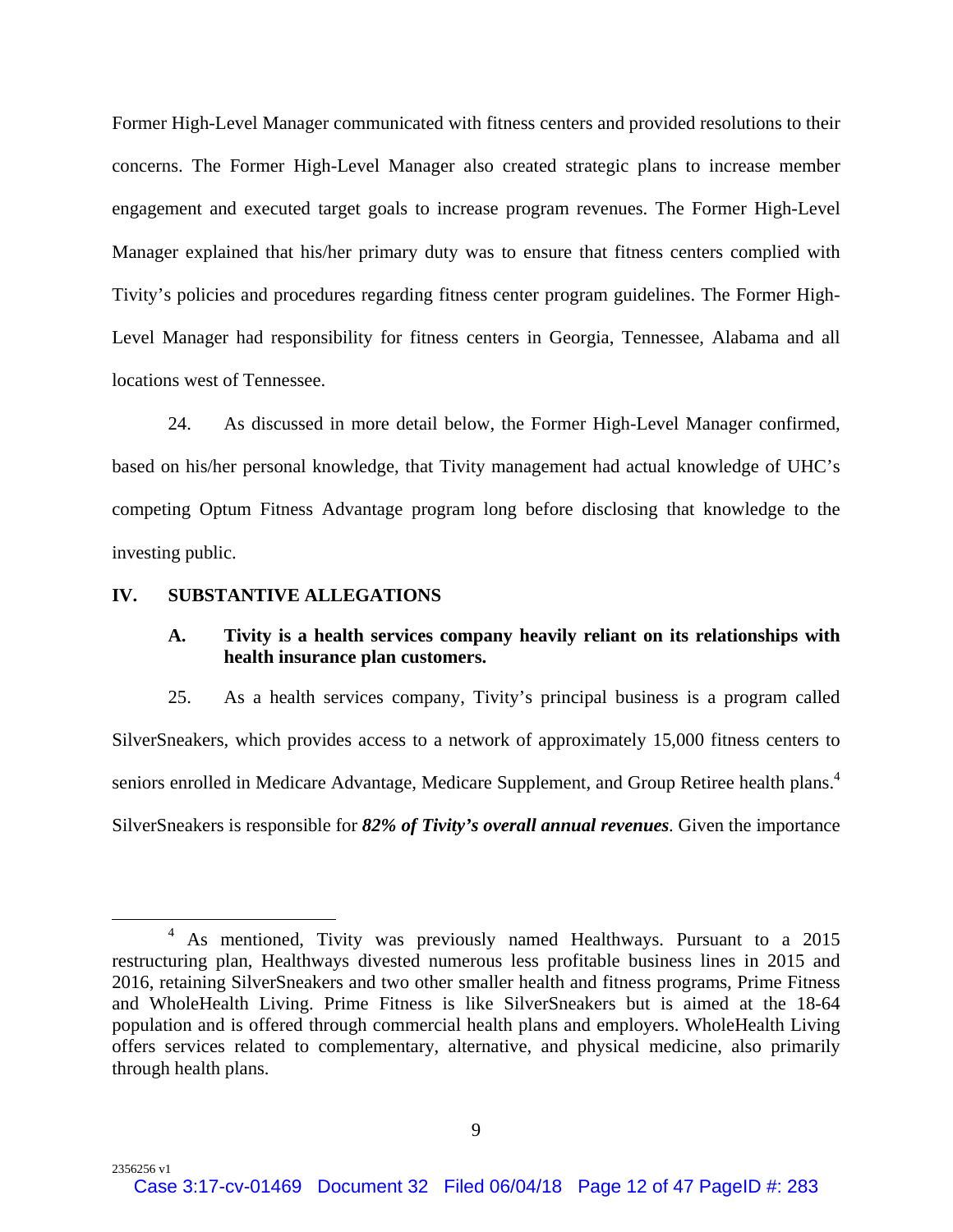of this program to Tivity's operations, analysts have described Tivity as a "a pure-play Silver Sneakers company."

26. Medicare is a national health insurance program that provides health insurance for Americans aged 65 and older (and certain younger people with certain disabilities).

27. Medicare Advantage is a program whereby Medicare beneficiaries receive their Medicare benefits through private health plans.

28. Medicare Supplement plans, also called Medigap plans, are private insurance policies that help pay some of the health care costs not covered by Medicare, like copayments, coinsurance, and deductibles.

29. Group Retiree plans are private group health plans that integrate with Medicare provided by employers to retirees.

30. Of these programs, the population enrolled in Medicare Advantage is the target market for Tivity's SilverSneakers. As Tramuto put it during a June 13, 2017 conference hosted by William Blair & Co., although Tivity targets Medigap enrollees as well, "our bread and butter has primarily been in the Medicare Advantage."

31. Tivity does not itself offer or administer health insurance plans. Instead, Tivity offers SilverSneakers to such plans, like UHC, for a fee. In return, UHC customers are given SilverSneakers benefits, like access to fitness centers, as part of their coverage.

32. This business model means that Tivity forms direct relationships with fitness centers to implement its SilverSneakers program, and that health plan customers like UHC are critical to Tivity's success because they drive membership of SilverSneakers. Indeed, Tivity has listed the fact that "[a] significant percentage of our revenues is derived from health plan customers" as a risk factor in each of its Form 10-Ks since at least fiscal year 2010.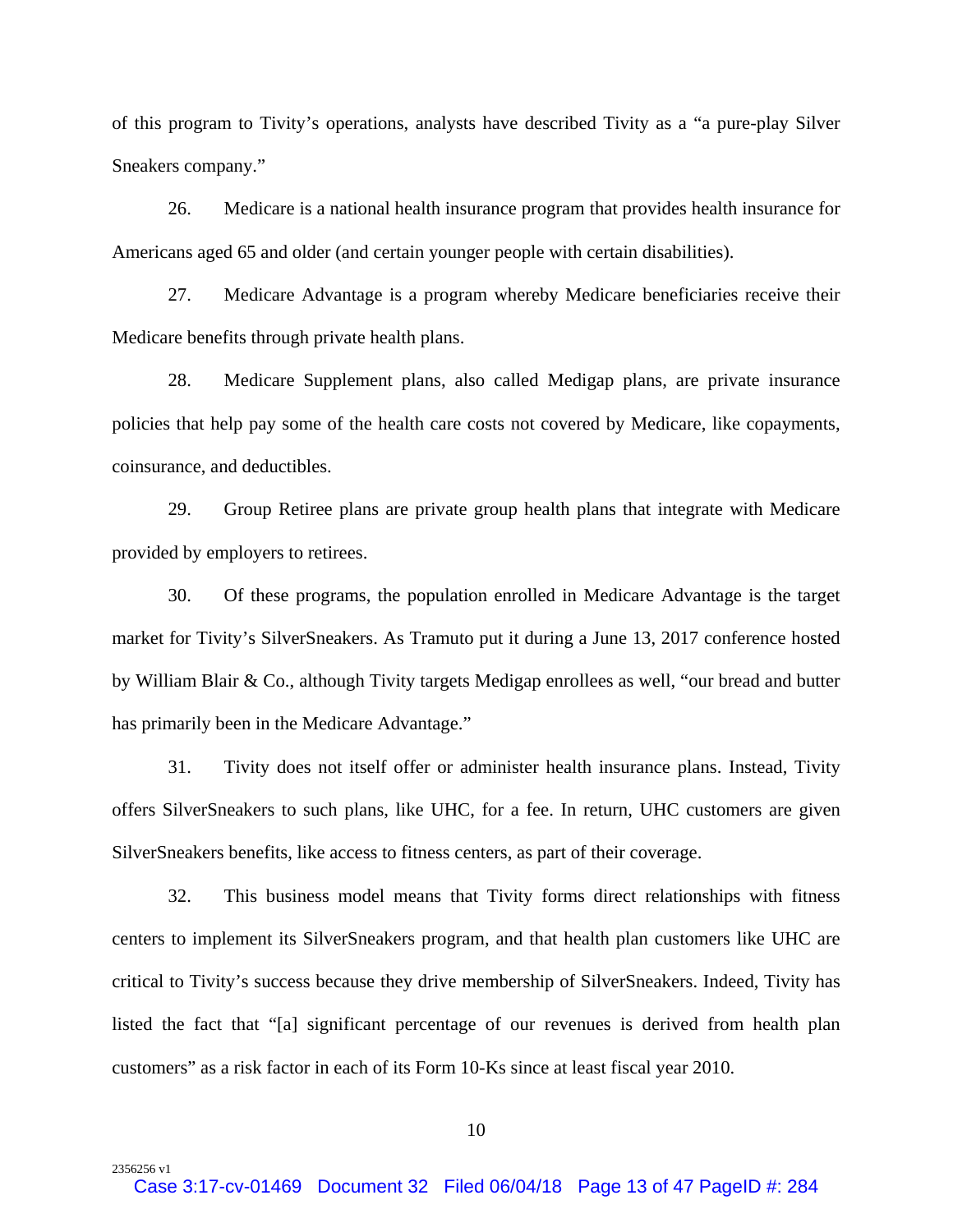33. For example, in its FY15 Form 10-K, issued on March 4, 2016, Tivity acknowledged that its reliance on health plan customers posed important risks, including: an inability "to retain health plan customers" or "to provide our products and services to such health plan customers on terms at least as favorable to us as currently provided"; a loss of "bargaining power [vis-à-vis health plan customers], which may lead to further pressure on the prices for our products and services"; and "a reduction in the number of covered lives enrolled with our health plan customers or a decision by our health plan customers to take programs in-house."

34. Tivity did not have exclusivity clauses with it health plan customers so competition from them was not contractually prohibited. Tivity had generally removed language prohibiting competition or requiring exclusivity years earlier, in part because of a 2011 lawsuit brought by a competitor challenging exclusivity clauses in Tivity's contracts with fitness centers.

35. Given the foregoing, information about Tivity's relationship with health plan customers, particularly large health plans like UHC, is material to the investing public in assessing Tivity's operations and continued viability.

### **B. Tivity's relationship with UHC was critical to Tivity's business and closely followed by analysts.**

36. Among Tivity's health plan customers, UHC loomed particularly large and was critical to Tivity's business. According to Tivity's FY16 Form 10-K, for the year ended December 31, 2016, UHC accounted for more than 10% of Tivity's revenues from continuing operations.

37. Analysts acknowledged the importance of UHC to Tivity's SilverSneakers program. For example, in a February 24, 2017 report issued by Barrington Research, analyst Michael Petusky highlighted Tivity's "high conviction that it will renew its contract with United Healthcare, a key SilverSneakers account, within the next few months," "a recent meeting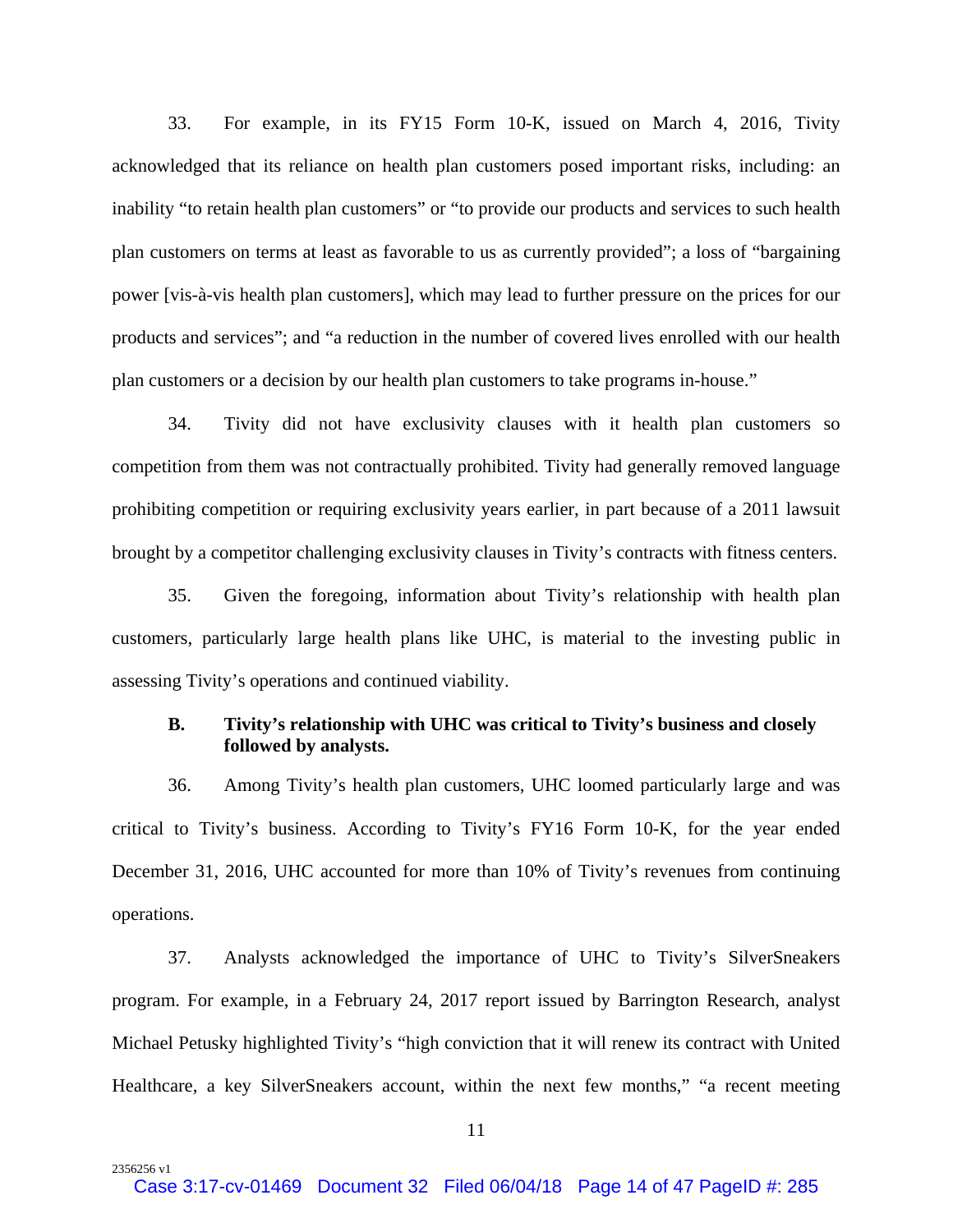between Tivity and United [that] went very well," and statements by Tivity "that there is 'terrific alignment' between the two organizations," as "very good news."

38. Along similar lines, a February 24, 2017 Piper Jaffray report by analysts Sean Wieland and Nina Deka noted that "[t]he biggest risk in [Tivity] is the overhang on the upcoming United renewal this year, which TVTY has repeatedly stated they are confident this renewal will happen without any hiccups."

39. As another example, an April 27, 2017 report by Jefferies analysts David Styblo and David Windley listed as a "Key Takeaway" the point that "Renewing UNH Contract Reduces Risk," given that "UNH is the second largest contract representing about 15% of revenue."

40. None of these analysts who closely followed Tivity indicated that Tivity had expressed the possibility that the contract terms with UHC would differ in any appreciable way or result in Tivity providing less services to UHC.

# **C. Defendants learn that UHC becomes a competitor but conceal that information from investors.**

41. While Tivity's Form 10-Ks included general, boilerplate risk disclosures concerning potential competition from "[o]ther entities, whose financial, research, staff, and marketing resources may exceed our resources," including "health plans," and there was a risk that "a decision by our health plan customers to take programs in-house could adversely affect our results of operations" the 10-Ks failed to disclose the immediacy of this risk or that the risk began materializing by at least the Fall 2016, when Defendants learned that UHC was rolling out a competitive product in at least three states.

42. The Fall 2016 rollout of UHC's competitive product during the open enrollment period for 2017 was significant because UHC was one of Tivity's largest subscribers of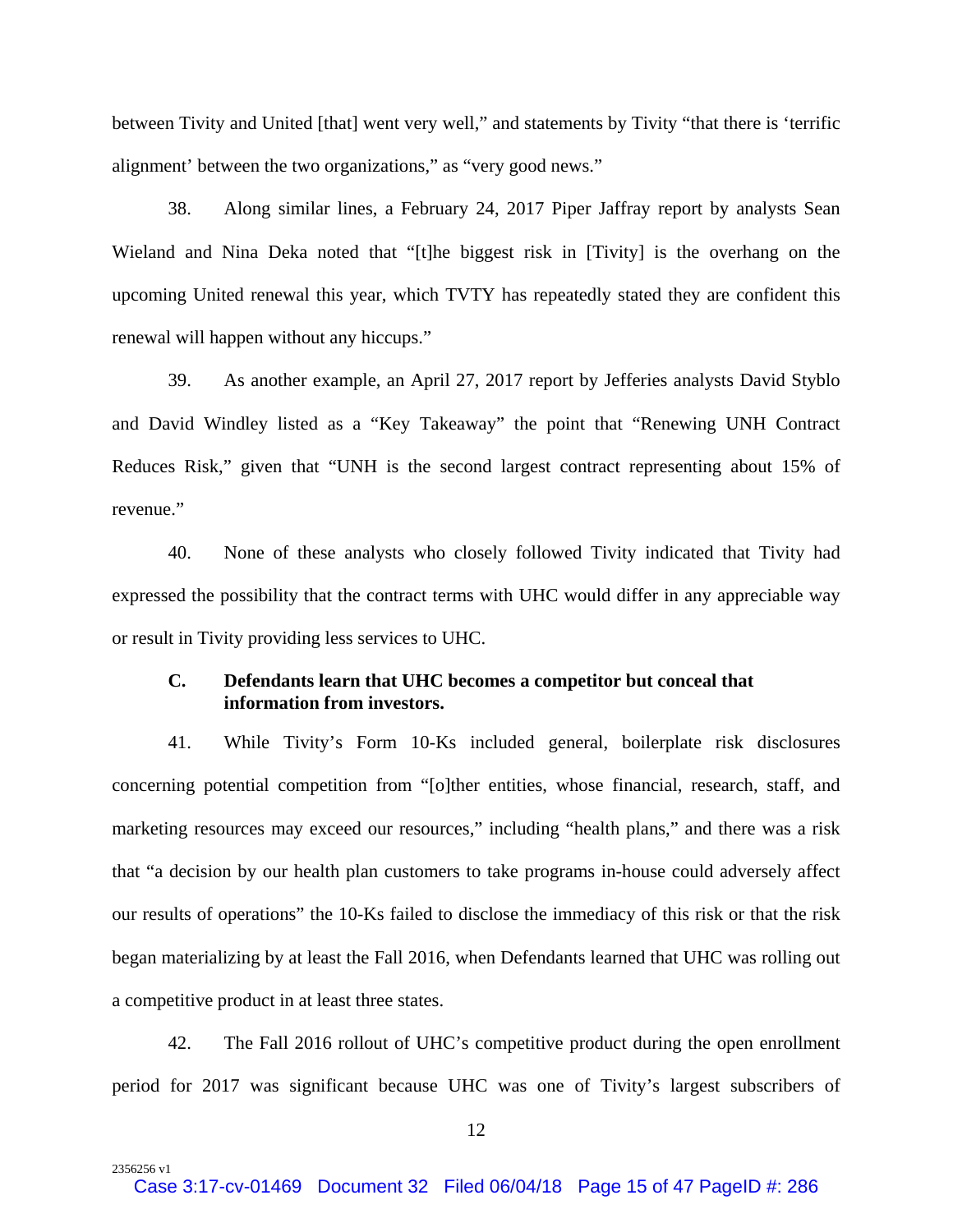SilverSneakers, if not the largest. UHC began offering its Medicare Advantage customers a new benefit, Optum Fitness Advantage—that directly competed and indeed replaced SilverSneakers—in at least two states, Washington and New Jersey, and UHC had sent letters indicating it would offer its new program in at least one additional southern state.

43. As Tivity's second largest customer by revenue, competition by UHC threatened Tivity in two directions, by introducing competition for market share and simultaneously eliminating a significant source of revenue.

44. Given the importance of the Company's relationship with UHC, Defendants knew of these developments as they occurred. As Tivity itself has stated, Defendants regularly met with health plan customers like UHC to discuss aspects of their relationship and their contract. For example, during an April 27, 2017 earnings call, Tramuto explained that he had been "continu[ing] [his] travels to meet [Tivity's] health plan clients," and that he "plan[ed] to continue this practice because of the importance of these relationships in understanding exactly what our clients want and need from our relationship." Similarly, on a May 3, 2017 investor call at the Deutsche Bank Health Care conference, Tramuto stated that "One of the advantages that I've had over the last 1.5 years having been in health care for 40 years is that I've been able to get out and meet with the CEOs of our largest health plans and regional plans. And without a doubt, they understand that the benefit we bring is to be their conduit in getting close to the members."

45. Moreover, before rolling out Optum Fitness Advantage in Washington, New Jersey and other states, UHC informed Tivity that they were removing SilverSneakers from its Medicare Advantage plans in those states as part of the open enrollment process. Indeed, the nature of Medicare open enrollment *requires* that health plan customers inform Tivity in advance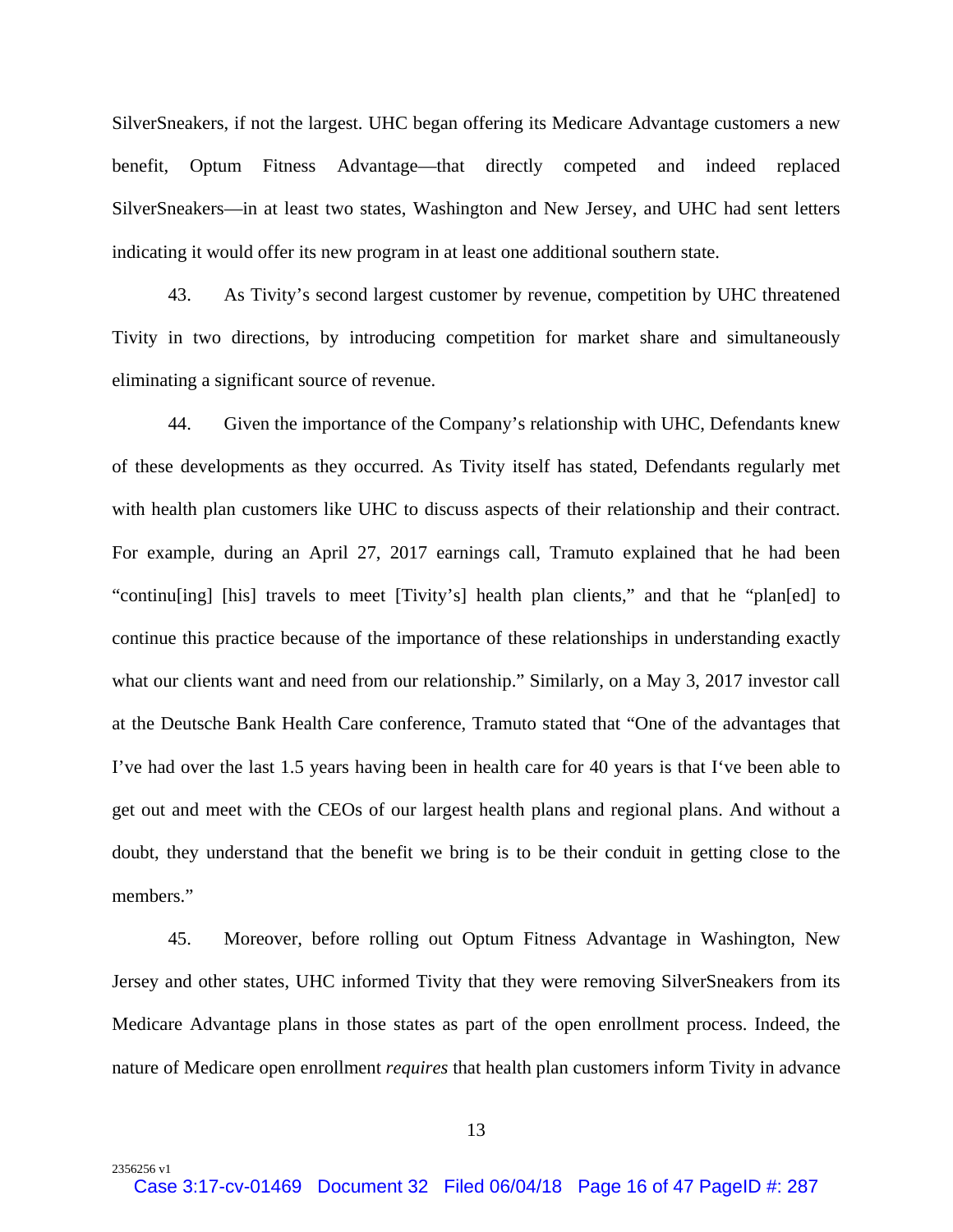of open enrollment about the markets in which they were declining to renew SilverSneakers. Further, open enrollment lasts several months and involves significant outreach by health plans to plan participants as well as to service providers like Tivity. The introduction, therefore, of Optum Fitness Advantage necessitated significant communication by UHC with fitness centers who were also part of Tivity's network. Some of these fitness centers contacted Tivity about UHC's outreach.

46. According to the Former High-Level Manager, rumors that UHC and other clients could turn into competitors instead of partners were routine. The Former High-Level Manager explained that "over the years we knew health plan clients wanted to start their own programs."

47. In the Fall of 2016, prior to open enrollment which ran from October to December, the Former High-Level Manager was notified by an account manager, Carol Meadows, who reported directly to the Former High-Level Manager, that a fitness center partner in either Georgia, Alabama, or Arkansas had received a letter from UHC that stated UHC was beginning its own SilverSneakers-like program called Optum Fitness Advantage. The Former High-Level Manager characterized the letter as "aggressive" and said it insinuated that fitness centers would lose all SilverSneakers members, not just those insured through UHC. The Former High-Level Manager obtained a copy of the letter and immediately forwarded it to his/her supervisor, who escalated the letter up the chain of command to executive management. The Former High-Level Manager and his/her team then promptly prepared talking points to assure their fitness center partners that only UHC-SilverSneakers members would be affected by any new program rolled out by UHC. The Former High-Level Manager said that based on the letter and his/her supervisor's actions, he/she believes that Tivity's executive management knew of UHC's planned rollout of Optum Fitness Advantage as early as the Fall of 2016.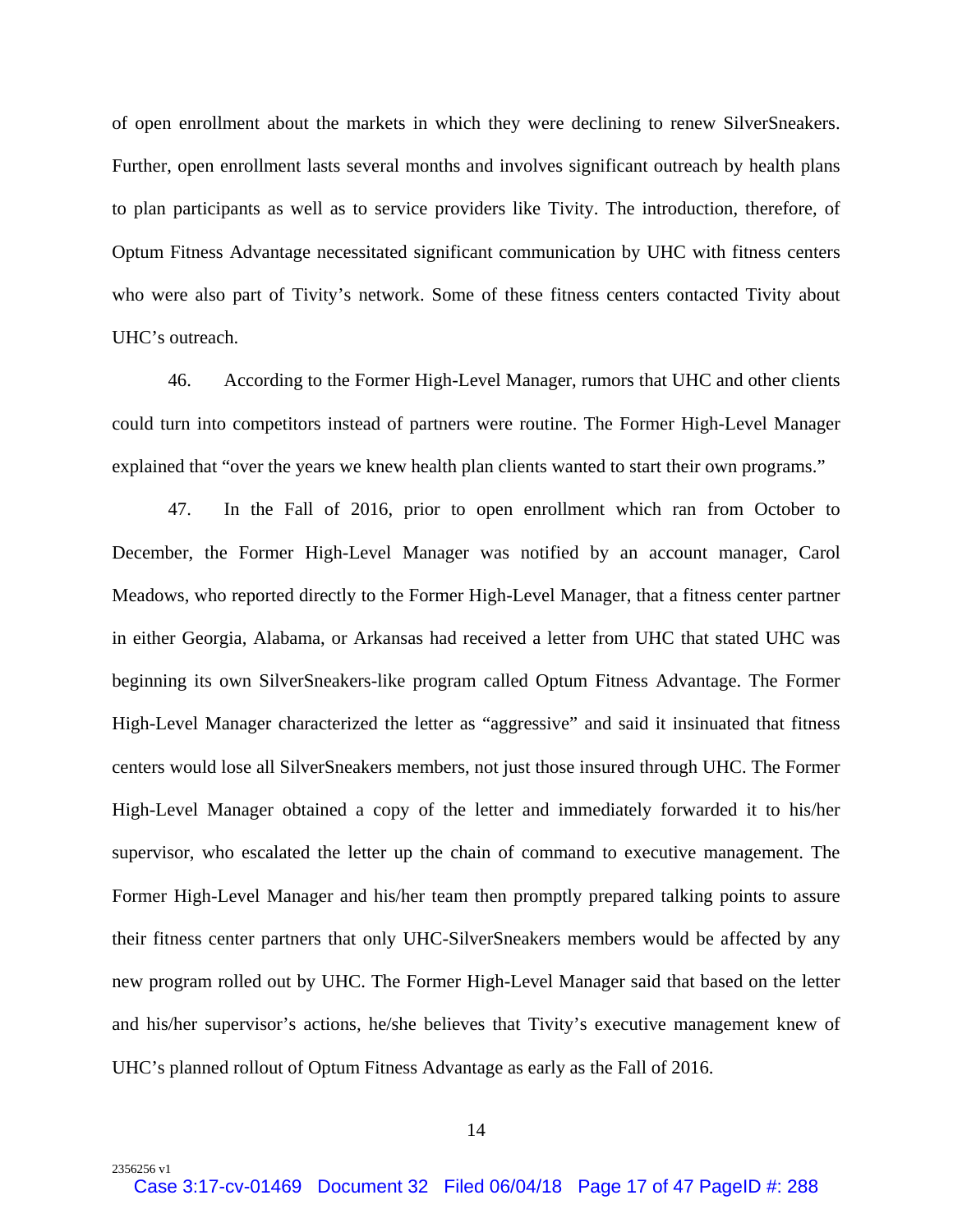48. According to the Former High-Level Manager, by early 2017, UHC was sending similar letters about Optum Fitness Advantage to fitness partners outside of New Jersey and Washington state.

49. Any conceivable remaining uncertainty or lack of knowledge on Defendants' part as to whether UHC was a competitor dissipated entirely in January 2017, when UHC actually started operating Optum Fitness Advantage in Washington and New Jersey.

50. Moreover, prior to the start of the Class Period, Defendants were engaged in active contract renewal negotiations with UHC. Those discussions, and the contract that was eventually signed, confirmed that UHC would escalate its competition with SilverSneakers by reducing the number of markets in which UHC would offer SilverSneakers to its members.

51. In any event, under no circumstances can Defendants disclaim knowledge after June 2017, because they *admitted* to a William Blair analyst that they "have been aware of these contract losses [related to UHC] since June 2017."

52. Indeed, the Former High-Level Manager learned that in June 2017 executive management formed a committee to develop a strategic plan to retain customers in light of UHC's roll out of Optum Fitness Advantage in multiple states. The plan was referred to as "Project Success." The committee met at least once in June 2017 at the Company's headquarters in Nashville, Tennessee. Caroline Khalil, Vice President of Network Partnership & Programming, was a member of the committee, and she communicated with the Former High-Level Manager and others concerning Project Success.

53. The Former High-Level Manager further explained that in August 2017, Caroline Khalil held a conference call with select colleagues to inform them that UHC was leaving the SilverSneakers program and starting its own program called Optum Fitness Advantage.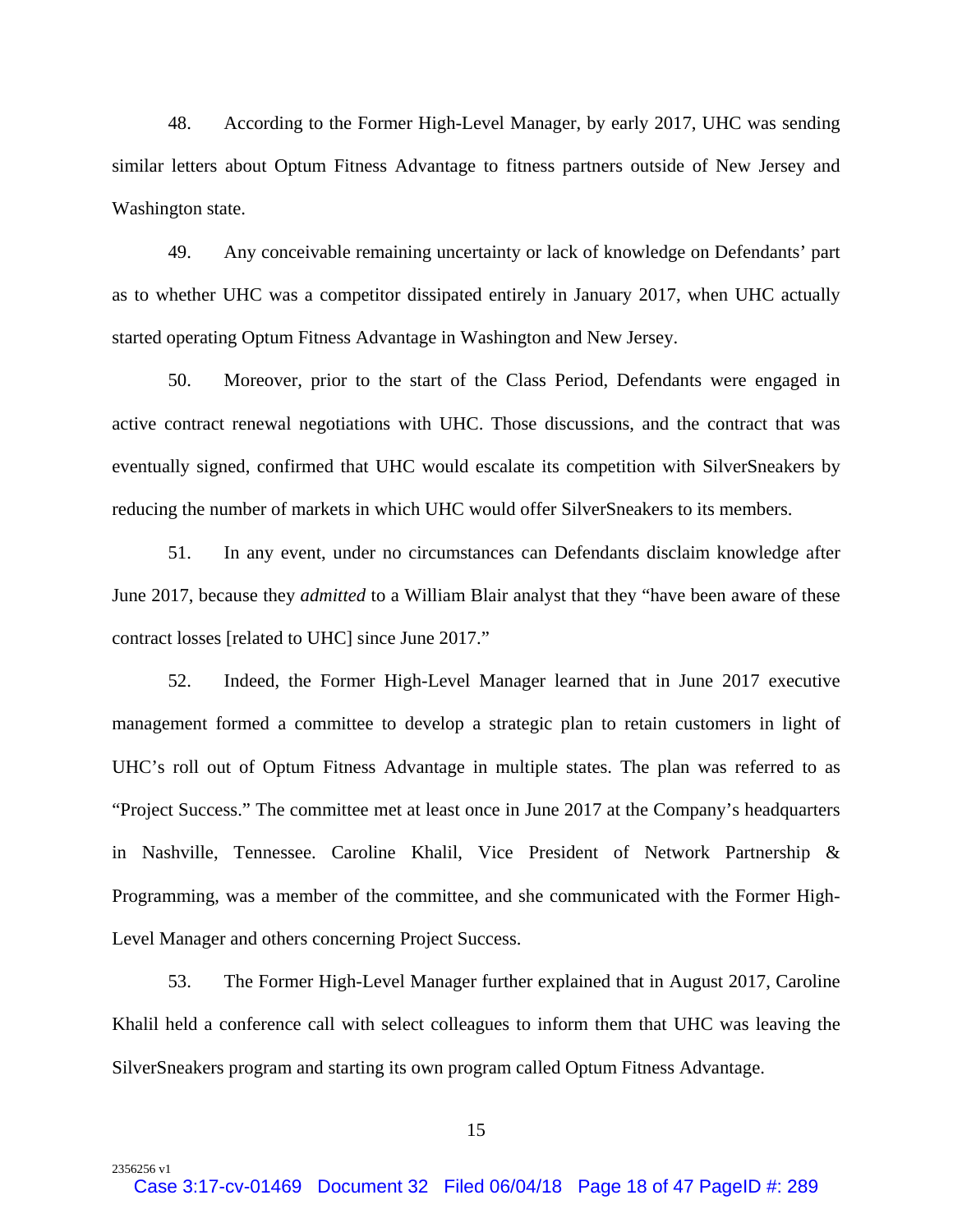54. The Former High-Level Manager further explained that in August 2017, Tivity began implementing a communications plan to address UHC's offering of a competitive product. According to the Former High-Level Manager, it was a "chaotic" time because Tivity's senior management was unable to reach a consensus on the messaging, such that the initial communications plan was aborted midstream at the direction of Caroline Khalil, who reported to the Company's Chief Operating Officer, Ulya Khan. By September 2017, senior management approved a revised communications plan which required the Former High-Level Manager and his/her colleagues to "verbally" convey to fitness center partners that UHC was coming on board as a competitor, but directed the fitness centers that they could not make any statements regarding this information, or name the competitor, until after open enrollment began in October 2017. The Former High-Level Manager stated that Tivity did not want anything in writing shared with fitness centers about the identity of UHC and its competitive program.

55. A November 6, 2017 Cantor Fitzgerald analyst report revealed to the investing public that the very terms of UHC's contract with Tivity "allowed [UHC] to pursue [a competitive product] in certain markets." Yet, when the contract renewal was announced to the public on April 27, 2017, Defendants failed to disclose these material facts, and instead *touted* Tivity's relationship with UHC, and the renewed contract, as unqualifiedly positive facts, while declining to reveal any details about the actual contract except that it was on "favorable" terms to Tivity.

# **D. Tivity obfuscates the competitive threat posed by UHC and makes a series of false and misleading statements and omissions.**

56. By late 2016, when Defendants were aware of UHC dropping SilverSneakers from certain markets and replacing it with UHC's own program, Defendants could and should have informed the investing public of these developments. Instead, they chose obfuscation by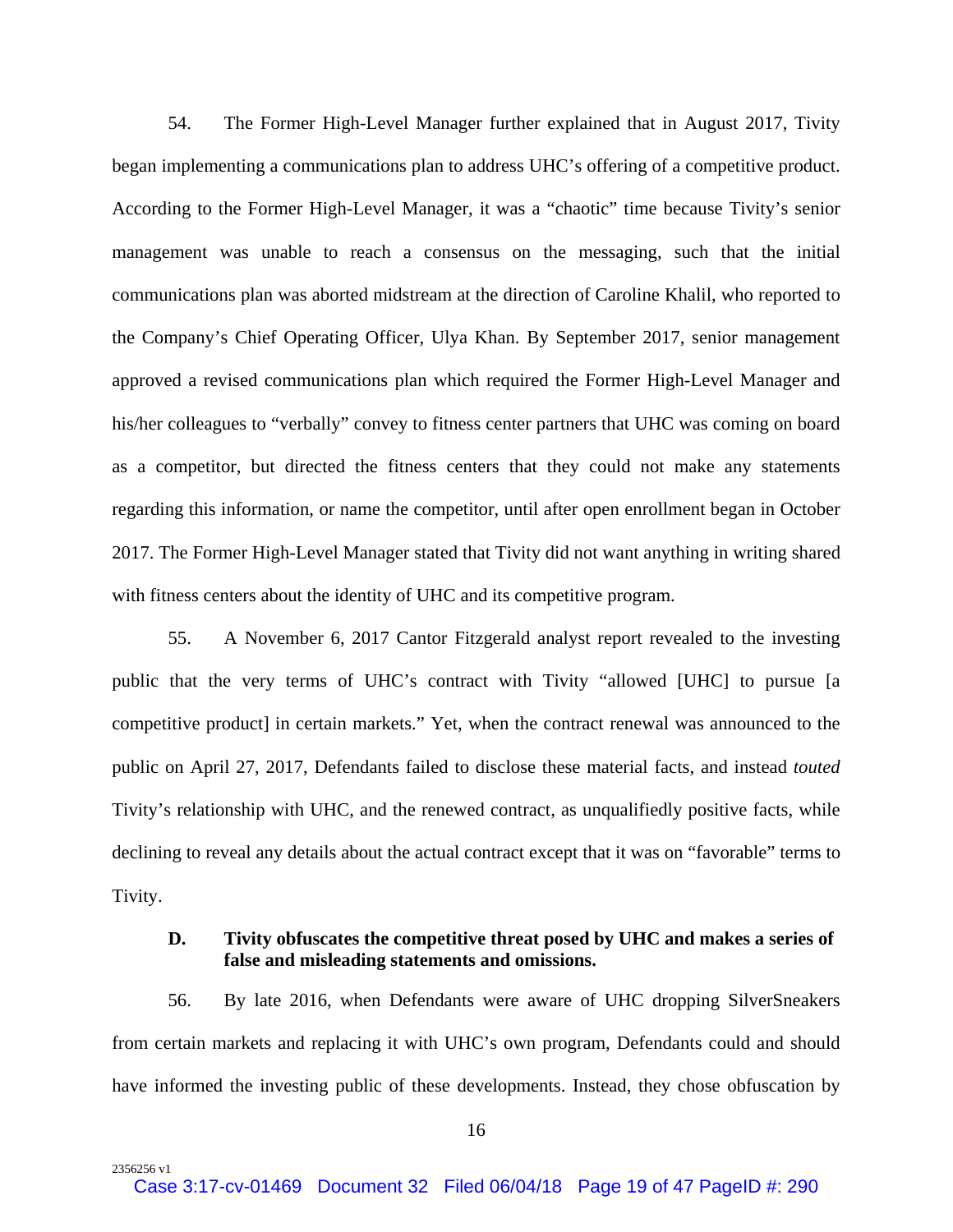making a series of false and misleading statements that omitted material facts in the FY16 Form 10-K, April 27, 2017 press release and earnings call, 1Q17 Form 10-Q, July 27, 2017 press release, 2Q17 Form 10-Q, October 26, 2017 earnings call, and 3Q17 Form 10-Q.

### **1. FY16 Form 10-K**

57. In its FY16 Form 10-K, filed by Tivity on March 6, 2017 and signed by

Defendants Tramuto and Hargreaves, Tivity inserted new language to its risk disclosures about

its reliance on health plan customers stating that "*health plan customers could attempt to offer* 

*services themselves that compete directly with our offerings or stop providing our offerings to* 

*their members.*" In full, the passage read as follows:

# **A significant percentage of our revenues is derived from health plan customers.**

 A significant percentage of our revenues is derived from health plan customers. The health plan industry may continue to consolidate, and we cannot assure you that we will be able to retain health plan customers, or continue to provide our products and services to such health plan customers on terms at least as favorable to us as currently provided, if they are acquired by other health plans that already participate in competing programs or are not interested in our programs. Further, consolidation among our customers, particularly our health plan customers that are part of larger healthcare enterprises, could provide these organizations with greater bargaining power, which may lead to further pressure on the prices for our products and services. In addition, a reduction in the number of covered lives enrolled with our health plan customers or in the payments we receive could adversely affect our results of operations. Our health plan customers are subject to continuing competition and reduced reimbursement rates from governmental and private sources, which could lead current or prospective customers to seek reduced fees or choose to reduce or delay the purchase of our services. *Finally, health plan customers could attempt to offer services themselves that compete directly with our offerings or stop providing our offerings to their members.* (Emphasis added.)

58. The FY16 Form 10-K also made the following risk disclosure:

### **We currently derive a significant percentage of our revenues from two customers.**

For the year ended December 31, 2016, Humana and United Healthcare each comprised more than 10%, and together comprised approximately 36%, of our revenues from continuing operations. Our primary contract with Humana was renewed in 2015 and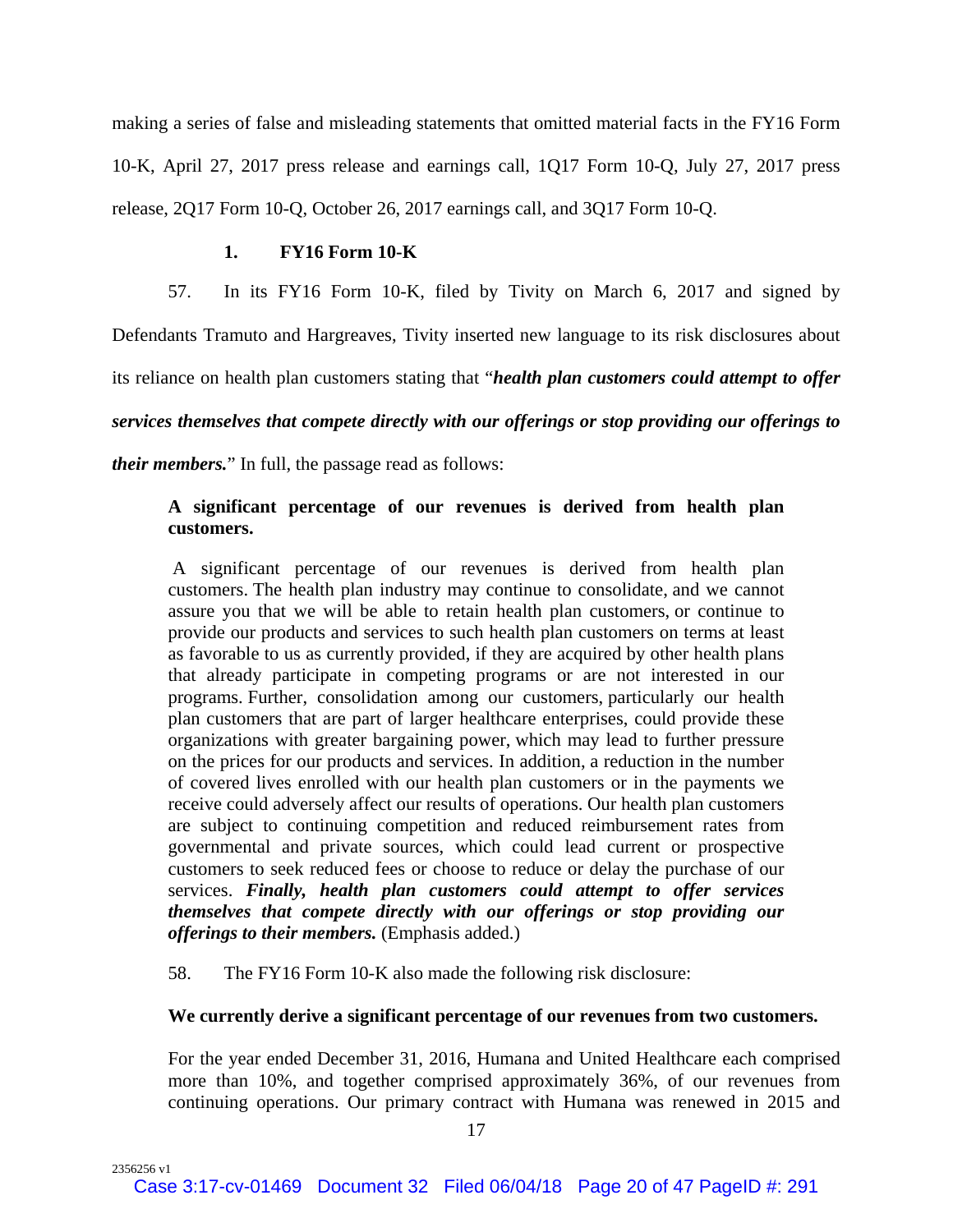continues through 2020. The term of our contract with United Healthcare continues through 2017. *The loss or restructuring of a contract with Humana, United Healthcare or our other significant customers could have a material adverse effect on our business and results of operations.* (Emphasis added.)

59. The bold and italicized language in these risk disclosures in paragraphs 57 and 58 are each false and misleading because they omitted material information concerning UHC's rollout of its competitive program, Optum Fitness Advantage, which had an immediate negative impact in that SilverSneakers was being replaced in certain markets. Specifically, this language led the investing public to believe that competition from important health plan customers, like UHC, and the concomitant impact on revenues remained a mere possibility, when actual competition from UHC *had definitively begun and had been a historical fact for at least six months—and Defendants Tivity, Tramuto, and Hargreaves knew it*. Defendants Tivity, Tramuto and Hargreaves knew or recklessly disregarded that these statements was false and misleading at the time it was made because:

- (a) before and during open enrollment for 2017, which ran between October and December 2016, Tivity executives were forwarded an aggressive letter from UHC to a fitness center that stated that UHC was launching Optum Fitness Advantage and that suggested that the fitness center would lose all SilverSneakers members, not just those insured by UHC;
- (b) before January 2017, UHC informed Tivity that it would not be renewing SilverSneakers in at least New Jersey and Washington state;
- (c) in January 2017, UHC began operating Optum Fitness Advantage in New Jersey and Washington state; and
- (d) by early 2017, Tivity knew that UHC was sending letters about Optum Fitness Advantage to partners outside of New Jersey and Washington state.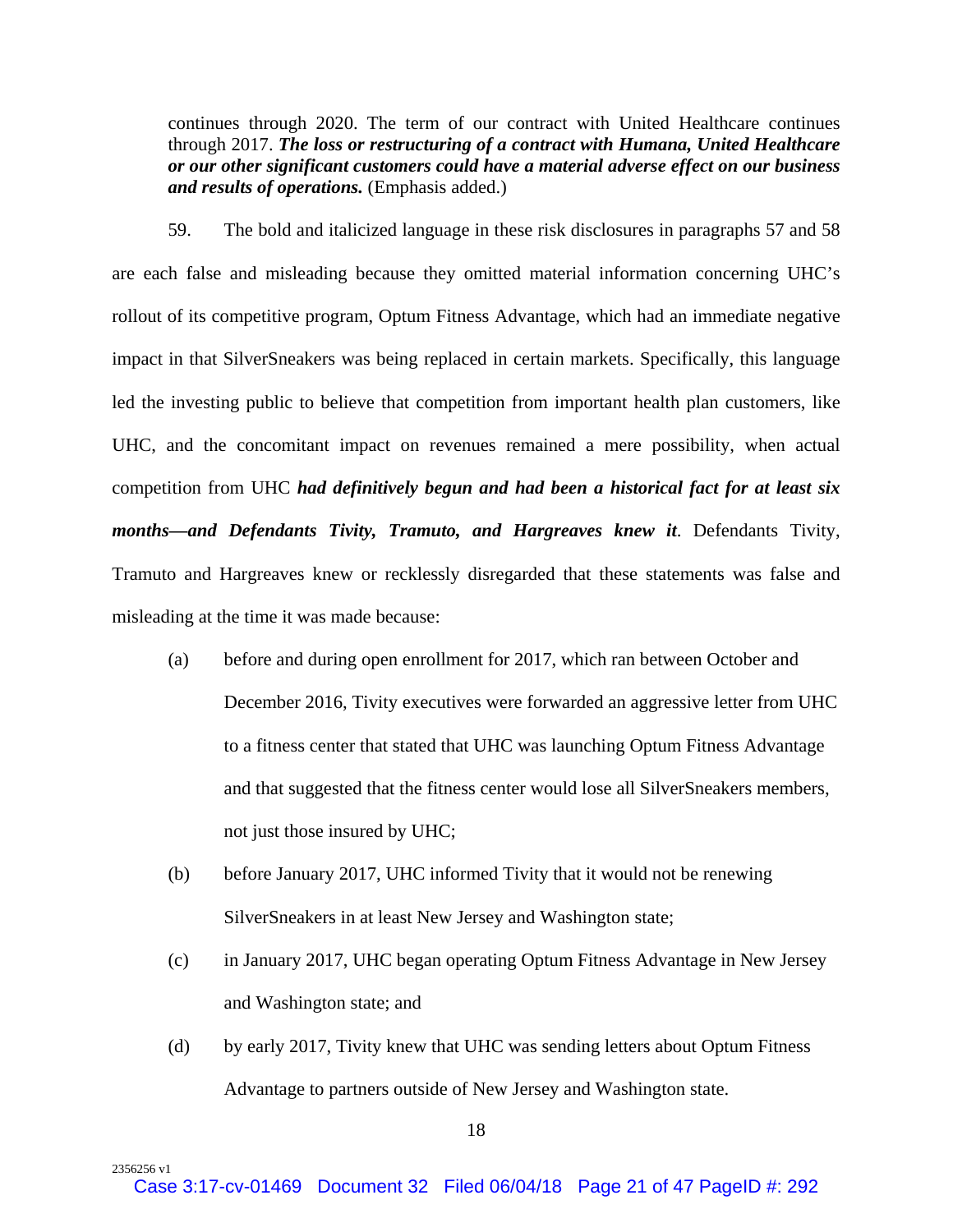### **2. April 27, 2017 press release and earnings call**

60. As the Class Period progressed, Defendants Tivity, Tramuto, and Hargreaves doubled down on their obfuscation. Upon concluding contract renewal negotiations, on April 27, 2017, Tivity filed a Form 8-K signed by Hargreaves which attached a press release announcing First Quarter 2017 results and that Tivity had renewed its contract with UHC. Specifically, the press release included the following quote from Tramuto:

"We are also pleased to announce a three-year renewal of our SilverSneakers® contract with UHC Group, continuing a 20-year relationship with a partner who shares our commitment to active lifestyles. This renewal and many other renewals we have achieved to date are a clear indication of the value of both our brand and the services provided to our customers and their members through the SilverSneakers program."

The press release also includes the following quote from Tramuto:

Our first-quarter performance provides further evidence of our ability to fiercely execute on our plan, to produce profitable growth serving markets that have compelling long-term growth dynamics, and to deliver value to our customers and shareholders. *Through our A-B-C-D strategy, the goals of which are to (A) add new members in our three existing networks - SilverSneakers®, Prime® Fitness and WholeHealth Living™ ; (B) build engagement and participation among our current eligible members; (C) collaborate with partners to add new products and services that will leverage the value of our brand; and (D) deepen relationships with our partners and their instructors within our national network, we believe we are well positioned to strengthen our market leadership position in serving the age 50-plus market.* (Emphasis added.)

61. The bold and italicized language in paragraph 60 is false and misleading because

it omitted material facts necessary to make the statement not misleading. Specifically, Defendants Tivity, Tramuto, and Hargreaves omitted the following facts known to them at the time this statement was made that indicated Tivity was facing new and sizeable challenges from UHC that negatively impacted SilverSneakers' market share:

(a) Tivity's A-B-C-D strategy was failing with respect to UHC because UHC had

introduced a competitive program to SilverSneakers that was necessarily causing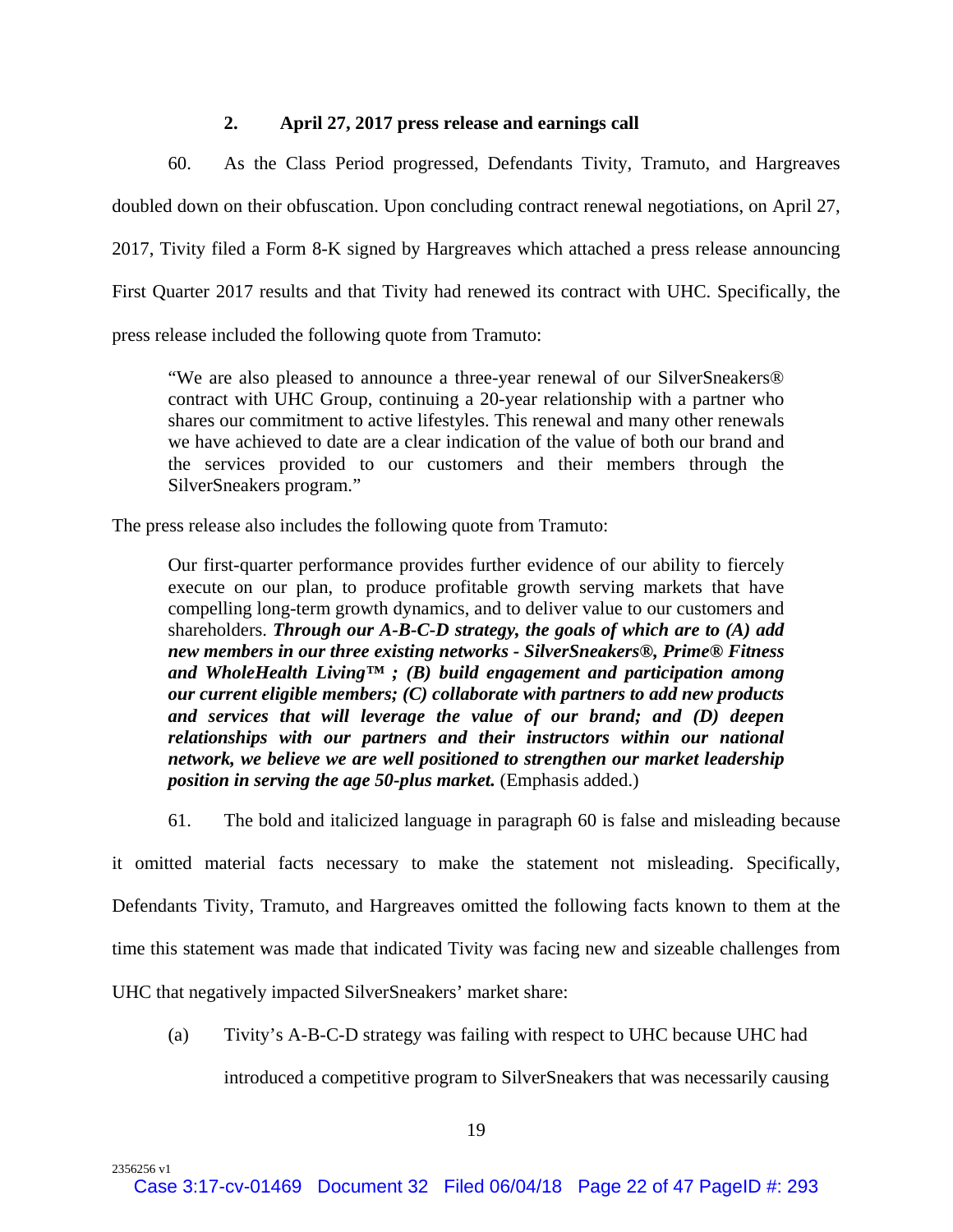Tivity to lose members of its SilverSneakers program in the markets that UHC was offering Optum Fitness Advantage;

- (b) Tivity's A-B-C-D strategy was failing with respect to UHC because their business relationship was not "deepening" but rather eroding given UHC's rollout of a competitive program that would decrease Tivity's revenues from SilverSneakers; and
- (c) Tivity's market leadership position was being weakened not "strengthened" by UHC's introduction of Optum Fitness Advantage.

62. On an earnings call held shortly thereafter, Defendant Tramuto made a series of false and misleading statements concerning the UHC contract in both prepared remarks and in response to analysts' inquiries.

63. In his opening remarks, Tramuto stated:

2356256 v1

This thought provides, I believe, a great segue to our announcement today of the 3-year renewal of our contract with UnitedHealth, extending our 20-year relationship with one of our largest and oldest clients. We believe UnitedHealth values our ongoing commitment to reinvest in SilverSneakers, and they understand the strength of our brand because of both its importance to the Medicare Advantage membership and the results we produce. *This improved depth of understanding led to a renewal that was completed on favorable terms*. (Emphasis added.)

64. After Tramuto's opening remarks, the very first question by William Blair & Company LLC analyst Ryan Scott Daniels was whether there were "any changes" to the way UHC paid Tivity that undermined margins and whether "given the strength United has seen in their [Medicare Advantage] clients with very good growth, was there any dilution to that [margin] we need to think about for 2018?" In response, Tramuto simply reiterated his prior prepared remarks: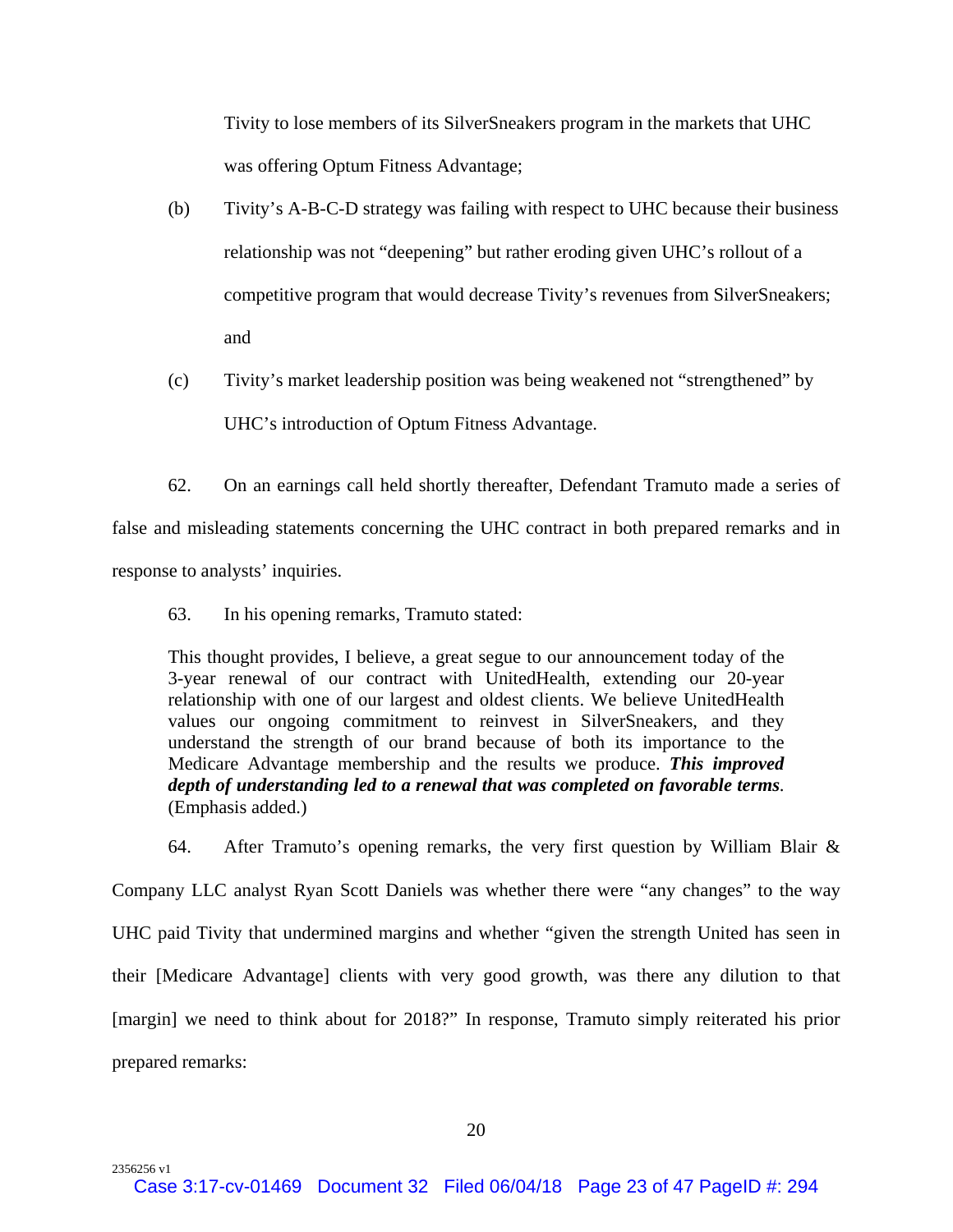*As we noted in my script is that we renewed on favorable terms, we don't get into the specifics.* And all I can tell you, as I have shared with you over the last few months, the relationship with United continues to be very strong. *And we are very pleased with the terms that we have.* (Emphasis added.)

65. The bold and italicized language in paragraphs 63 and 64 was false and misleading because it omitted to disclose that UHC had now started to compete with Tivity, and specifically omitted the material information concerning UHC's rollout of its competitive program, Optum Fitness Advantage in Washington, New Jersey and other states. This language led the investing public to believe that Tivity's renewed contract with UHC included the same, if not better, terms than the predecessor contract, when in fact UHC was dropping SilverSneakers as an offering in some of its markets. Tramuto knew or recklessly disregarded that this statement was false and misleading at the time it was made because:

- (a) before and during open enrollment for 2017, which ran between October and December 2016, Tivity executives were forwarded an aggressive letter from UHC to a fitness center that stated that UHC was launching Optum Fitness Advantage and that suggested that the fitness center would lose all SilverSneakers members, not just those insured by UHC;
- (b) before January 2017, UHC informed Tivity that it would not be renewing SilverSneakers in at least New Jersey and Washington state;
- (c) in January 2017, UHC began operating Optum Fitness Advantage in New Jersey and Washington state;
- (d) by early 2017, Tivity knew that UHC was sending letters about Optum Fitness Advantage to partners outside of New Jersey and Washington state; and
- (e) the terms of Tivity's contract with UHC permitted UHC to offer a competitive product in certain markets.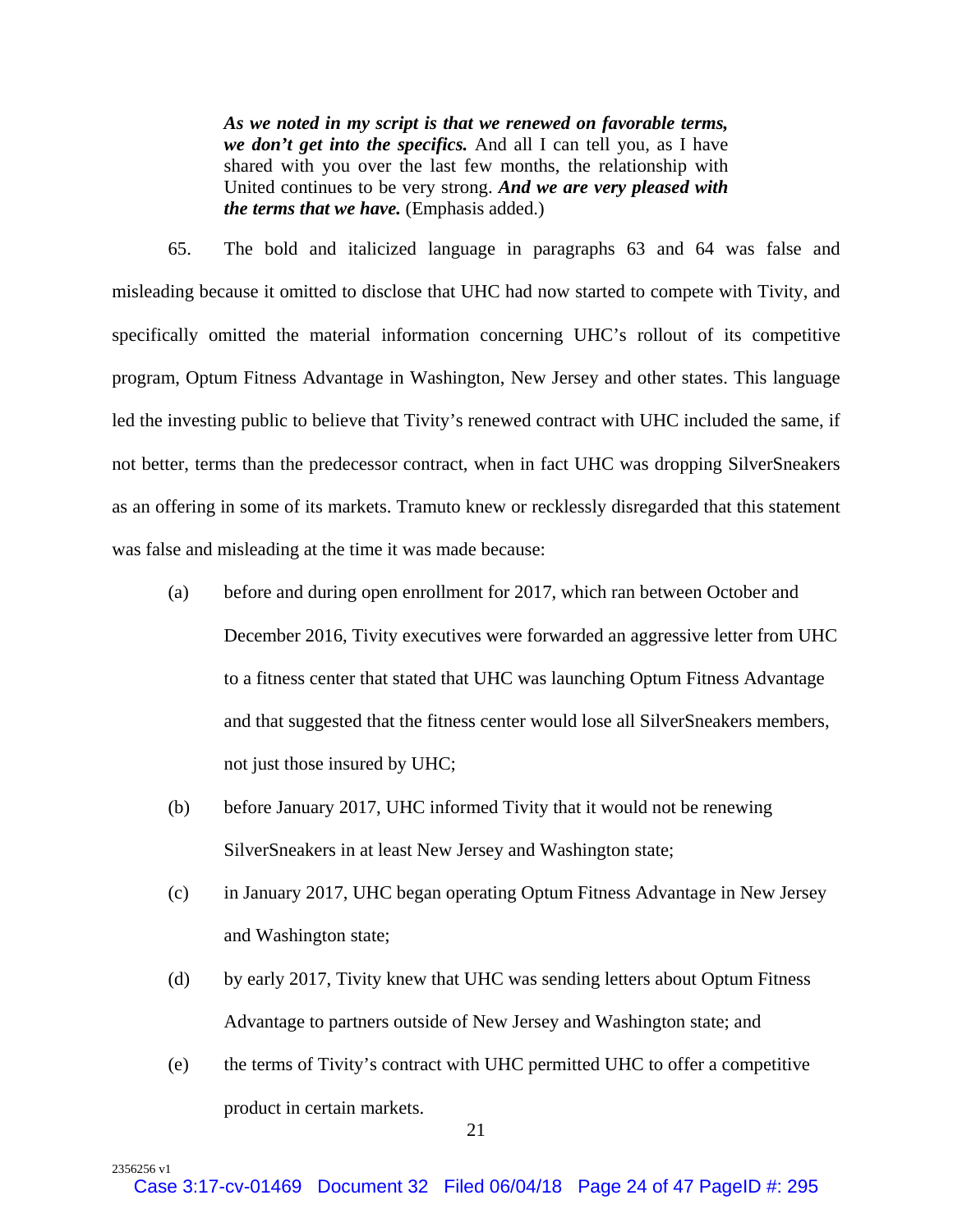66. After Tramuto's response, William Blair & Co. LLC analyst Daniels asked the follow-up question whether there was "any big switch between the way that contract is structured?" Tramuto then unequivocally answered:

> *No. And as I shared, it's favorable terms.* And we just don't get into those specifics. (Emphasis added.)

67. The bold and italicized language in paragraph 66 was false and misleading because it omitted material information concerning UHC's rollout of its competitive program Optum Fitness Advantage that rendered the UHC contract terms actually *less* "favorable" than the predecessor contract since SilverSneakers would be offered in fewer UHC Medicare Advantage markets. As a participant in the contract negotiations, Tramuto knew or recklessly disregarded that this statement was false and misleading at the time it was made because:

- (a) the actual terms of the executed UHC contract confirmed that the competitive threat posed by UHC was increasing, all of which represented a *deterioration* in Tivity's relationship with UHC which was decidedly *not* favorable to Tivity;
- (b) the new contract altered Tivity's relationship with UHC such that UHC's increasingly competitive stance would *decrease* revenues derived from SilverSneakers, and *increase* investment risk for investors; and
- (c) the terms of Tivity's contract with UHC permitted UHC to offer a competitive product in certain markets.

# **3. 1Q17 Form 10-Q**

2356256 v1

68. On May 4, 2017, Tivity filed a Form 10-Q signed by Defendant Hargreaves for the quarterly period ending March 31, 2017 which covered the time during which Tivity was in contract renewal negotiations with UHC, and was filed well after Tivity and UHC executed the contract renewal. The Form 10-Q included the following risk statements: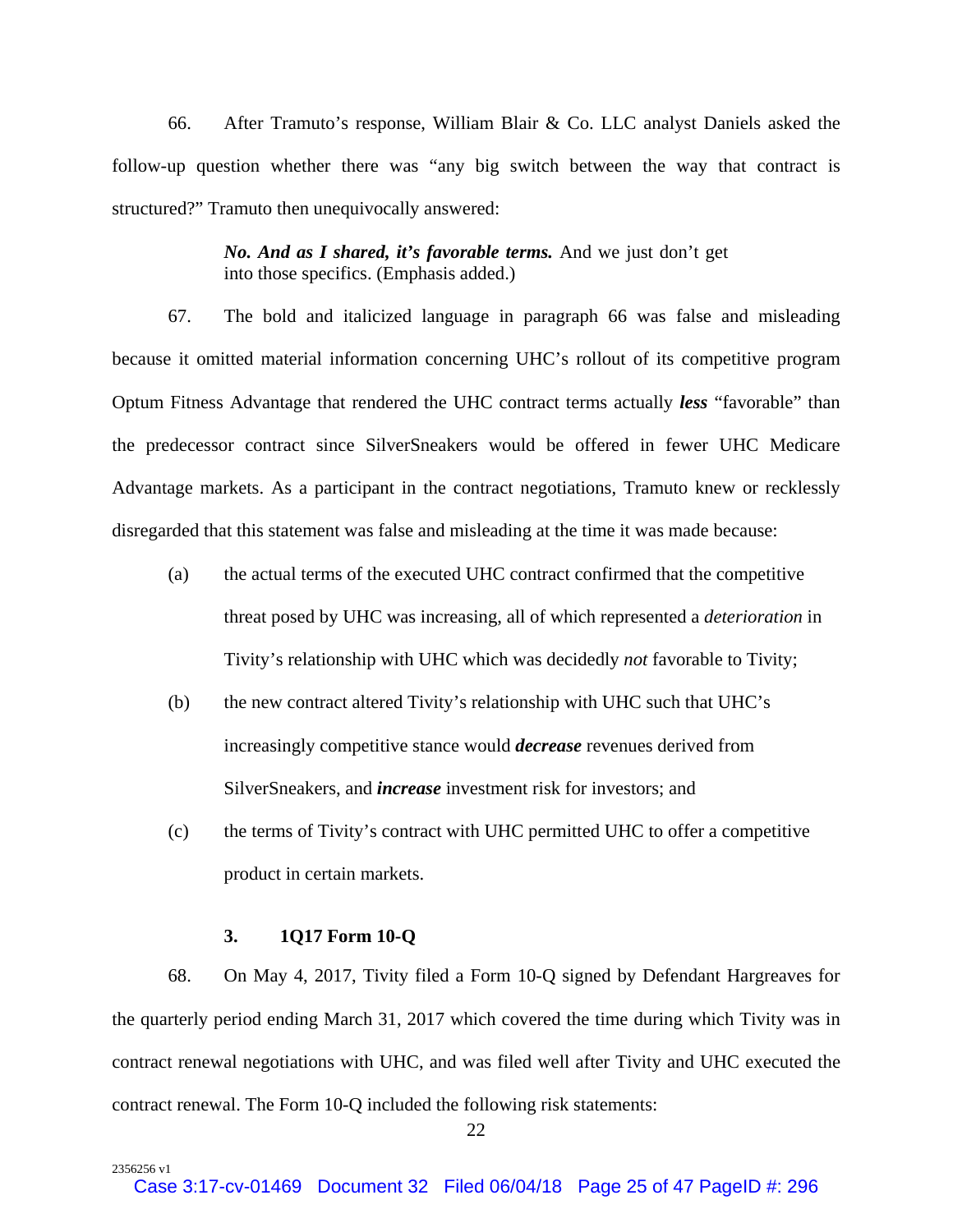In addition to the other information set forth in this report, you should carefully consider the risks and uncertainties previously reported under the caption "Part I — Item 1A. Risk Factors" in our Annual Report on Form 10-K for the fiscal year ended December 31, 2016, the occurrence of which could materially and adversely affect our business, prospects, financial condition and operating results. The risks previously reported and described in our Annual Report on Form 10-K for the fiscal year ended December 31, 2016 and in this report are not the only risks facing our business. Additional risks and uncertainties not currently known to us or those we currently deem to be immaterial may also materially and adversely affect our business operations.

# *There have been no material changes to our risk factors previously disclosed in our Annual Report on Form 10-K for the fiscal year ended December 31, 2016.* (Emphasis added.)

69. The bold and italicized language in paragraph 68 is false and misleading because it omitted that the potential competitive and contract renewal risks that Tivity had warned of had materialized in that it had negotiated its contract with UHC on less favorable terms and that UHC had launched Optum Fitness Advantage to directly compete with SilverSneakers. Specifically, this language led the investing public to believe that competition from important health plan customers, like UHC, and the concomitant impact on revenues remained a mere possibility, when actual competition from UHC *had definitively begun and had been a historical fact for at least six months—and Defendants Tivity, Tramuto, and Hargreaves knew it.* Further, this language led the investing public to believe that the terms of the new UHC were favorable to Tivity. Defendants Tivity, Tramuto and Hargreaves knew or recklessly disregarded that this statement was false and misleading at the time it was made because:

(a) before and during open enrollment for 2017, which ran between October and December 2016, Tivity executives were forwarded an aggressive letter from UHC to a fitness center that stated that UHC was launching Optum Fitness Advantage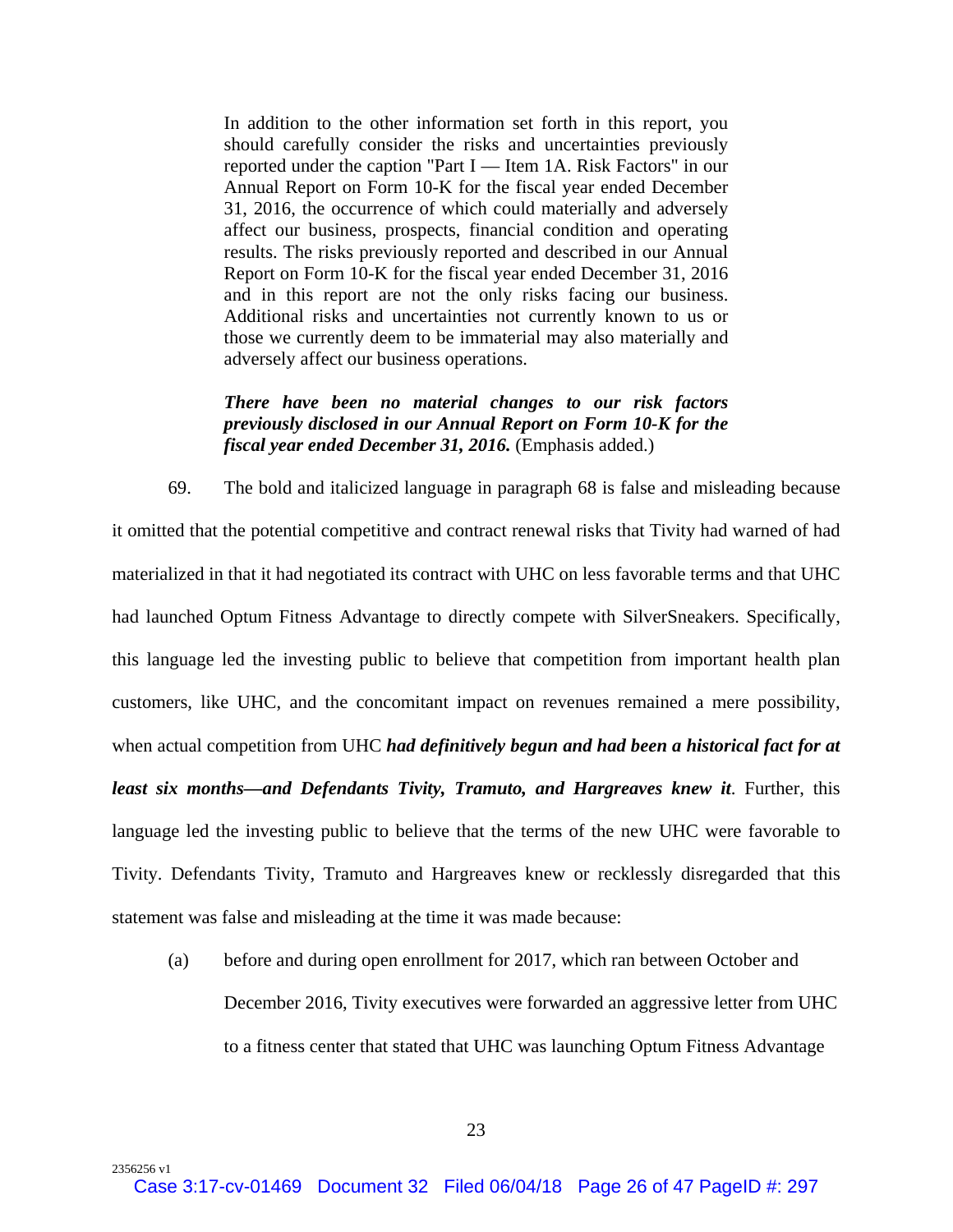and that suggested that the fitness center would lose all SilverSneakers members, not just those insured by UHC;

- (b) before January 2017, UHC informed Tivity that it would not be renewing SilverSneakers in at least New Jersey and Washington state;
- (c) in January 2017, UHC began operating Optum Fitness Advantage in New Jersey and Washington state; and
- (d) by early 2017, Tivity knew that UHC was sending letters about Optum Fitness Advantage to partners outside of New Jersey and Washington state.

### **4. July 27, 2017 press release**

70. On July 27, 2017, Tivity filed a Form 8-K, signed by Defendant Holland, which attached a press release announcing the financial results for the quarterly period ending June 30, 2017. The press release stated:

> *We believe we have a tremendous long-term opportunity to increase participation in both our SilverSneakers® and Prime® programs within each program's existing base of millions of members who are already eligible to enroll and participate.* While much work remains to be done on the pilots to understand their results and potential, we are encouraged by developments thus far. We believe this initiative will enable us to significantly expand the number of our members whose physical, emotional and social well-being are improved by our programs, helping them lead their best lives, with dignity, vitality and purpose. (Emphasis added.)

71. The bold and italicized language in paragraph 70 is false and misleading because it omitted material facts necessary to make the statement not misleading. Specifically, the press release omitted the following facts known to Defendants at the time this statement was made that indicated Tivity was facing new and sizeable challenges from UHC that negatively impacted SilverSneakers' market share then and into the future: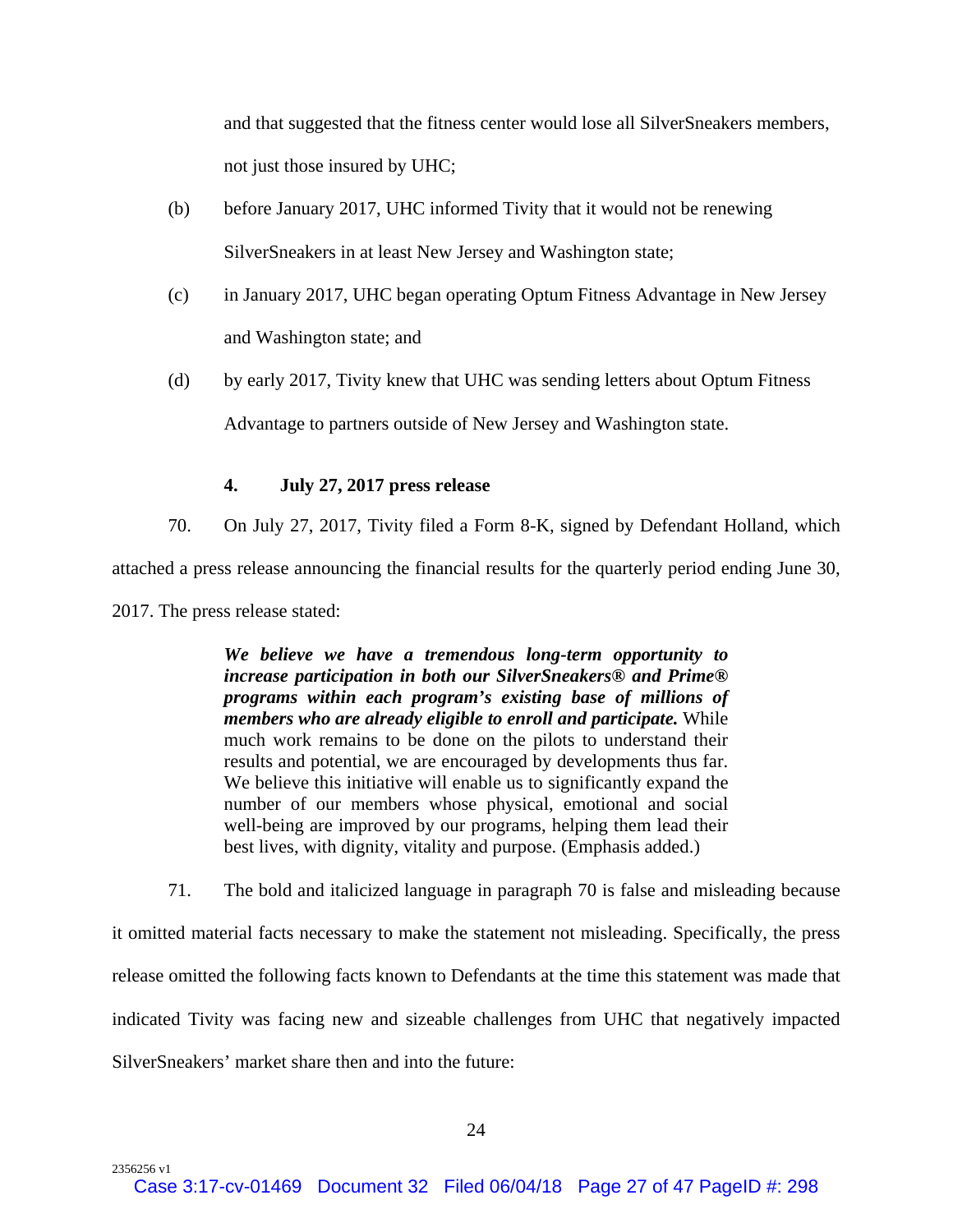- (a) UHC had introduced a competitive program to SilverSneakers that was necessarily causing Tivity to lose members of its SilverSneakers program in the markets that UHC was offering Optum Fitness Advantage;
- (b) The "long-term" potential for SilverSneakers to grow was threatened given UHC's ability, under the terms of its contract with Tivity, to roll out Optum Fitness Advantage into new markets and other markets in which UHC historically offered SilverSneakers; and
- (c) Tivity had launched Project Success in June 2017 to develop a strategy to combat UHC's competitive threat.

#### **5. 2Q17 Form 10-Q**

2356256 v1

72. On August 4, 2017, Tivity filed a Form 10-Q, signed by Defendant Holland, for the quarterly period ending June 30, 2017, which was well after Tivity and UHC executed the contract renewal and at the time that Tivity was working internally to develop a strategy to combat UHC's competitive assault on SilverSneakers in multiple markets. Despite these circumstances, the Form 10-Q included the following risk statements:

> In addition to the other information set forth in this Report, you should carefully consider the risks and uncertainties previously reported under the caption "Part I — Item 1A. Risk Factors" in our Annual Report on Form 10-K for the fiscal year ended December 31, 2016, the occurrence of which could materially and adversely affect our business, prospects, financial condition and operating results. The risks previously reported and described in our Annual Report on Form 10-K for the fiscal year ended December 31, 2016 and in this Report are not the only risks facing our business. Additional risks and uncertainties not currently known to us or those we currently deem to be immaterial may also materially and adversely affect our business operations.

> *There have been no material changes to our risk factors previously disclosed in our Annual Report on Form 10-K for the fiscal year ended December 31, 2016.* (Emphasis added).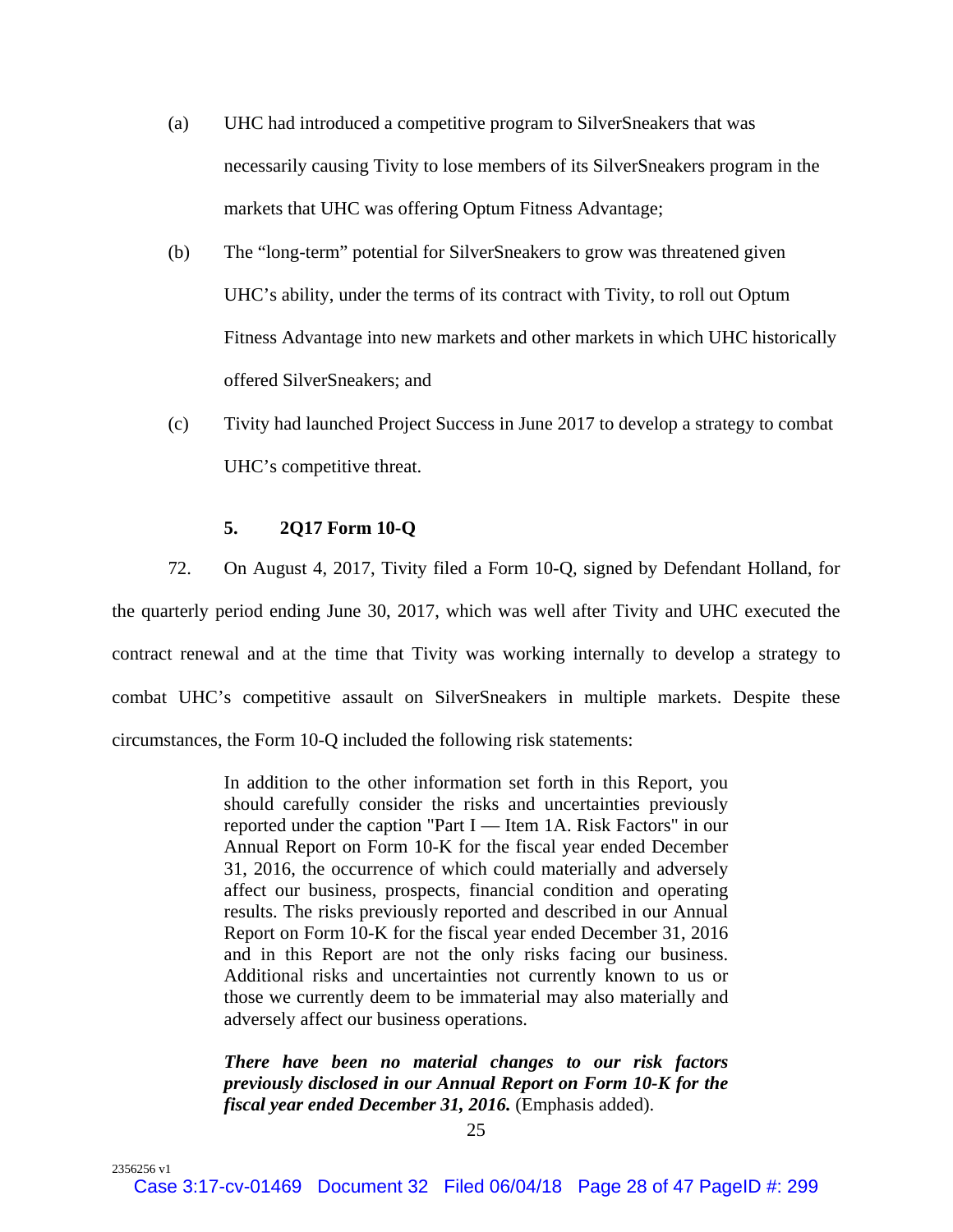73. The bold and italicized language in paragraph 72 is false and misleading because it omitted that the potential competitive and contract renewal risks that Tivity had warned of had materialized in that it had negotiated its contract with UHC on less favorable terms and that UHC had launched Optum Fitness Advantage to directly compete with SilverSneakers. Specifically, this language led the investing public to believe that competition from important health plan customers, like UHC, and the concomitant impact on revenues remained a mere possibility, when actual competition from UHC *had definitively begun and had been a historical fact for at least nine months—and Defendants Tivity, Tramuto, and Holland knew it*. Further, this language led the investing public to believe that the terms of the new UHC were favorable to Tivity. Defendants Tivity, Tramuto and Holland knew or recklessly disregarded that this statement was false and misleading at the time it was made because:

- (a) before and during open enrollment for 2017, which ran between October and December 2016, Tivity executives were forwarded an aggressive letter from UHC to a fitness center that stated that UHC was launching Optum Fitness Advantage and that suggested that the fitness center would lose all SilverSneakers members, not just those insured by UHC;
- (b) before January 2017, UHC informed Tivity that it would not be renewing SilverSneakers in at least New Jersey and Washington state;
- (c) in January 2017, UHC began operating Optum Fitness Advantage in New Jersey and Washington state;
- (d) by early 2017, Tivity knew that UHC was sending letters about Optum Fitness Advantage to partners outside of New Jersey and Washington state; and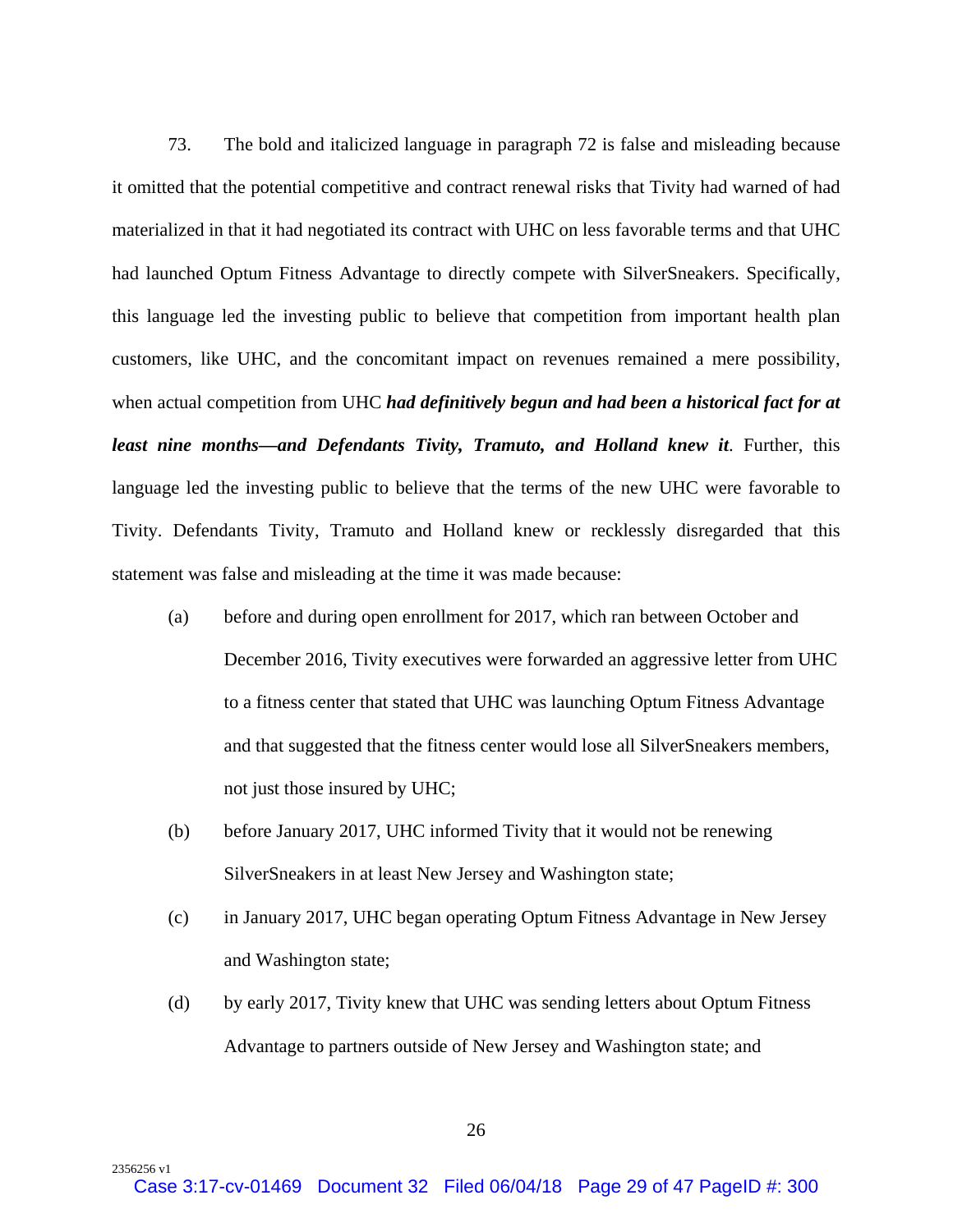(e) Tivity launched Project Success in June 2017 to develop a strategy to combat UHC's competitive threat.

#### **6. October 26, 2017 earnings call**

74. As the Class Period went on, Defendants continued to stay silent on the competitive threat posed by UHC, even as they learned that threat had materialized and they were grappling with its implications with a strategic outreach plan internally referred to as "Project Success."

75. On October 26, 2017, Tivity held an analyst conference call in which Defendant Tramuto specifically discussed developments in 2018, but continued to omit perhaps the most significant development that UHC was planning to drop SilverSneakers and replace it with its own competitive program in additional states. Indeed, at this point, Defendants *still* had not even informed the market of UHC rolling out Optum Fitness Advantage.

76. Specifically, during the call, Tivity's Vice President of Investor Relations, Chip Wochomurka, offered remarks about "[Tivity's] current view for 2018," which included that, "given the overall growth in Medicare Advantage enrollment year-to-date, the strength of our contract renewals in 2017 as well as winning back a few customers … [f]or 2018, we expect that our revenue growth rate and margin profile will approximate what we expect to achieve in 2017." Tramuto elaborated on "[Tivity's] focus and opportunities for 2018," and stated:

> *[W]e expect 2018 to benefit from improved performance across our functional areas. For example, we achieved a contract renewal rate of over 99% for 2018.* This hasn't happened since 2011 in the company. We produced a few new contracts that increased client penetration and had some former clients return home and come back to us. (Emphasis added.)

77. The bold and italicized language in paragraph 76 was false and misleading because it omitted to disclose that, although Tivity renewed its contract with UHC, in 2018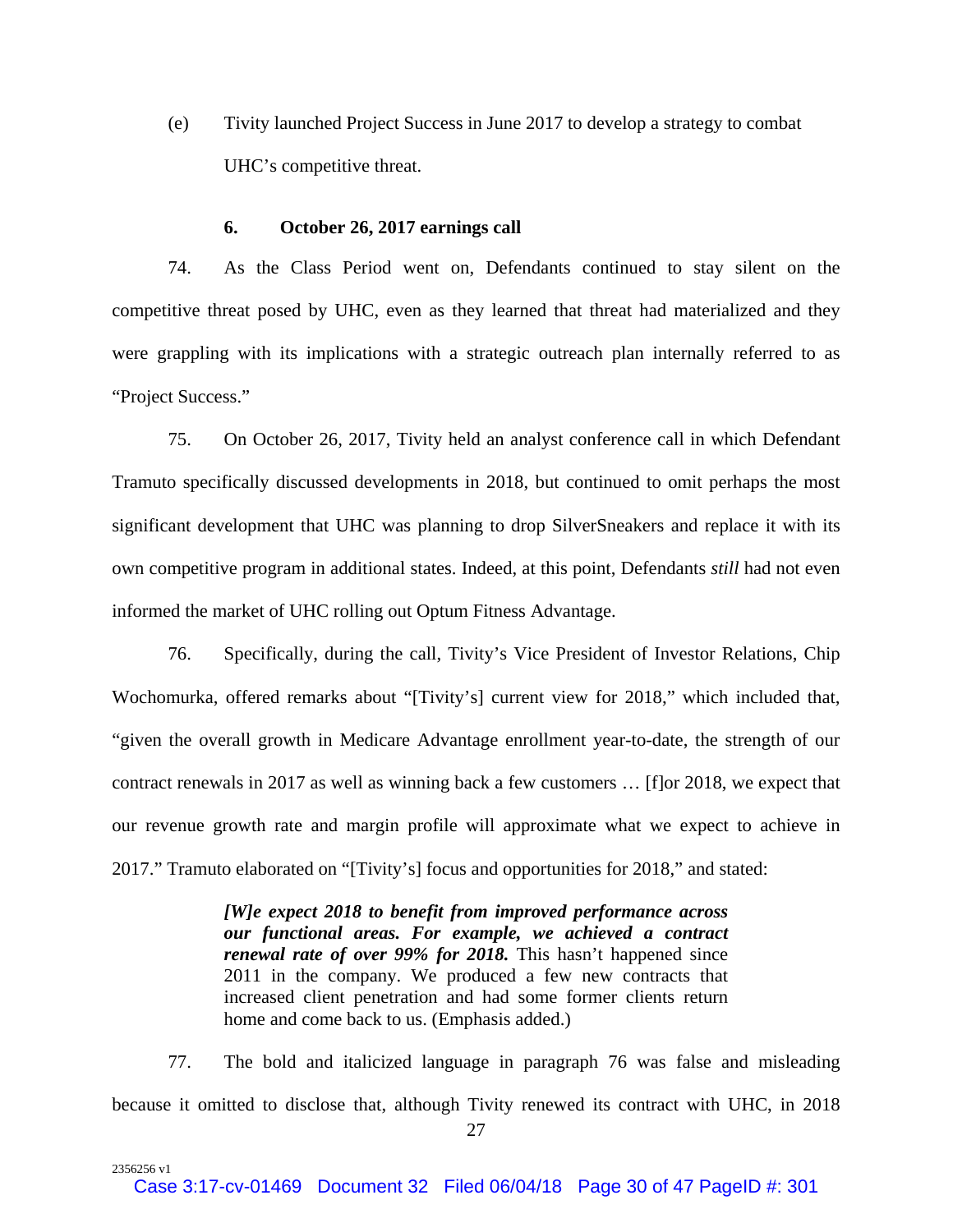Tivity would see the competitive threat posed by UHC increase dramatically, which would have an immediate negative impact on revenues or "performance" from SilverSneakers, As a participant in the contract negotiations, Tramuto knew or recklessly disregarded that his statement on October 26, 2017 was false and misleading at the time it was made because:

- (a) the actual terms of the renewed UHC contract confirmed that the competitive threat posed by UHC was increasing since in certain markets it was replacing SilverSneakers with Optum Fitness Advantage, all of which represented a *deterioration* in Tivity's relationship with UHC which was decidedly *not* favorable to Tivity;
- (b) the renewed contract altered Tivity's relationship with UHC such that UHC's increasingly competitive stance would *decrease* revenues derived from the SilverSneakers, and *increase* investment risk for investors; and
- (c) Tivity launched Project Success in in June 2017 to develop a strategy to combat UHC's competitive threat and a communication plan was put in place by September 2017 to make direct outreach to Tivity's fitness center partners concerning UHC's competitive program;
- (d) Defendants would later admit that they knew of contract losses arising from UHC as early as June 2017; and
- (e) Defendants would later admit that they took these UHC contract losses into account when formulating preliminary guidance for 2018.

# **7. 3Q17 Form 10-Q**

2356256 v1

78. On November 3, 2017, Tivity filed a Form 10-Q, signed by Defendant Holland, for the quarterly period ending September 30, 2017. At the time of the filing, open enrollment for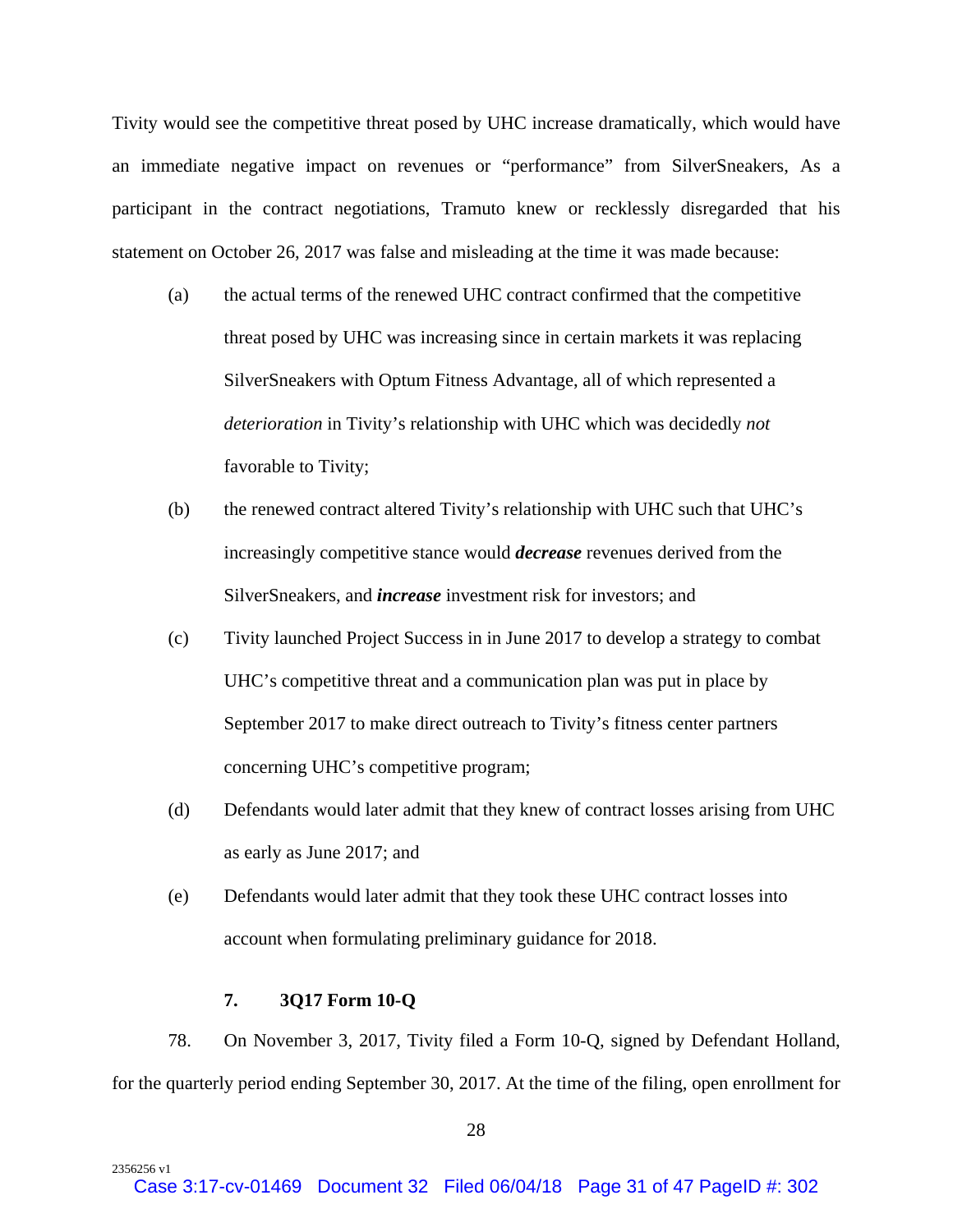2018 was underway, Tivity was aware of the markets in which UHC was rolling out Optum Fitness Advantage, and Tivity was aggressively communicating with its fitness center partners about the competitive threat to SilverSneakers. Despite these circumstances, Defendants included the following risk statements in this Form 10-Q:

> In addition to the other information set forth in this report, you should carefully consider the risks and uncertainties previously reported under the caption "Part I — Item 1A. Risk Factors" in our Annual Report on Form 10-K for the year ended December 31, 2016, the occurrence of which could materially and adversely affect our business, prospects, financial condition and operating results. The risks previously reported and described in our Annual Report on Form 10-K for the year ended December 31, 2016 and in this report are not the only risks facing our business. Additional risks and uncertainties not currently known to us or those we currently deem to be immaterial may also materially and adversely affect our business operations.

> *There have been no material changes to our risk factors previously disclosed in our Annual Report on Form 10-K for the year ended December 31, 2016.* (Emphasis added.)

79. The bold and italicized language in paragraph 78 is false and misleading because it omitted that the potential competitive and contract renewal risks that Tivity had warned of had materialized in that it had negotiated its contract with UHC on less favorable terms and that UHC had launched Optum Fitness Advantage to directly compete with SilverSneakers. Specifically, this language led the investing public to believe that competition from important health plan customers, like UHC, and the concomitant impact on revenues remained a mere possibility, when actual competition from UHC *had definitively begun and had been a historical fact for at least twelve months—and Defendants Tivity, Tramuto, and Holland knew it.* Further, this language led the investing public to believe that the terms of the new UHC were favorable to Tivity. Defendants Tivity, Tramuto and Holland knew or recklessly disregarded that this statement was false and misleading at the time it was made because: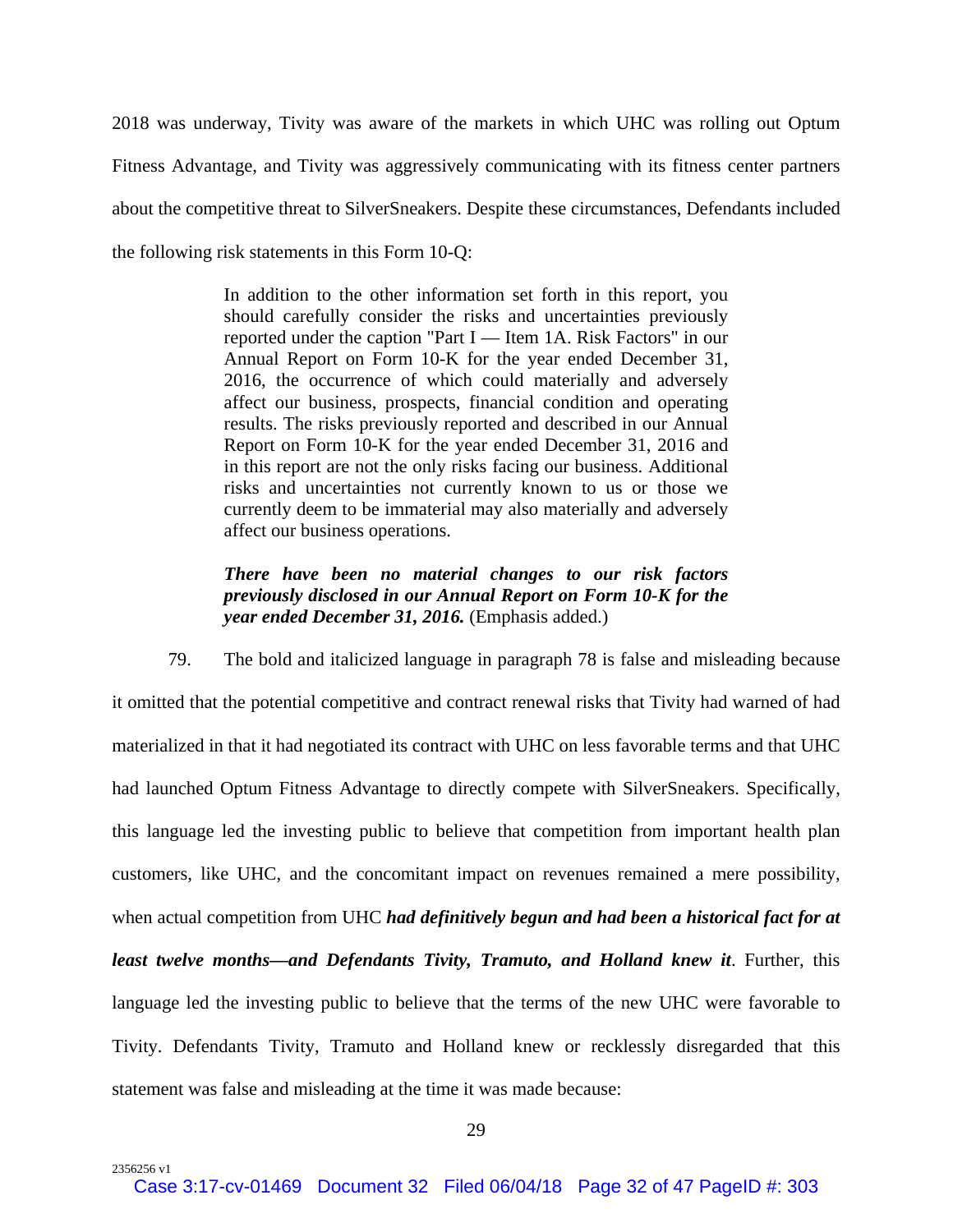- (a) before and during open enrollment for 2017, which ran between October and December 2016, Tivity executives were forwarded an aggressive letter from UHC to a fitness center that stated that UHC was launching Optum Fitness Advantage and that suggested that the fitness center would lose all SilverSneakers members, not just those insured by UHC;
- (b) before January 2017, UHC informed Tivity that it would not be renewing SilverSneakers in at least New Jersey and Washington state;
- (c) in January 2017, UHC began operating Optum Fitness Advantage in New Jersey and Washington state;
- (d) by early 2017, Tivity knew that UHC was sending letters about Optum Fitness Advantage to partners outside of New Jersey and Washington state;
- (e) Tivity launched Project Success in in June 2017 to develop a strategy to combat UHC's competitive threat and a communication plan was put in place by September 2017 to make direct outreach to Tivity's fitness center partners concerning UHC's competitive program;
- (f) Defendants would later admit that they knew of contract losses arising from UHC as early as June 2017; and
- (g) Defendants would later admit that they took these UHC contract losses into account when formulating preliminary guidance for 2018.

#### **E. The truth is revealed and Tivity's stock plummets.**

2356256 v1

80. On November 6, 2017, the market finally learned what Tivity had known but concealed for a full year—that UHC had launched Optum Fitness Advantage to replace and compete with SilverSneakers in what would be a total of 11 states beginning in January 2018.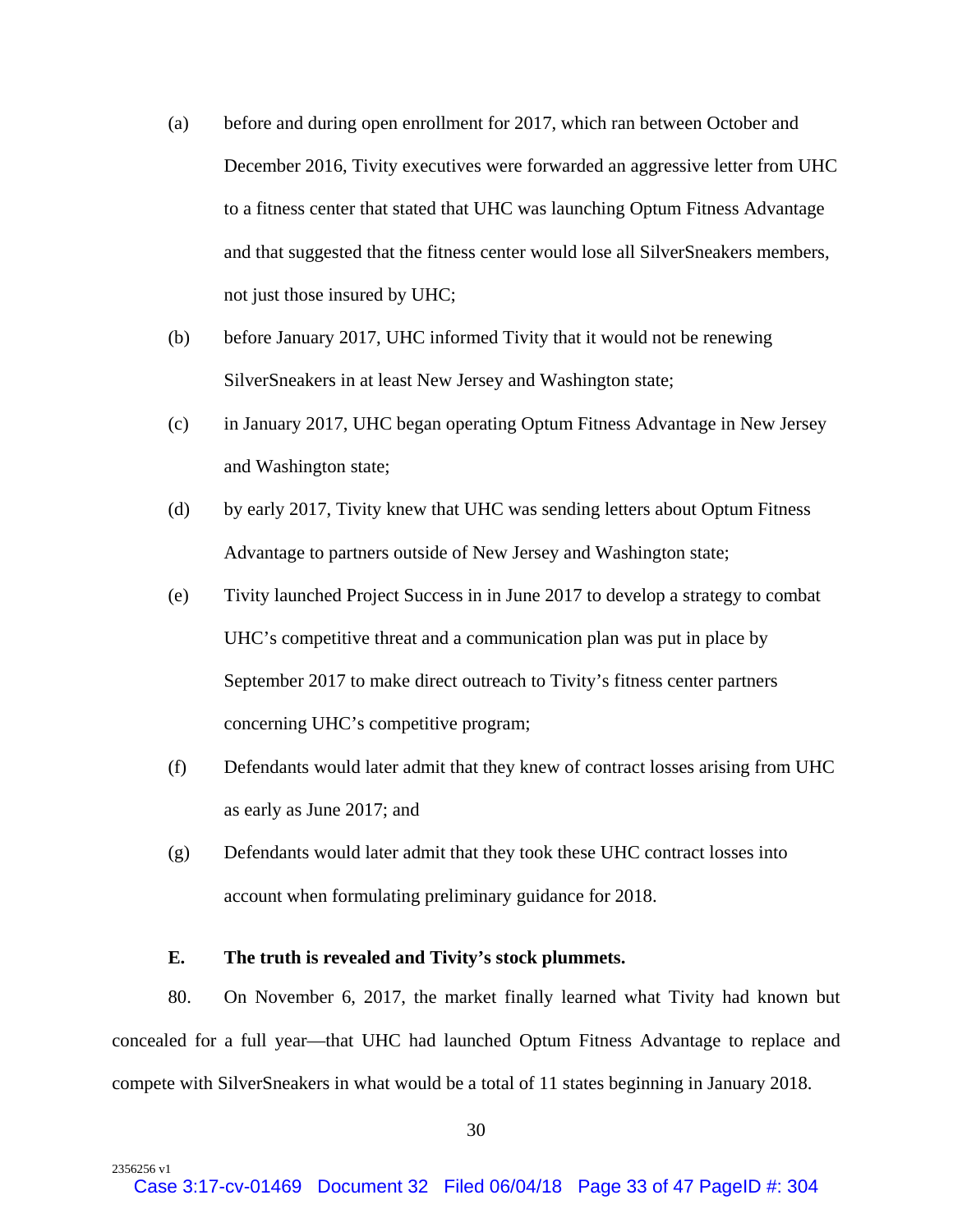81. The disclosure was made not by Tivity but rather by UHC via a 9:00 a.m. press release that day, which stated: "In January 2018, Optum Fitness Advantage will be available at no additional cost to people enrolled in eligible UnitedHealthcare Medicare Advantage plans in 11 states through a large network of participating fitness centers. Plan participants will have access to the same services, privileges, classes and programs as the fitness centers' standard members, including waiver of all enrollment fees."

82. The press release further stated that "[t]he Optum Fitness Advantage program, launched by UnitedHealthcare in Washington state and New Jersey in January 2017, has been well received by local Medicare Advantage plan participants."

83. As the market absorbed this news, Tivity shares plummeted more than 34%, dropping from \$48.05 at the start of trading, closing at \$31.60, representing a market capitalization loss of approximately \$646 million in just one day.

#### **F. Post Class-Period developments confirm Defendants' scienter.**

84. In response to this news, Defendants tried to reassure the market by explaining that Tivity's 2018 guidance remained unchanged, *because Tivity had already factored UHC's actions into that guidance*. Specifically, Tivity issued a press release stating, among other things, "UHC's plans … are fully reflected within our preliminary 2018 financial guidance set forth in our earnings call on October 26, 2017, for the quarter ended September 30, 2017." This did nothing to reassure investors but rather served as an admission that, at the time it made its false and misleading statements in paragraphs 57, 58, 60, 63, 64, 66, 68, 70, 72, 76, and 78: (i) Defendants knew that UHC's Optum Fitness Advantage had already begun competing with SilverSneakers in certain markets; (ii) Defendants knew that UHC planned to compete in a total of 11 states beginning in January 2018, and (iii) Defendants chose not to inform investors of this material change in Tivity's relationship with one of its largest customers.

31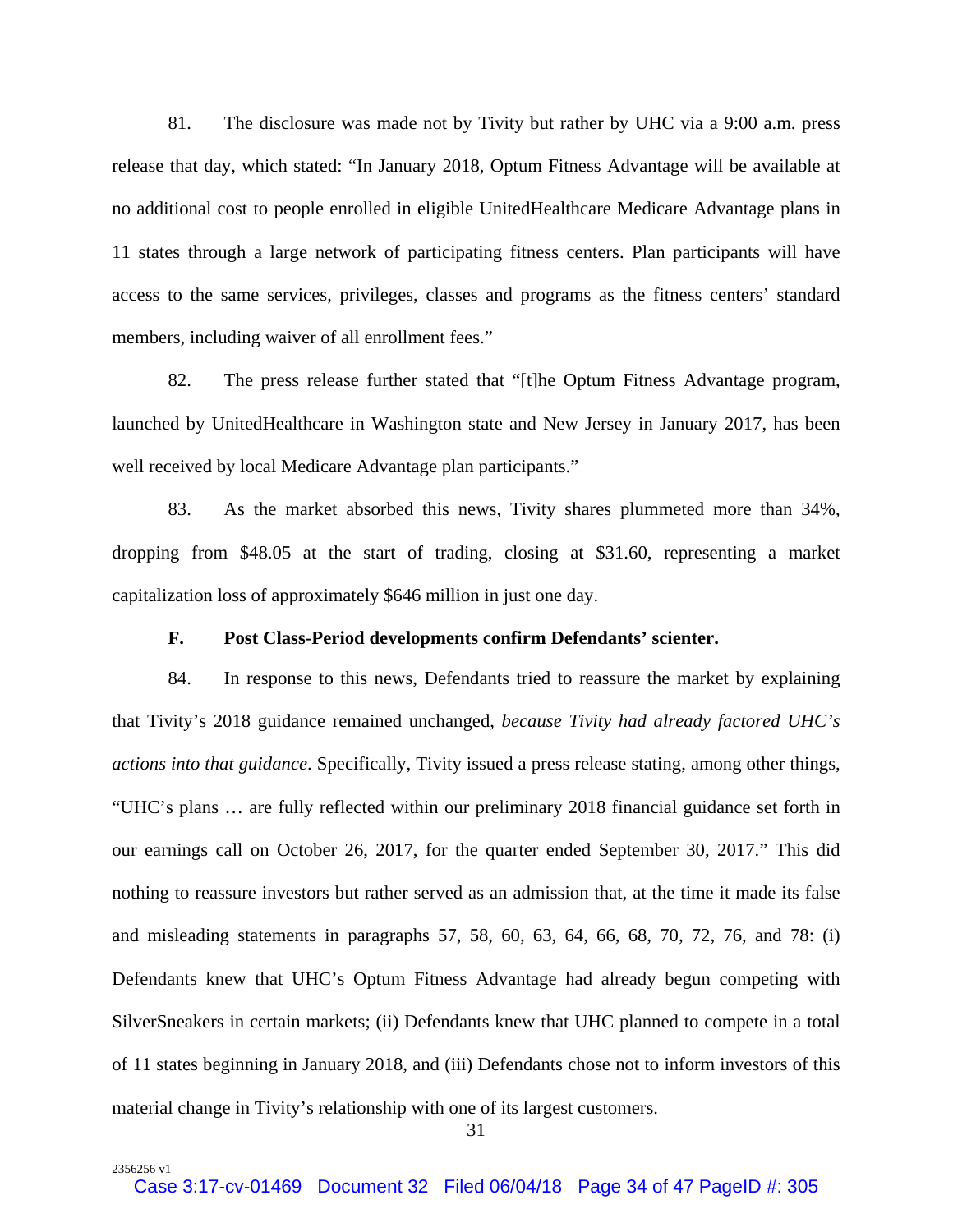85. Tivity's foreknowledge was further confirmed by additional admissions. For example, a November 6, 2017 report by Cantor Fitzgerald analysts Steven Halper and Yulia Norenko, stated that "[w]e spoke with TVTY management this morning about UNH's announcement. Management indicated that they were aware of UNH's intention and that under the current contract… UNH was allowed to pursue these activities in certain markets."

86. Similarly, a November 6, 2017 report by William Blair analyst Ryan Daniels and Nick Hiller reported that "management stated that they have been aware of these contract losses since June 2017[.]"

87. Finally, that the actual competitive threat posed by UHC was indeed a material risk that Tivity should have warned about was confirmed by Tivity itself. Specifically, in its FY17 Form 10-K, filed on February 28, 2018, Tivity finally acknowledged that "United Healthcare discontinued offering SilverSneakers to its individual Medicare Advantage beneficiaries in nine states and instead provided those beneficiaries a fitness benefit offered by its wholly owned subsidiary Optum, … [and that] United Healthcare may discontinue offering SilverSneakers to its Medicare Advantage beneficiaries in additional states in 2019 or 2020 within contractual limitations and/or may offer multiple fitness benefits, including SilverSneakers."

88. Unfortunately for Class Members, this disclosure came far too late.

### **V. ADDITIONAL SCIENTER ALLEGATIONS**

2356256 v1

89. That Defendants acted with scienter is bolstered by the fact that, during the Class Period, numerous Company insiders engaged in unusual and significant sales of their Tivity shares, while in possession of significant non-public information about the rising competitive threat posed by UHC.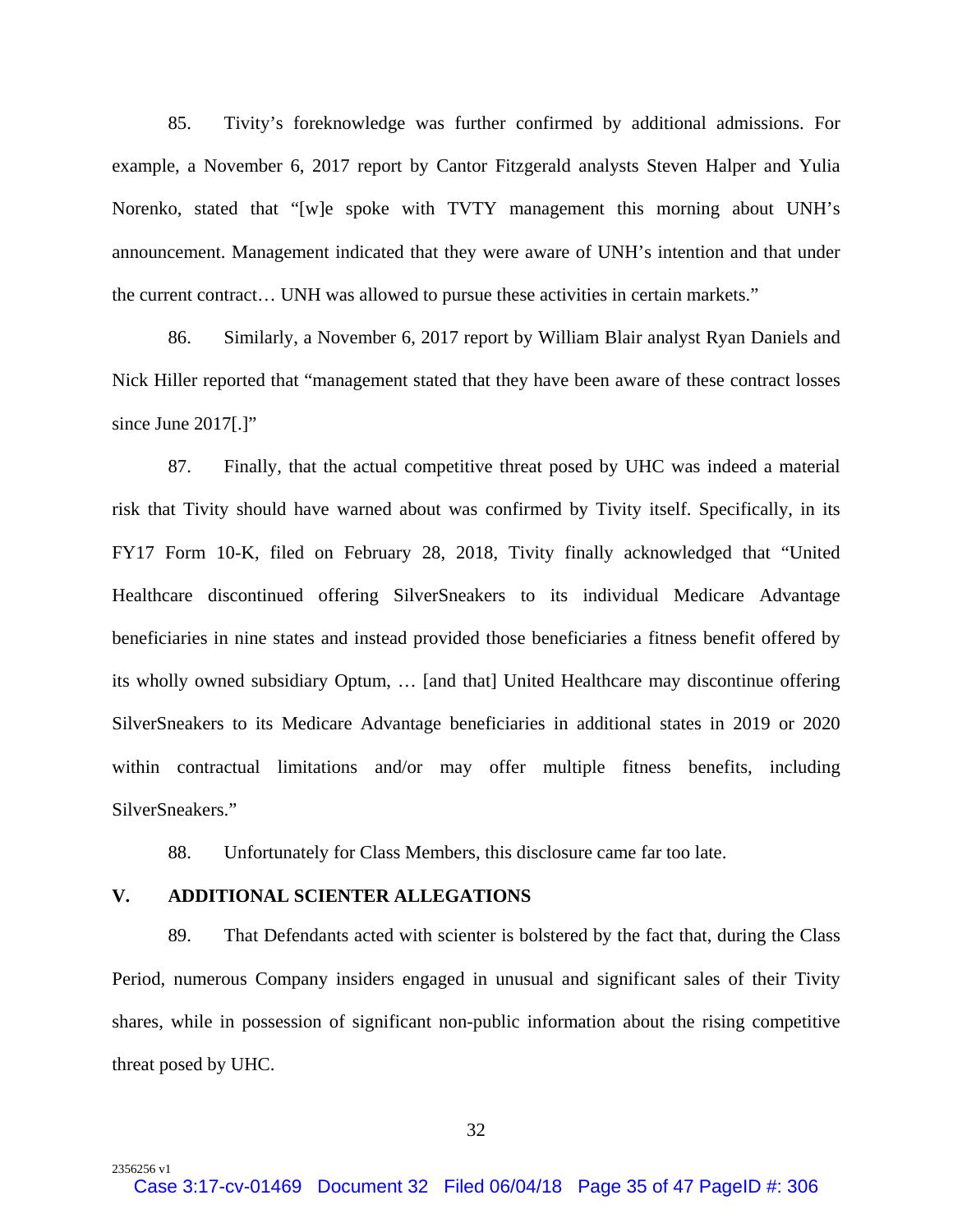90. Insider trading by Defendant Hargreaves during the Class Period further indicates his scienter.

91. During the Class Period, Hargreaves sold a total of 67,716 shares of Tivity common stock while in possession of material non-public information about UHC's competing fitness program, for proceeds of \$\$2,621,401.10. These sales reduced Hargreaves' stake in Tivity from approximately 70,000 shares before August 3, 2017 to approximately 39,000 shares on November 2, 2017.<sup>5</sup> Tellingly, Hargreaves sold no shares in the two years preceding the Class Period.

92. During the Class Period, Tivity's Chief Legal Officer and Corporate Secretary Mary Flipse sold 28,168 shares of Tivity common stock while in possession of material nonpublic information about UHC's competing fitness program, for proceeds of \$1,114,232.74. These sales reduced Flipse's stake in Tivity from approximately 77,000 shares before August 11, 2017 to approximately 45,000 shares on November 3, 2017. <sup>6</sup> Flipse sold no shares in the two years preceding the Class Period.

93. Conan Laughlin ("Laughlin"), who served as a director member of the compensation and audit committees throughout the Class Period, is a significant activist investor and had led the successful campaign for Healthways' divestiture of businesses other than SilverSneakers.

94. During the Class Period, Laughlin sold a significant number of Tivity shares owned by him and entities he controlled while in possession of material non-public information

 $\frac{1}{5}$  $5$  Only Hargreaves' sales of 7,137 shares on September 26, 2017 were made pursuant to a Rule 10b5-1 trading plan. Hargreaves also acquired shares pursuant to stock options with low strike prices that vested during this period, and then sold them.

<sup>&</sup>lt;sup>6</sup> Only Flipse's sales of 7,808 shares on September 25, 2017 were made pursuant to a Rule 10b5-1 trading plan.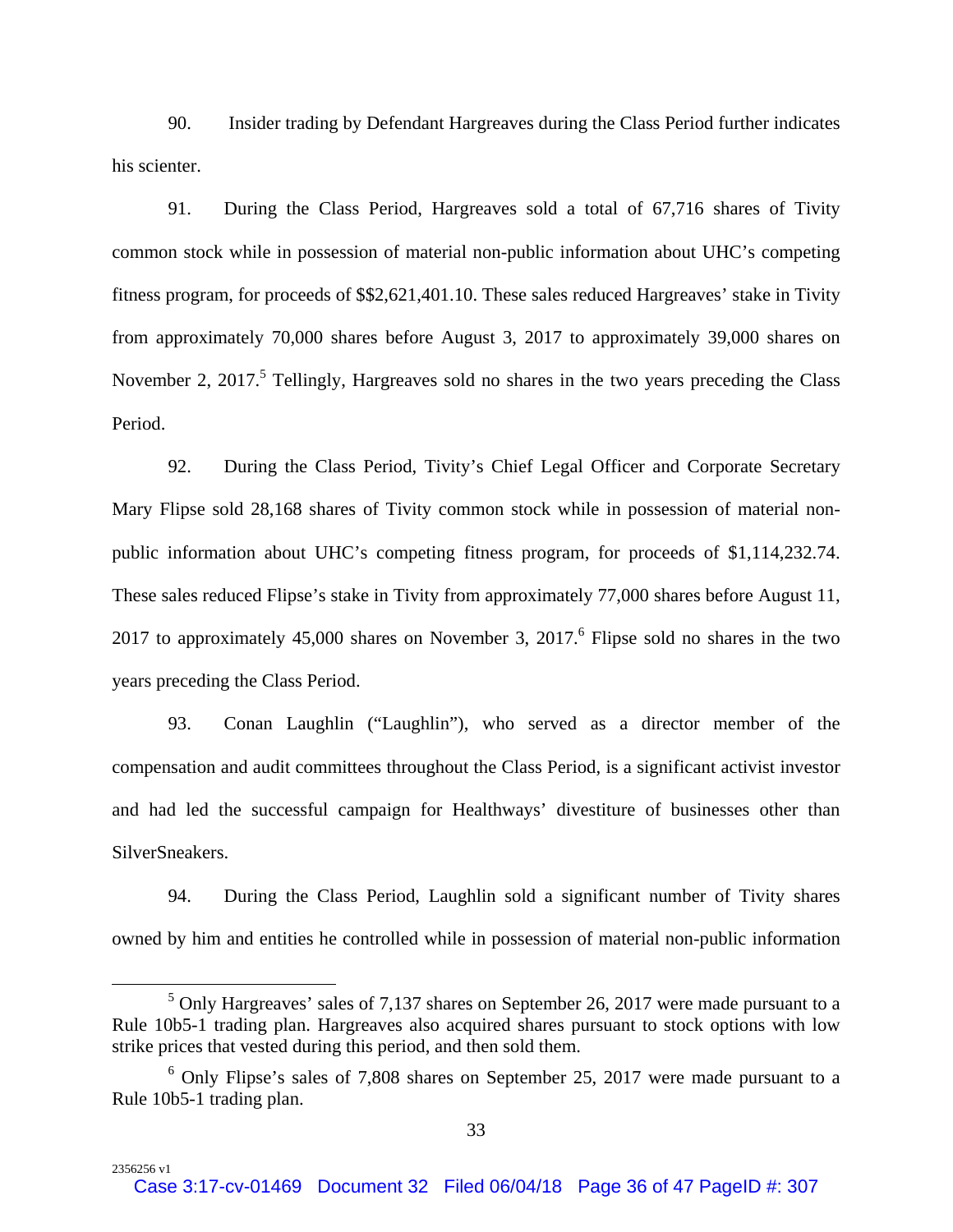about the rising competitive threat to Tivity posed by UHC. Specifically, before March 1, 2017, Laughlin, jointly with North Tide Capital Master, LP, NTC Special Opportunities I Master, LP, and North Tide Capital, LLC ("North Tide entities"), owned more than 10% of Tivity's outstanding shares of common stock. Laughlin, as the manager of the North Tide entities, is deemed the beneficial owner of the shares traded by the North Tide entities.

95. During the Class Period, Laughlin (with the North Tide entities) sold 3,750,000 shares of Tivity common stock while in possession of material non-public information concerning UHC's competing fitness program, for proceeds of \$122,925,000. These sales reduced Laughlin's stake in Tivity from approximately 3,500,000 before March 1, 2017 to approximately 100,000 on August 1, 2017.<sup>7</sup> Laughlin sold no shares in the two years preceding the Class Period.

96. The foregoing insider sales further support Defendants' scienter.

### **VI. LOSS CAUSATION**

2356256 v1

97. During the Class Period, as detailed herein, Defendants engaged in a scheme to deceive the market and a course of conduct that artificially inflated and/or maintained the price of Tivity securities at an artificially high level, and operated as a fraud or deceit on Class-Period purchasers of Tivity securities by failing to disclose and misrepresenting the adverse facts detailed herein. When Defendants' prior misrepresentations and fraudulent conduct were disclosed and became apparent to the market, the price of Tivity securities declined significantly as the prior artificial inflation came out of the Company's securities' prices.

 $\overline{7}$  $^7$  After the Class Period, between November 6, 2017 and November 21, 2017, Laughlin sold an additional 750,000 shares for proceeds of \$27,413,445.62.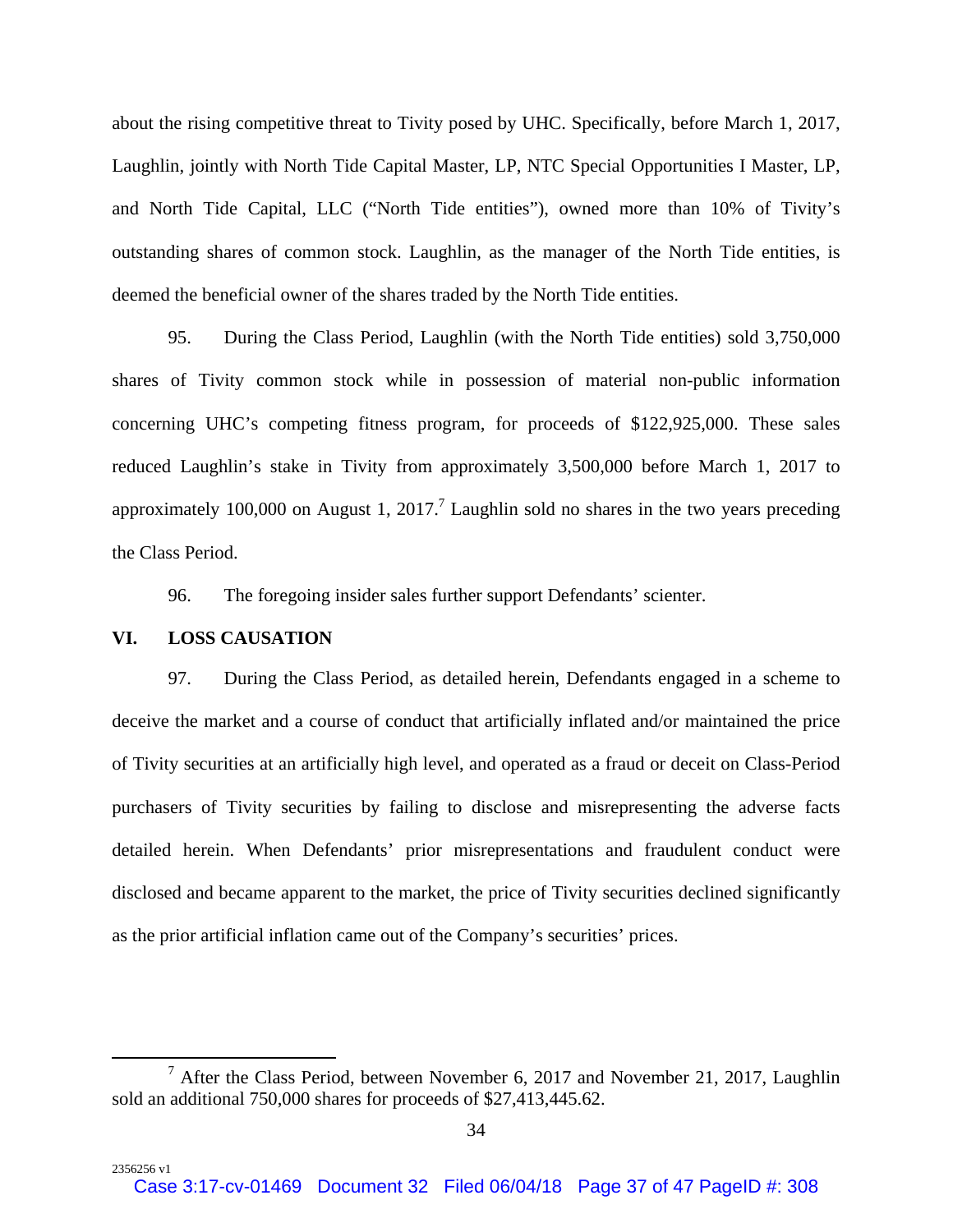98. As a result of their purchases of Tivity securities during the Class Period, Lead Plaintiff and the other Class members suffered economic loss*, i.e*., damages, under the federal securities laws.

99. By concealing from investors the adverse facts detailed herein, Defendants presented a misleading picture of the health of Tivity's business, including Tivity's relationship with its most important health plan customer, UHC. When the truth about the Company was revealed to the market, the price of Tivity's securities fell significantly. This decline removed the inflation from the price of Tivity securities, causing real economic loss to investors who had purchased Tivity securities during the Class Period.

100. The economic loss, *i.e*., damages, suffered by Lead Plaintiff and the other Class members was a direct result of Defendants' fraudulent scheme to artificially inflate and/or maintain the price of Tivity securities and the subsequent significant decline in the value of Tivity securities when Defendants' prior misrepresentations and other fraudulent conduct were revealed.

#### **VII. NO SAFE HARBOR**

2356256 v1

101. The statutory safe harbor applicable to forward-looking statements under certain circumstances does not apply to any of the false and misleading statements plead in this Complaint.

102. Either the statements complained of herein were not forward-looking statements, but rather were historical statements or statements of purportedly current facts and conditions at the time the statements were made, or to the extent there were any forward-looking statements, Tivity's verbal "Safe Harbor" warnings accompanying its oral forward-looking statements issued during the Class Period were ineffective to shield those statements from liability.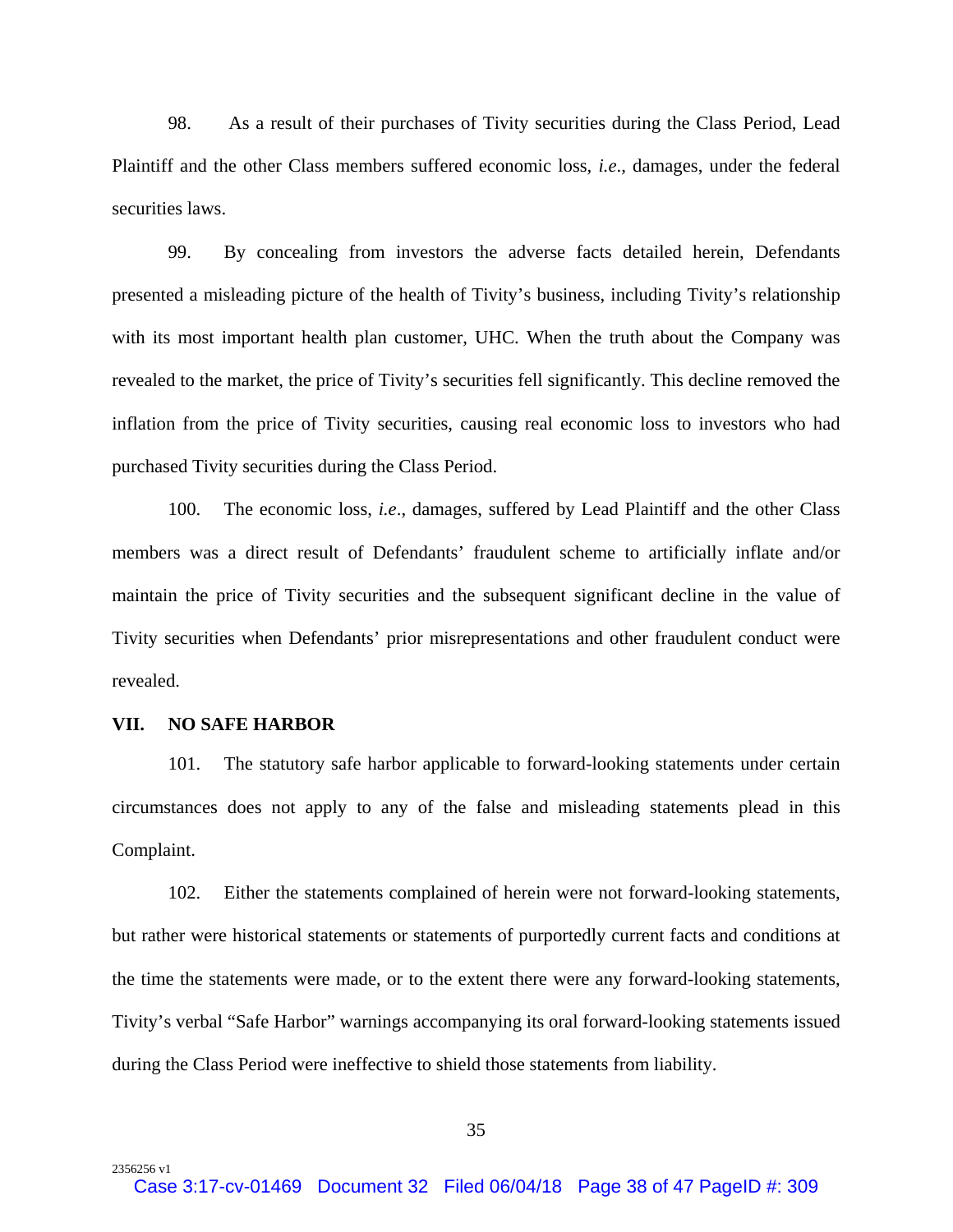103. Further, the statutory safe harbor does not apply to statements included in financial statements that purportedly were made in accordance with GAAP, such as Tivity's Forms 10-K and 10-Q issued throughout the Class Period.

104. To the extent that any of the false and misleading statements alleged herein can be construed as forward-looking, those statements were not accompanied by meaningful cautionary language identifying important facts that could cause actual results to differ materially from those in the statements.

105. To the extent that any of the false and misleading statements alleged herein can be construed as forward-looking, Defendants are liable for those false or misleading statements because, at the time each such statement was made, the speaker knew the forward-looking statement was false or misleading and the forward-looking statement was authorized and/or approved by an executive officer of Tivity who knew that the forward-looking statement was false. None of the historic or present tense statements made by Defendants were assumptions underlying or relating to any plan, projection, or statement of future economic performance, as they were not stated to be such assumptions underlying or relating to any projection or statement of future economic performance when made, nor were any of the projections or forecasts made by Defendants expressly related to, or stated to be dependent on, those historic or present tense statements when made.

#### **VIII. CLASS ACTION ALLEGATIONS**

2356256 v1

106. Lead Plaintiff brings this action as a class action pursuant to Federal Rule of Civil Procedure 23(a) and (b)(3) on behalf of a class consisting of all those who purchased or otherwise acquired Tivity securities between March 6, 2017 and November 6, 2017, inclusive (the "Class"). Excluded from the Class are Defendants and their families; the officers and directors of the Company, at all relevant times, members of their immediate families; and their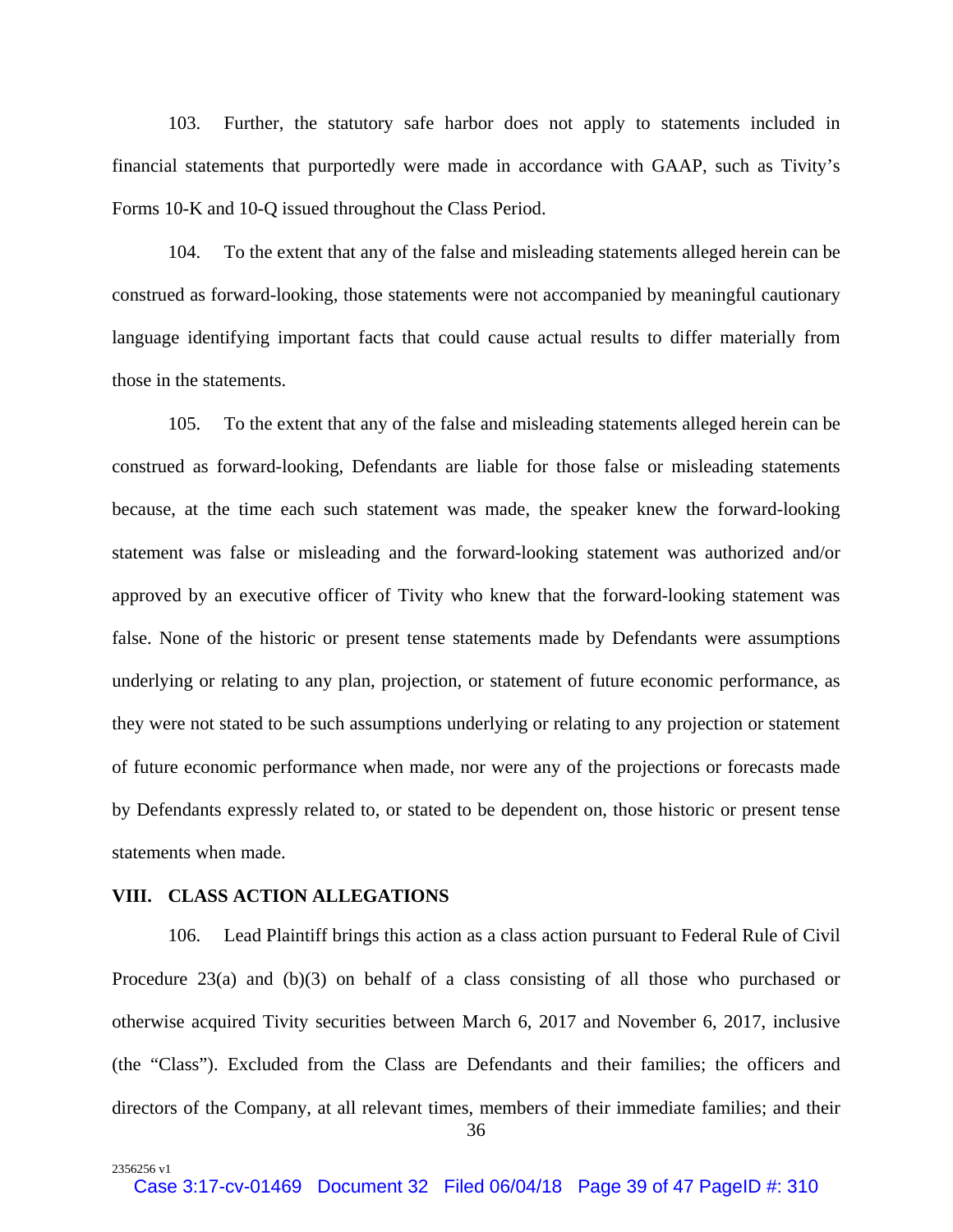legal representatives, heirs, successors or assigns and any entity in which Defendants have or had a controlling interest.

107. The members of the Class are so numerous that joinder of all members is impracticable. Throughout the Class Period, Tivity common stock was actively traded on the NASDAQ. While the exact number of Class members is unknown to Lead Plaintiff at this time and can only be ascertained through appropriate discovery, Lead Plaintiff believes that there are thousands of members in the proposed Class. Record owners and other members of the Class may be identified from records maintained by Tivity or its transfer agent and may be notified of the pendency of this action by mail, using the form of notice similar to that customarily used in securities class actions.

108. Lead Plaintiff's claims are typical of the claims of the members of the Class as all members of the Class are similarly affected by Defendants' wrongful conduct in violation of federal law complained of herein.

109. Lead Plaintiff will fairly and adequately protect the interests of the members of the Class and has retained counsel competent and experienced in class action and securities litigation.

110. Common questions of law and fact exist as to all members of the Class and predominate over any questions solely affecting individual members of the Class. Among the questions of law and fact common to the Class are:

> (a) whether the federal securities laws were violated by Defendants' acts as alleged herein;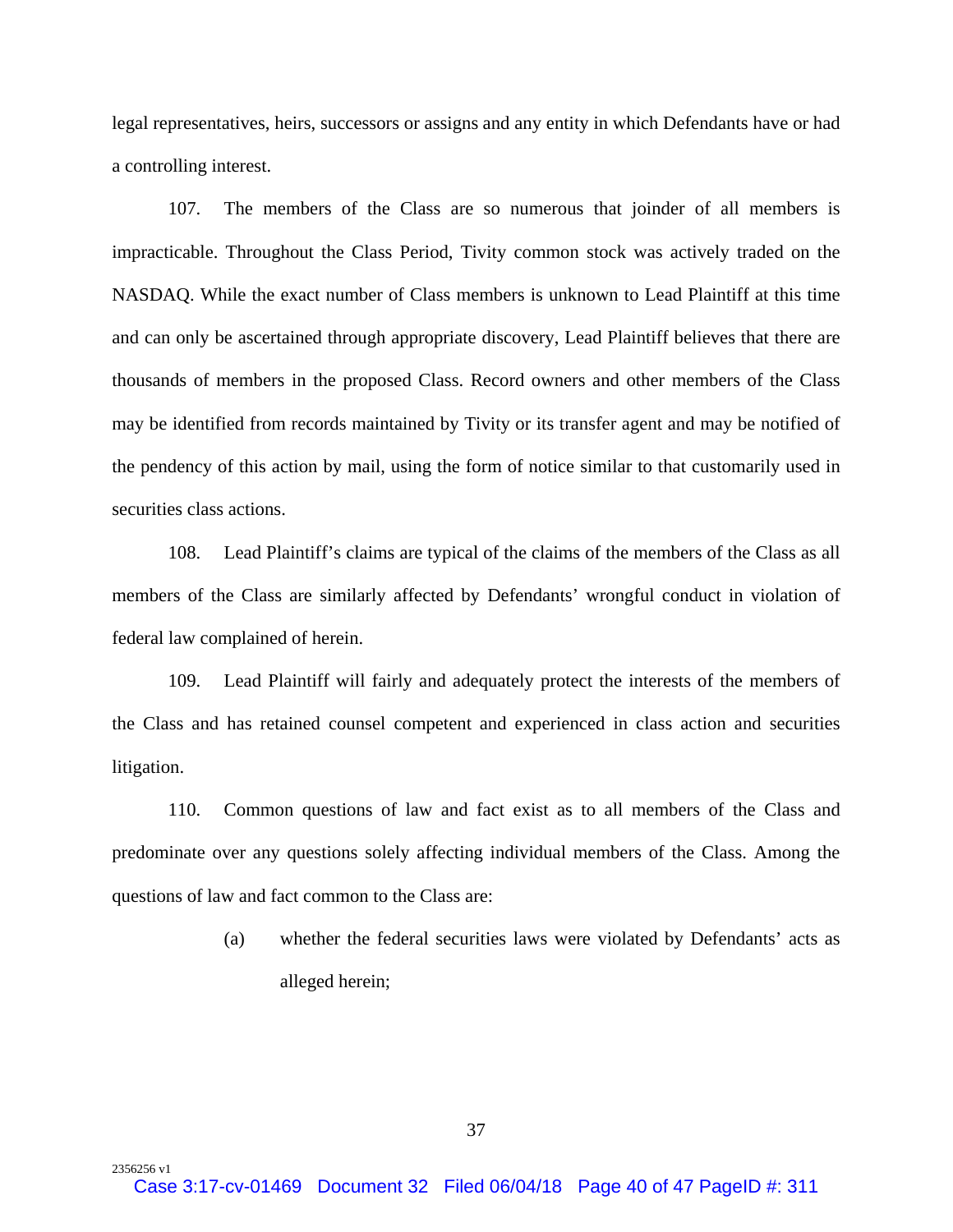- (b) whether statements made by Defendants to the investing public during the Class Period misrepresented material facts about the business and operations of Tivity;
- (c) whether the price of Tivity securities was artificially inflated and/or maintained during the Class Period; and
- (d) to what extent the members of the Class have sustained damages and the proper measure of damages.

111. A class action is superior to all other available methods for the fair and efficient adjudication of this controversy since joinder of all members is impracticable. Furthermore, as the damages suffered by individual Class members may be relatively small, the expense and burden of individual litigation make it impossible for members of the Class to individually redress the wrongs done to them. There will be no difficulty in the management of this action as a class action.

### **IX. FRAUD ON THE MARKET AND** *AFFILATED UTE* **ALLEGATIONS**

112. Lead Plaintiff is entitled to a presumption of reliance on Defendants' material misrepresentations and omissions pursuant to the fraud-on-the-market doctrine because, at all relevant times, the market for Tivity securities was an efficient market for the following reasons, among others:

- (a) Tivity common stock met the requirements for listing, and was listed and actively traded, on the NASDAQ, a highly efficient, electronic stock market;
- (b) as a regulated issuer, Tivity filed periodic public reports with the SEC and the NASDAQ;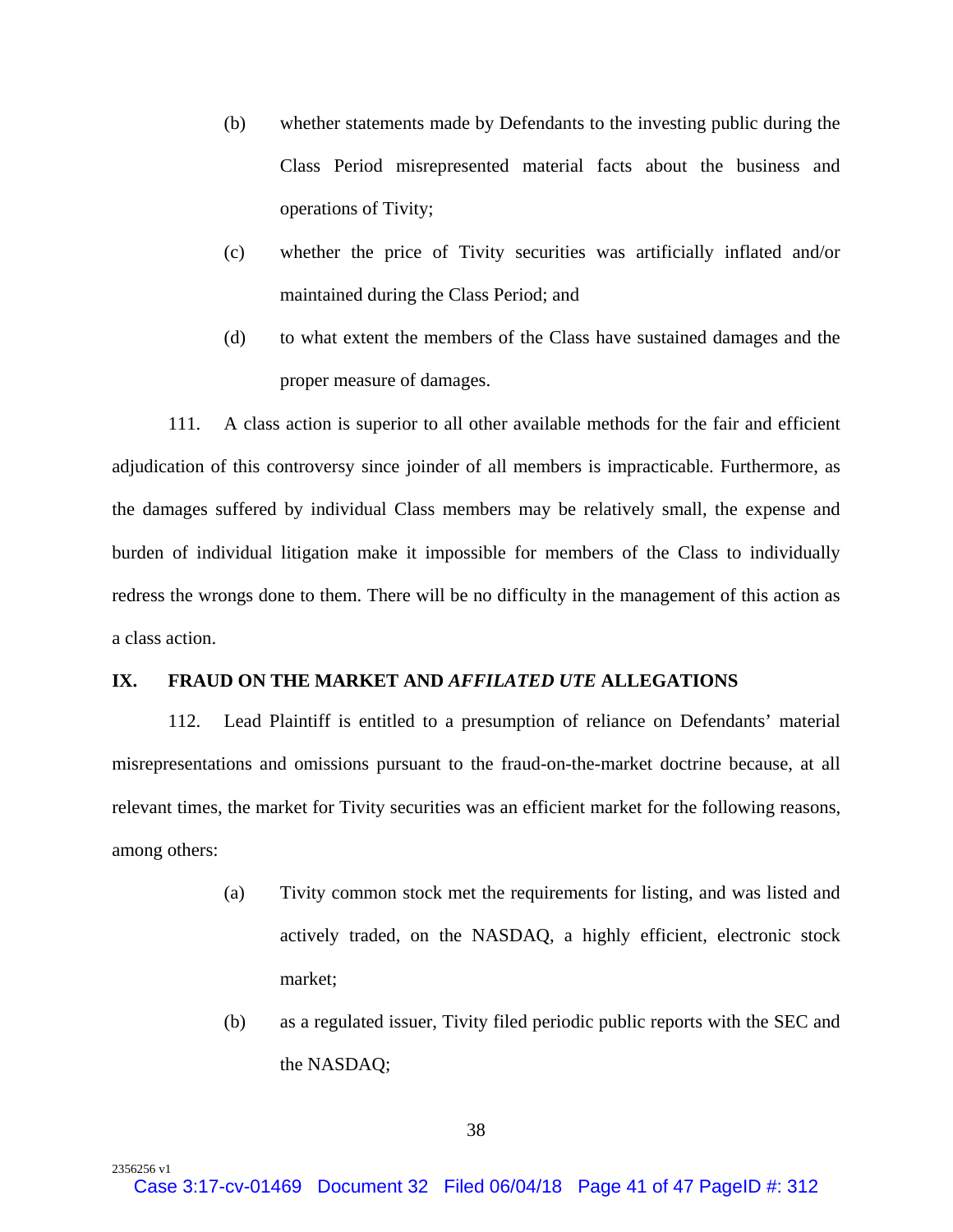- (c) Tivity regularly communicated with public investors via established market communication mechanisms, including regular disseminations of press releases on the national circuits of major newswire services and other wide-ranging public disclosures, such as communications with the financial press and other similar reporting services; and
- (d) Tivity was followed by securities analysts employed by major brokerage firms, including Barrington Research, Jefferies, Piper Jaffray, SunTrust, and UBS, among others, who wrote reports which were distributed to the sales force and certain customers of their respective brokerage firms. Each of these reports was publicly available and entered the public marketplace.

113. In the alternative, Lead Plaintiff is entitled to a presumption of reliance under *Affiliated Ute v. United States*, 406 U.S. 128 (1972), because the claims asserted herein against Defendants are primarily predicated upon the omission of material facts that Defendants had a duty to disclose.

114. As a result of the foregoing, the market for Tivity securities promptly digested current information regarding Tivity from all publicly available sources and reflected such information in the prices of the common stock and other securities. Under these circumstances, all purchasers or acquirers of Tivity securities during the Class Period suffered similar injury through their purchase or acquisition of Tivity securities at artificially inflated prices and a presumption of reliance applies.

#### **X. CLAIMS FOR RELIEF**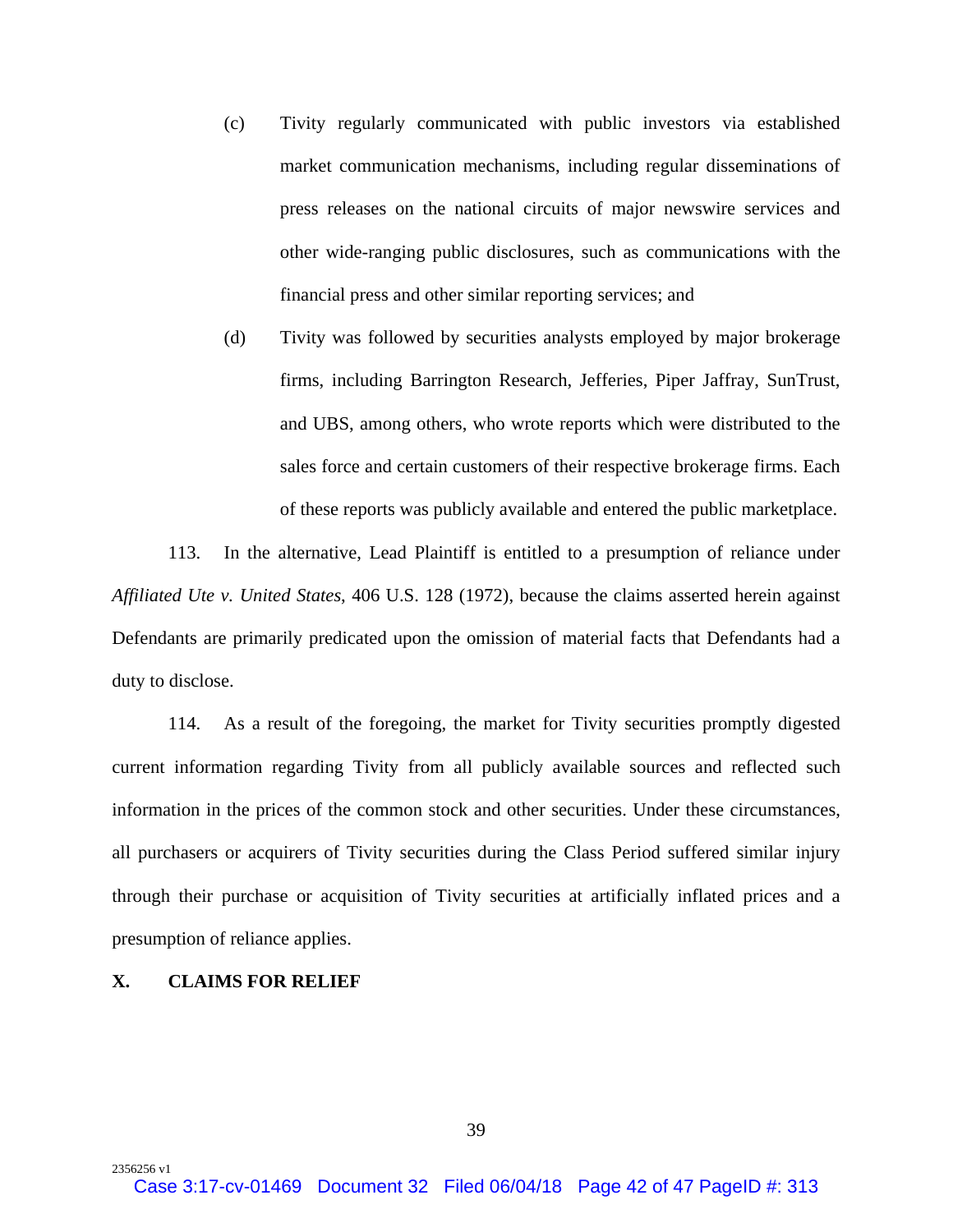# **COUNT I Violation of Section 10(b) of the Exchange Act and Rule 10b-5 Against All Defendants**

115. Lead Plaintiff repeats and realleges each and every allegation contained above as if fully set forth herein.

116. During the Class Period, Defendants disseminated or approved the materially false and misleading statements specified above, which they knew or deliberately disregarded were misleading in that they contained misrepresentations and failed to disclose material facts necessary in order to make the statements made, in light of the circumstances under which they were made, not misleading.

117. Defendants:

2356256 v1

- (a) employed devices, schemes, and artifices to defraud;
- (b) made untrue statements of material fact and/or omitted to state material facts necessary to make the statements not misleading; and
- (c) engaged in acts, practices, and a course of business which operated as a fraud and deceit upon the purchasers of the Company's common stock during the Class Period.

118. Lead Plaintiff and the Class have suffered damages in that, in reliance on the integrity of the market, they paid artificially inflated prices for Tivity securities. Lead Plaintiff and the Class would not have purchased Tivity securities at the prices they paid, or at all, if they had been aware that the market prices had been artificially and falsely inflated by Defendants' misleading statements.

119. As a direct and proximate result of Defendants' wrongful conduct, Lead Plaintiff and the other members of the Class suffered damages in connection with their purchases and acquisitions of Tivity securities during the Class Period.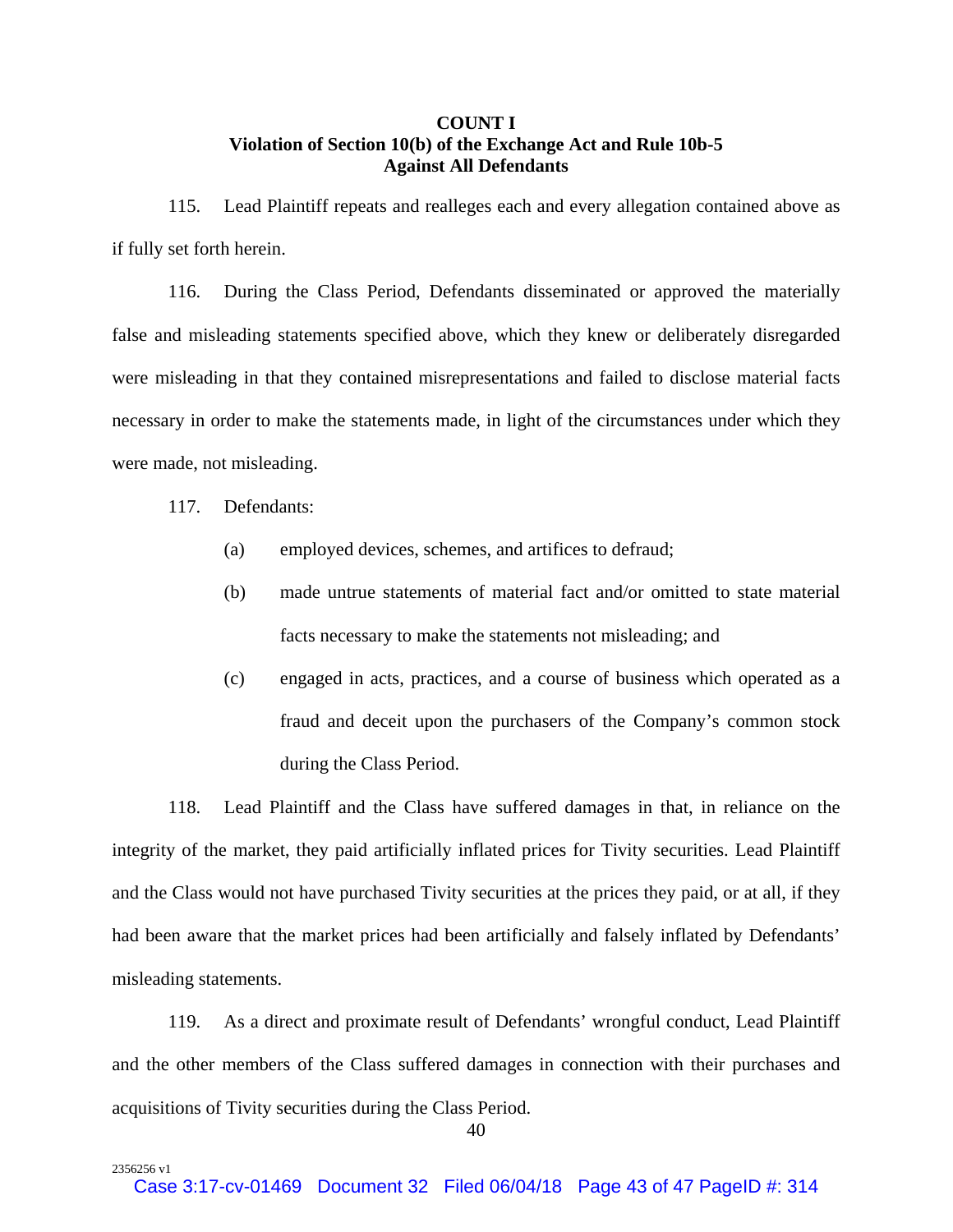## **COUNT II Violation of Section 20(a) of the Exchange Act Against Individual Defendants**

120. Lead Plaintiff repeats and realleges each and every allegation contained above as if fully set forth herein.

121. The Individual Defendants acted as controlling persons of Tivity within the meaning of Section 20(a) of the Exchange Act as alleged herein. By reason of their positions as officers and/or directors of Tivity, and their ownership of Tivity stock, and their culpable participation, as alleged above, the Individual Defendants had the power and authority to cause Tivity to engage in the wrongful conduct complained of herein.

122. By reason of such conduct, the Individual Defendants are liable pursuant to Section 20(a) of the Exchange Act.

# **XI. PRAYER FOR RELIEF**

123. WHEREFORE, Lead Plaintiff prays for judgment as follows:

- (a) declaring this action to be a proper class action pursuant to Federal Rule of Civil Procedure 23;
- (b) awarding compensatory damages in favor of Lead Plaintiff and other Class members against all Defendants, jointly and severally, for all damages sustained as a result of Defendants' wrongdoing, in an amount to be proven at trial, including interest thereon;
- (c) awarding Lead Plaintiff and the Class their reasonable costs and expenses incurred in this action, including counsel fees and expert fees; and
- (d) such equitable/injunctive or other relief as deemed appropriate by the Court.

#### **XII. JURY TRIAL DEMANDED**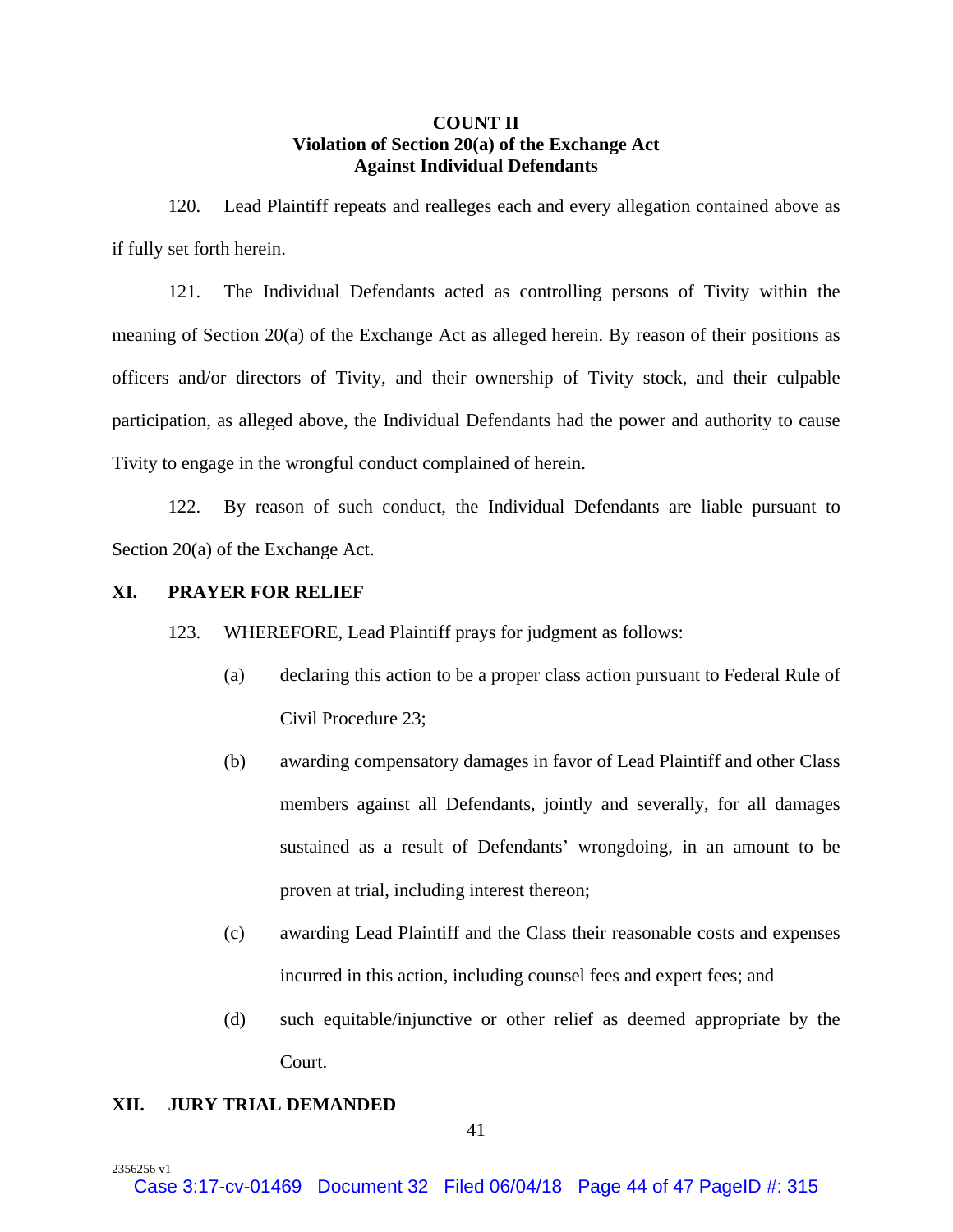124. Lead Plaintiff demands a trial by jury.

2356256 v1

Dated: June 4, 2018 Respectfully submitted,

*/s/ J. Gerard Stranch IV* 

J. Gerard Stranch IV

#### **BRANSTETTER, STRANCH & JENNINGS, PLLC**

J. Gerard Stranch IV Benjamin A. Gastel 223 Rosa L. Parks Avenue Suite 200 Nashville, TN 37203 Telephone: (615) 254-8801 Facsimile: (615) 255-5419 gerards@bsjfirm.com

*Liaison Counsel*

# **COHEN MILSTEIN SELLERS & TOLL PLLC**

Steven J. Toll Times Wang Elizabeth Aniskevich 1100 New York Avenue N.W. Suite 500 Washington, D.C. 20005 Telephone: (202) 408-4600 Facsimile: (202) 408-4699 stoll@cohenmilstien.com twang@cohenmilstein.com eaniskevich@cohenmilstein.com

Christina D. Saler Three Logan Square, 1717 Arch Street Suite 3610 Philadelphia, PA 19103 Telephone: (267) 479-5707 Facsimile: (267) 479-5701 csaler@cohenmilstein.com

*Counsel for Lead Plaintiff and Lead Counsel for the Proposed Class*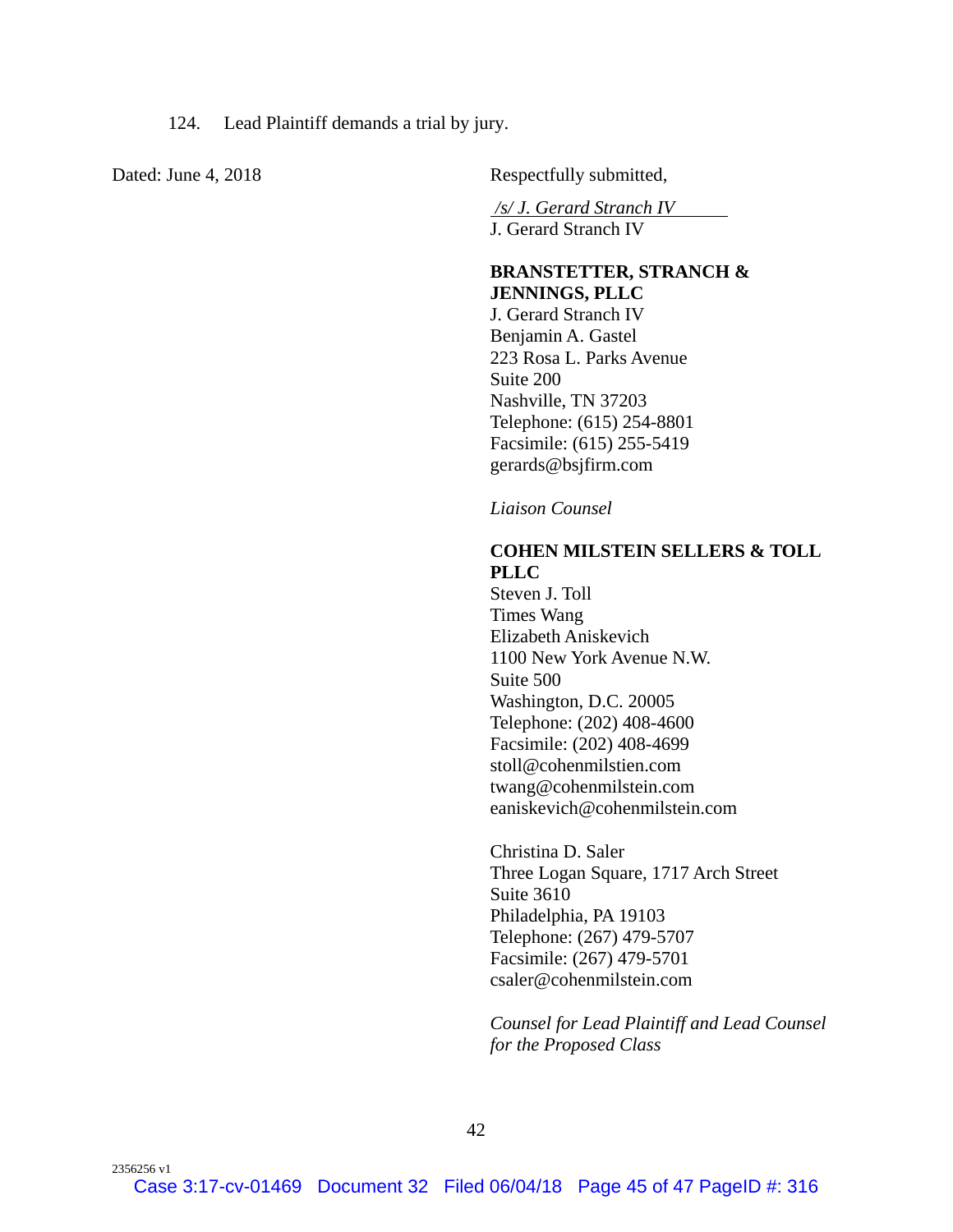#### **CERTIFICATE OF SERVICE**

 I certify that on this 4th day of June, 2018, I electronically filed the foregoing document using the Court's CM/ECF system, and a copy of this filing will be sent electronically to the registered participants as identified on the Notice of Electronic Filing. The following counsel will receive service via the Court's CM/ECF system at the email addresses listed below:

Eduard Korsinsky Levi & Korsinsky, LLP 30 Broad Street 24th Floor New York, NY 10004 (212) 363-7500 Fax: (212) 363-7171 Email: ek@zlk.com

James A. Holifield , Jr. Holifield Janich Rachal & Associates, PLLC 11907 Kingston Pike Suite 201 Knoxville, TN 37934 (865) 566-0115 Fax: (865) 566-0119 Email: aholifield@holifieldlaw.com

*Attorneys for Plaintiff Eric Weiner*

Jessica Perry Corley Lisa R. Bugni King & Spalding LLP (Atlanta Office) 1180 Peachtree Street NE Atlanta, GA 30309-3521 (404) 572-4717 Email: jpcorley@kslaw.com Email: lbugni@kslaw.com

Joseph B. Crace, Jr. Wallace Wordsworth Dietz Bass, Berry & Sims (Nashville Office) 150 Third Avenue South Suite 2800 Nashville, TN 37201 (615) 742-7896